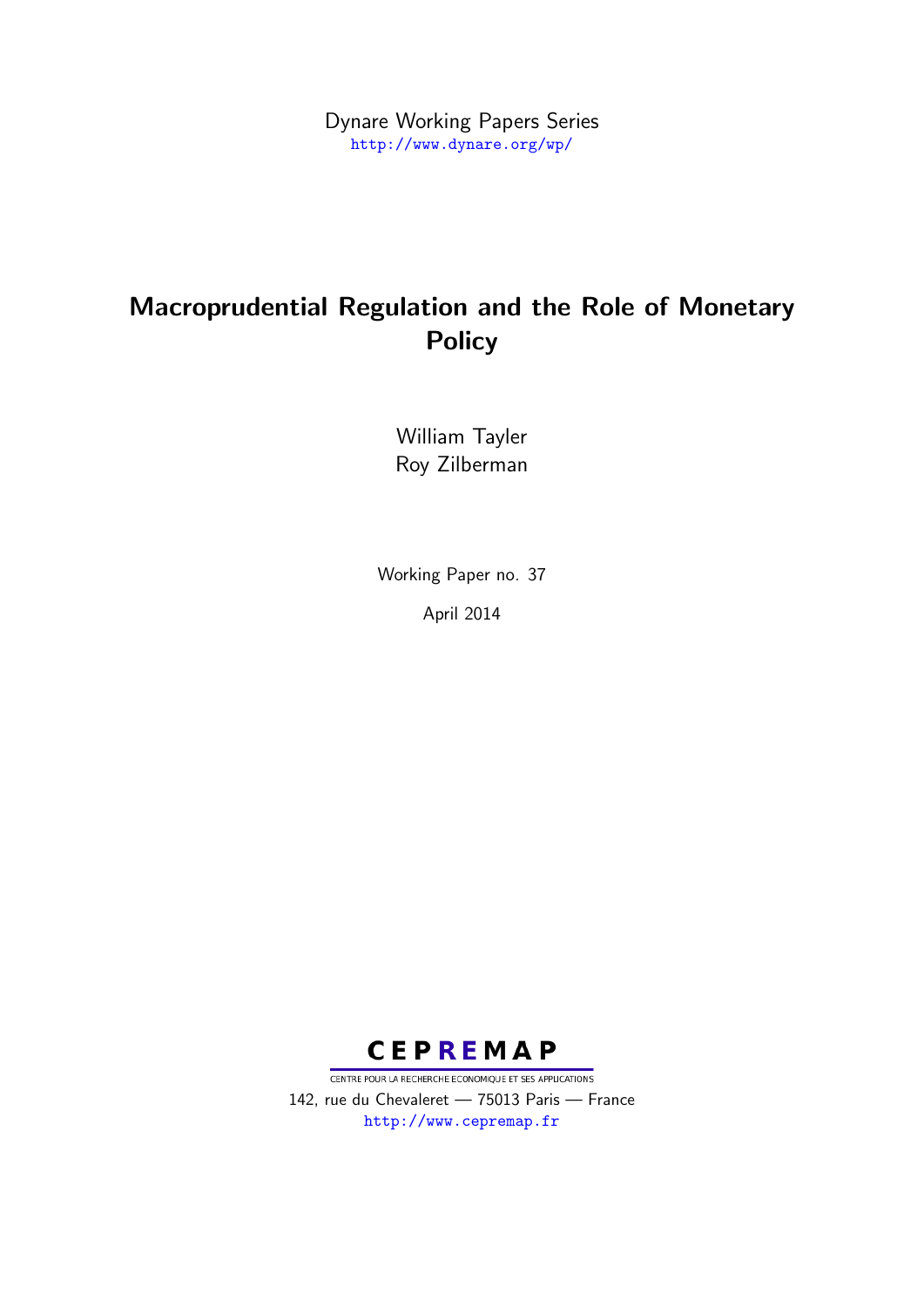# Macroprudential Regulation and the Role of Monetary Policy<sup>\*</sup>

William Tayler<sup>†</sup> Roy Zilberman<sup>‡</sup>

March 2014

#### Abstract

This paper examines the macroprudential roles of bank capital regulation and monetary policy in a Dynamic Stochastic General Equilibrium model with endogenous financial frictions and a borrowing cost channel. We identify various transmission channels through which credit risk, commercial bank losses, monetary policy and bank capital requirements affect the real economy. These mechanisms generate significant financial accelerator effects, thus providing a rationale for a macroprudential toolkit. Following credit shocks, countercyclical bank capital regulation is more effective than monetary policy in promoting Önancial, price and overall macroeconomic stability. For supply shocks, macroprudential regulation combined with a strong response to inflation in the central bank policy rule yield the lowest welfare losses. The Öndings emphasize the importance of the Basel III regulatory accords and cast doubt on the desirability of conventional Taylor rules during periods of financial distress.

JEL Classification Numbers: E32, E44, E52, E58, G28

Keywords: Bank Capital Regulation, Macroprudential Policy, Basel III, Monetary Policy, Borrowing Cost Channel.

<sup>\*</sup>We are grateful to David Chivers, Frederic Malherbe, Giorgio Motta, David Peel, Raffaele Rossi, Fabio Verona, Anne Villamil and Maurizio Zanardi for helpful comments. The views expressed in this paper, as well as any errors, are our own.

<sup>&</sup>lt;sup>†</sup>Lancaster University Management School, Department of Economics, United Kingdom, LA14YX. E-Mail: w.tayler@lancaster.ac.uk. Phone: 0044-1524594235 (corresponding author).

<sup>&</sup>lt;sup>‡</sup>Lancaster University Management School, Department of Economics, United Kingdom, LA14YX. E-Mail: r.zilberman@lancaster.ac.uk. Phone: 0044-1524594034.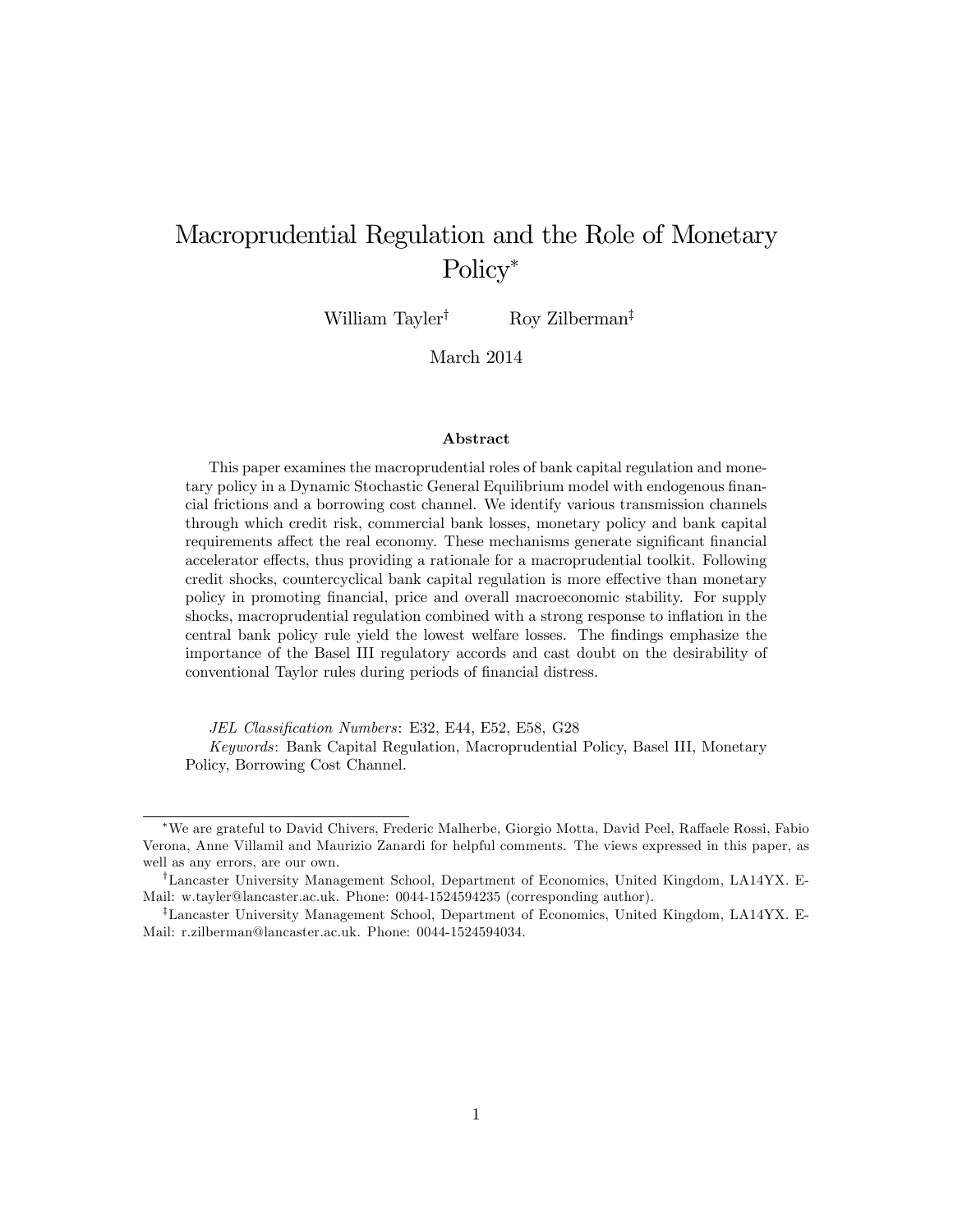# 1 Introduction

The global financial crisis of 2007-2009 followed by the Great Recession have emphasized the importance of developing macroeconomic models which study the interactions between the Önancial system and real business cycles. In the aftermath of the crisis, it is now clear that restrictions in lending, higher borrowing costs and Önancial regulation, all which directly impact the credit markets, have translated into distortions in the wider economy. As a consequence, a growing number of research papers and policy discussions on the role of financial intermediation, credit risk and bank capital in the transmission of various shocks to the real economy have emerged in the past few years.<sup>1</sup>

The general consensus in the literature is that credit market frictions and risk sensitive bank capital regulation (in the form of Basel II) can exacerbate procyclicality in the Önancial system and real economy (see Covas and Fujita (2010), Liu and Seeiso (2012) and Angeloni and Faia  $(2013)$  for Basel II procyclicality).<sup>2</sup> These potential adverse consequences have led to a substantial shift in the policy debate, which now not only focuses on the banks' individual solvency captured by bank adequacy requirements (microprudential policies), but also on the role of macroprudential tools in preventing and managing the build-up of Önancial imbalances. The new Basel III Accords, set to be fully implemented by 2018, intend to enforce banks to increase the quality of their assets, raise the capital adequacy ratio, hold countercyclical bank capital buffers and set loan loss provisions in a timely manner before credit risk materializes (see Basel Committee of Banking Supervision (BCBS) (2011) for further details and Saurina (2009) for a critical assessment of dynamic provisioning systems). The objectives of the Basel III regulatory measures are to enhance Önancial stability, encourage more restricted lending in economic booms, mitigate systemic risk and allow the Önancial sector to better absorb losses associated with an eruption of a negative credit cycle. Beyond the direct reforms Basel III imposes on the global banking system, can countercyclical bank capital buffers, which rise during economic upturns and thus limit credit growth, also promote overall macroeconomic stability? To answer this question it is important to fully analyze the interactions between the financial sector and the macroeconomic conditions. In this context, we need to comprehend the effectiveness of monetary policy rules in achieving price and output stability when credit market frictions and regulatory requirements prevail.

This paper contributes to the growing macrofinance literature by promoting a further understanding on financial-real sector linkages, and studying the interactions between bank capital regulation and monetary policy in a Dynamic Stochastic General Equilibrium (DSGE) model with a borrowing cost channel and endogenous financial frictions. These market imperfections include collateralized lending, financial regulation, risk of default at

<sup>&</sup>lt;sup>1</sup>These papers include Gertler and Kiyotaki (2010), Gertler and Karadi (2011), Meh and Moran (2010), Gerali, Neri, Sessa and Signoretti (2010), and Christiano, Motto and Rostagno (2013), among others.

 $^{2}$ In the literature of macrofinance, procyclicality refers to aspects of financial and/or economic policies which can exacerbate credit and real sector fluctuations, and not necessarily to a positive correlation between two variables. Therefore, countercyclical regulation is aimed at mitigating these amplification or procyclical effects.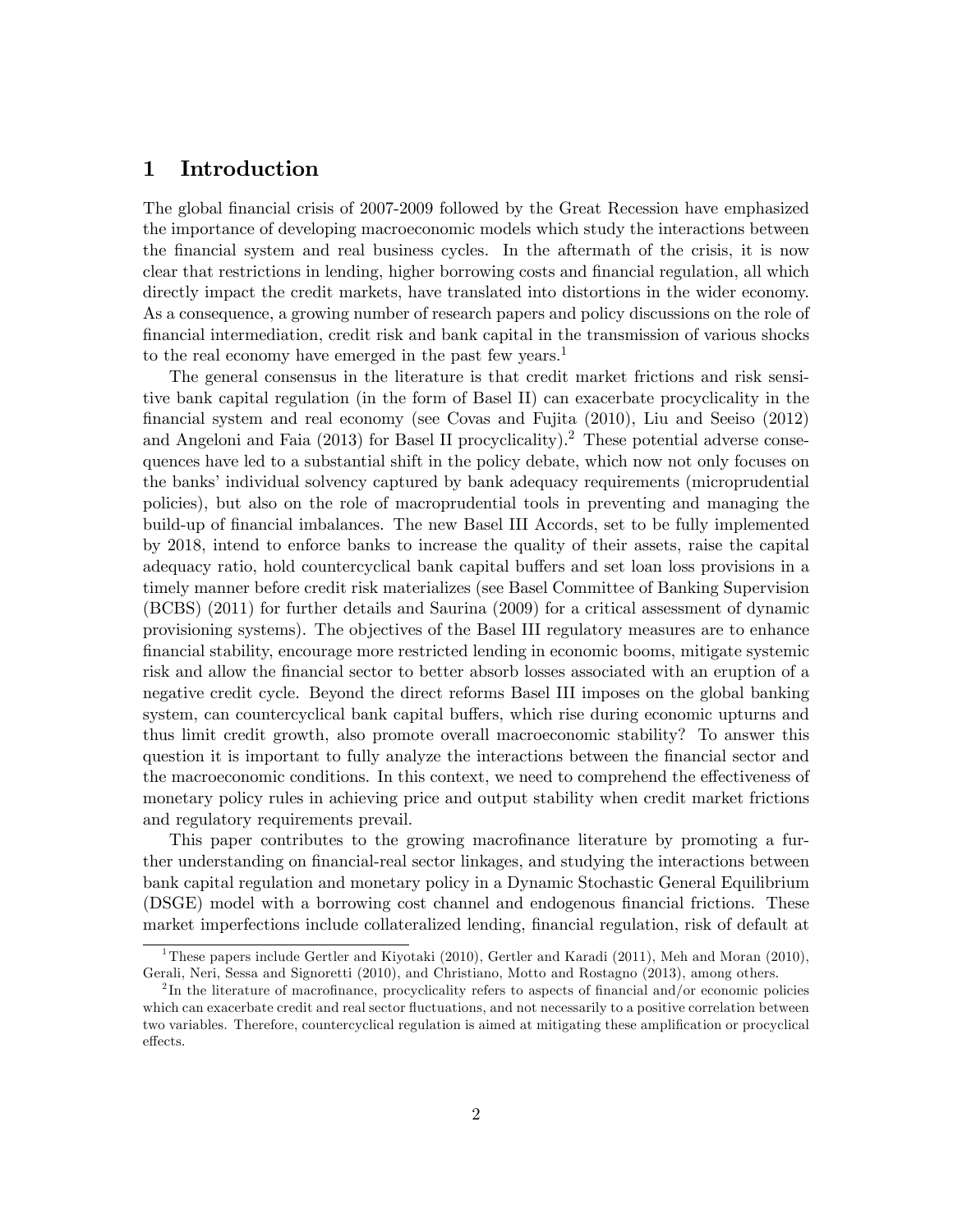the firm level, and commercial bank losses.<sup>3</sup> We show that default costs in the banking sector are covered by risk sensitive bank capital adequacy requirements, which in turn may initially mitigate procyclicality in financial variables. At the same time, credit risk induces further bank capital losses, resulting in an increase in the cost of bank capital as well as stricter regulatory requirements, both which lead to higher borrowing costs.<sup>4</sup> Firms in this setup must borrow from commercial banks to finance labour costs. Therefore, the refinance rate, bank capital and the various credit market frictions described above (all which endogenously impact the lending rate) translate into changes in the behaviour of the marginal  $\cos$  costs and the rate of price inflation through the borrowing cost channel.<sup>5</sup> Similar types of short term borrowing costs have been utilized and empirically examined in the literature since the contribution of Ravenna and Walsh (2006). These papers include Chowdhury, Hoffmann and Schabert (2006), Tillmann (2008), Fernandez-Corugedo, McMahon, Millard and Rachel (2011) and De Fiore and Tristani (2013).<sup>6</sup> Building on this literature, the borrowing cost channel in our model is enhanced by a richer banking environment, regulatory requirements and various credit frictions, which can explain important links between the financial sector and the real business cycle.

The simulated model suggests that countercyclical financial regulation is very effective at fostering financial and price stability (by moderating the borrowing cost channel effect), whereas a mildly credit augmented Taylor rule performs well in terms of attenuating output fluctuations (through an intertemporal substitution effect). From a policy perspective we conclude that: a) If the economy is hit by credit shocks then by setting countercyclical bank capital requirements, regulatory authorities can achieve the anti-inflation target of monetary policy as well as reduce central bank losses (measured in terms of inflation and output gap volatility). In this state, central banks should react mainly to GDP and/or mildly to financial indicators and less to price inflation; b) Following technology shocks, macroprudential regulation can restore the traditional hawkish stance of monetary policy, which in combination yield the lowest welfare losses. Under these conditions, central banks can contribute to price stability through the standard demand channel of monetary policy without amplifying inflationary pressures via the monetary policy cost channel. Hence, for productivity shocks, there are no gains from a credit augmented monetary policy "lean-

<sup>&</sup>lt;sup>3</sup>We use bank losses and default costs in the banking sector interchangeably throughout the paper.

 $4B$ ratsiotis, Tayler and Zilberman (2014) also study the interactions between financial frictions, reserve requirements (not included in this model) and monetary policy in a DSGE model with a role for investments and physical capital. In their paper the firms risk of default is fully transmitted to the bank's risk of default. Here we show that bank capital requirements can mitigate default costs in the banking system.

<sup>&</sup>lt;sup>5</sup>Indeed, we refer to this channel as the "borrowing cost channel" and not the standard "cost channel of monetary transmission" as is common in this literature. The "cost channel of monetary policy", affected by changes in the policy rate, is only part of the wider "borrowing cost channel", which in our model is driven mostly by regulatory requirements and credit market frictions.

 $6$ At the same time, other papers, including Rabanal (2007) and Kaufmann and Scharler (2009) find limited evidence of the cost channel transmission mechanism. The issue of the cost channel is therefore still subject to debate, but for the purpose of this paper, this channel is employed to explain part of the linkages between the financial side and the real economy.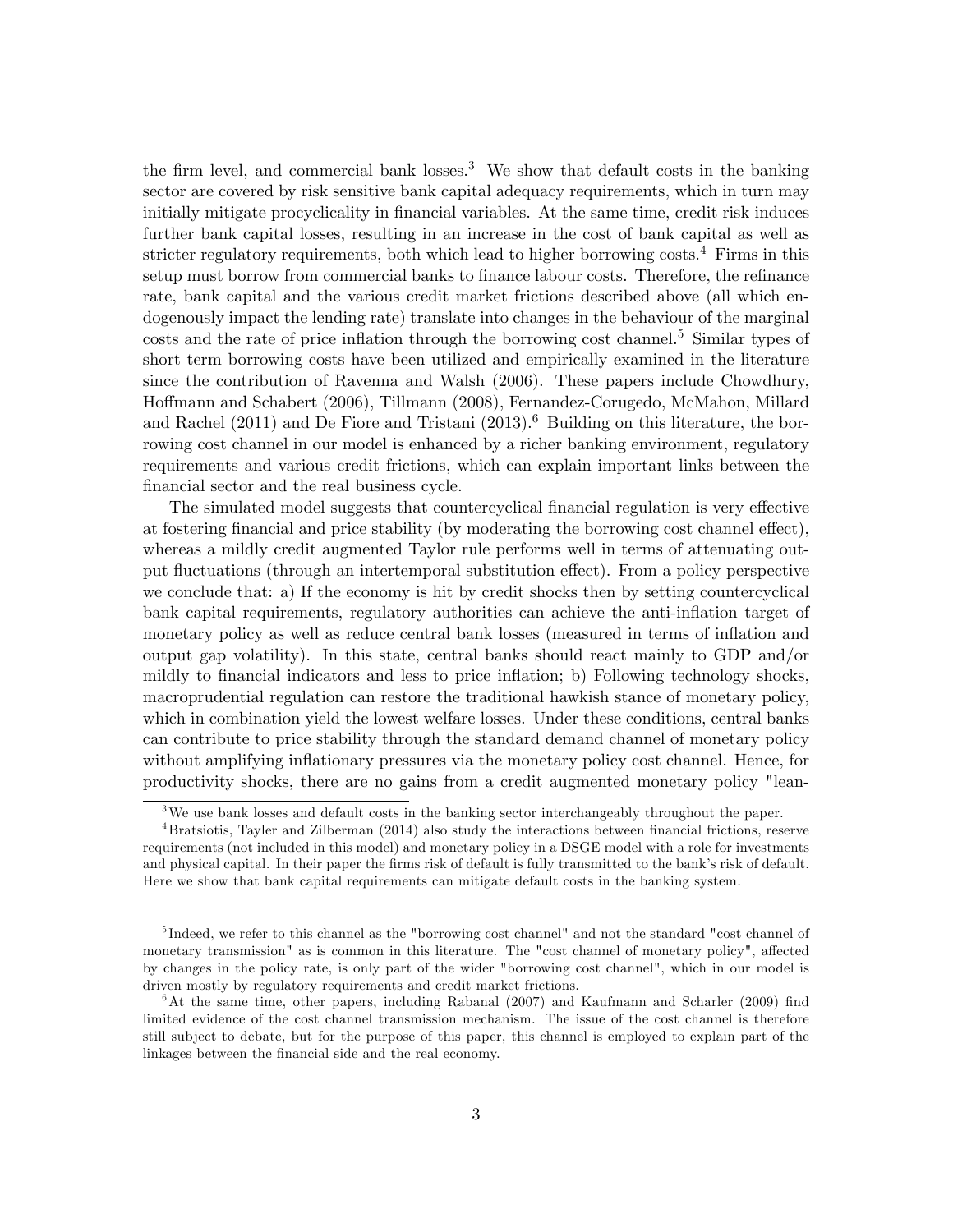ing against the credit cycle". Our model therefore indicates that financial distortions, countercyclical regulation and different types of shocks significantly alter the transmission mechanism of monetary policy and its optimal behaviour.

This paper is related to the following strands of literature. First, it contributes to AgÈnor and Aizenman (1998) and its New Keynesian counterpart framework developed in AgÈnor, Bratsiotis and Pfajfar (2013), by introducing a rationale for bank capital (and explicitly modeling its costs), default costs in the banking sector, financial risk shocks originating in the banking system, countercyclical bank capital regulation and a credit augmented type monetary policy rule. More specifically, we evaluate macroprudential policies in a framework capable of generating a negative relationship between the loan rate spread and GDP, without relying on the costly state verification mechanism and borrowers' net worth used in the Bernanke, Gertler and Gilchrist (1999) financial accelerator type models.<sup>7</sup> In fact, the additional financial imperfections and Basel II type regulatory rules introduced in our model amplify the countercyclical correlation between output and borrowing costs, and induce further financial accelerator effects. The relatively small scale nature of our setup also allows us to clearly disentangle and intuitively demonstrate the different transmission mechanisms linking the credit market conditions to the macroeconomy, and explain the implications for optimal simple policy rules.

Second, this model relates to recent contributions which have studied the performance of countercyclical rules along with the conduct of a 'lean against the credit cycle' type of monetary policy. For example, in a simple monetary model with Önancial elements, NíDiaye (2009) shows that countercyclical regulation can support monetary policy in mitigating output fluctuations while maintaining financial stability. Kannan, Rabanal and Scott (2012), Angelini, Neri and Panetta (2012) and Angeloni and Faia (2013) illustrate that depending on the nature of the shock, a combination of a credit-augmented Taylor rule together with a Basel III-type countercyclical rule, may be optimal in minimizing a central bank loss function. Moreover, Suh (2014) demonstrates that macroprudential policy affecting directly the financial market conditions has a limited impact on prices as opposed to monetary policy. Contributing to these models, we employ a rich borrowing cost channel which highlights the importance of Basel III in promoting Önancial, price and macroeconomic stability, as well as the welfare detrimental aspects of conventional monetary policy. Indeed, even credit augmented Taylor rules generate only marginal benefits for financial shocks and have no role following supply shocks.

Third, following financial shocks we obtain a significant trade-off between output and ináation, supporting De Fiore and Tristani (2013) and Gilchrist, Schoenle, Sim and Zakrajsek (2014). In the latter, Önancially weak Örms are more likely to increase prices during a crisis period as an attempt to maintain cash flows, leading to a rise in aggregate inflation and violating the so called 'divine coincidence' of monetary policy.<sup>8</sup> In the borrowing

<sup>&</sup>lt;sup>7</sup>Most empirical evidence show a strong negative relationship between loan rate spreads and GDP fluctuations (see Nolan and Thoenissen (2009) and Gerali, Neri, Sessa and Signoretti (2010) for example).

<sup>&</sup>lt;sup>8</sup>In the financial accelerator models which operate through investment demand, output and inflation exhibit a strong co-movement (apart from cost push shocks). Thus, lowering the policy rate can simultaneously stabilize both output and inflation.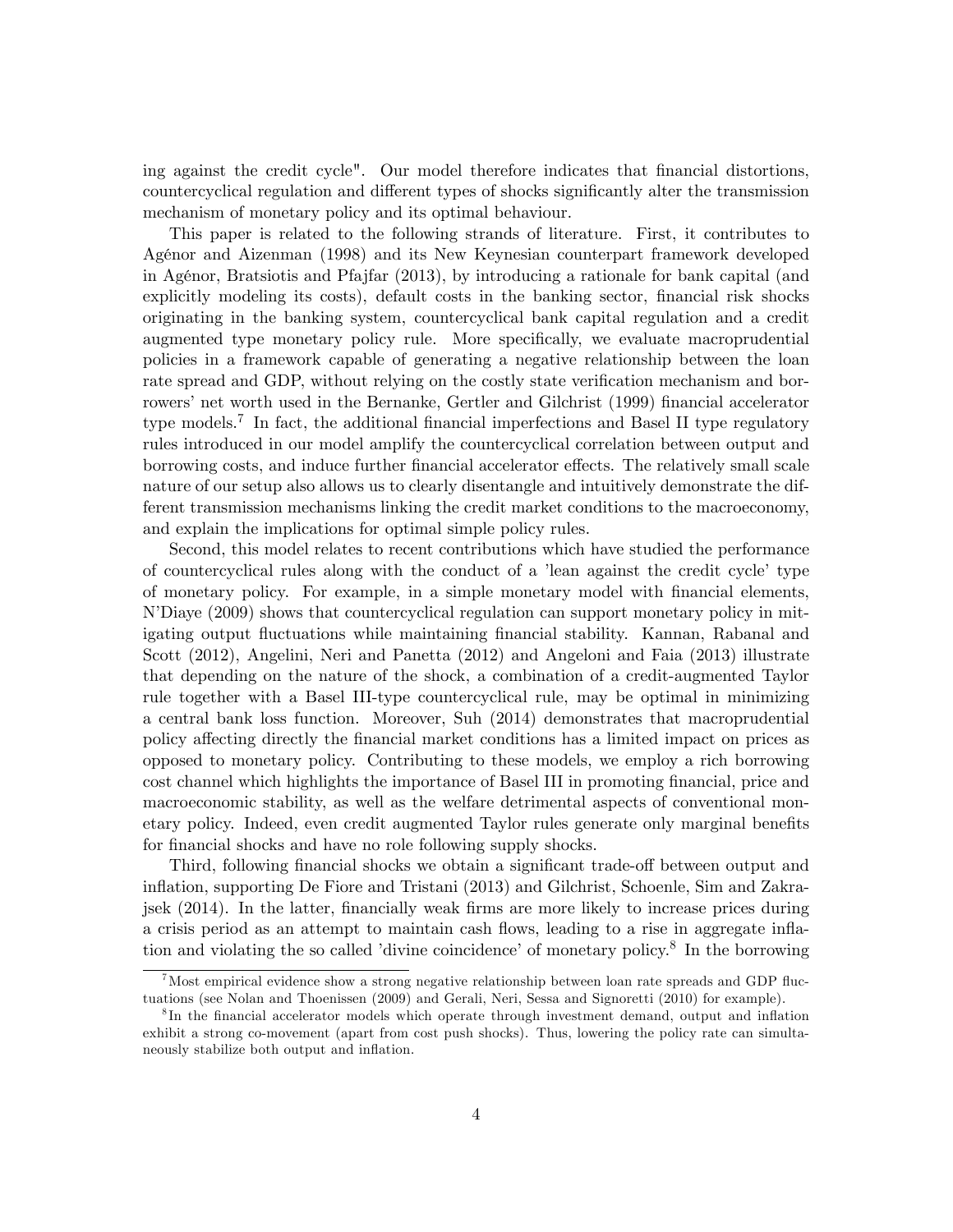cost channel framework of De Fiore and Tristani (2013), an aggressive easing of monetary policy under commitment is optimal in response to adverse Önancial shocks. Unlike their model, we generate a countercyclical loan rate spread regardless of the type of shock (more consistent with the data as explained above). Additionally, instead of characterizing a fully optimal (Ramsey) monetary policy, we study how credit market frictions and Basel III type rules interact with simple standard and augmented Taylor rules, and compute the optimal policy combination which minimizes macroeconomic volatility. To the best of our knowledge, this model is a first attempt to model the interplay between bank capital, countercyclical regulation and the role of standard and augmented monetary policy in a DSGE model with a borrowing cost channel altered by meaningful endogenous financial imperfections.

This paper proceeds as follows. Section 2 presents the model with a detailed analysis of the agents behaviour. Section 3 provides a discussion on the parameter calibration, whereas Section 4 simulates the model following financial and supply shocks. In Section 5 we examine the roles of monetary policy and macroprudential regulation in promoting overall macroeconomic stability. Section 6 concludes.

# 2 The Model

The economy consists of six types of agents: households (who are also labour suppliers), a final good (FG) firm, intermediate good (IG) firms, a competitive labour contractor, competitive commercial banks and a central bank, which also acts as the Önancial regulator.

At the beginning of the period and following the realization of aggregate shocks, the representative bank receives deposits from households, issues bank capital to satisfy regulatory requirements and decides on the loan rate using a break even condition. The risk in our model stems from the possibility of IG firms defaulting on their loans as their production is subject to idiosyncratic productivity shocks, which are unobservable when the loan contract is agreed. Furthermore, the loan rate decision of each bank is made in light of this risk, along with the bank's expected ability to obtain the IG firms' collateral seized in the case of default (explained below), bank capital requirements, and the costs of paying back gross interest on deposits and bank capital to households.<sup>9</sup> For a given loan rate, the IG firms decide on the level of employment, prices and loans, with the latter used to fund wage payments to households, who supply differentiated labour via the labour contractor.<sup>10</sup> At the same time, households choose the level of consumption, deposits and bank capital given their total income comprised of distributed profits, total returns from holding bank capital

<sup>&</sup>lt;sup>9</sup>As bank capital prices and dividend policies resulting from changes in the price of equity are not modeled in this framework, bank capital in our model is treated more like bank debt rather than equity. In the Basel terminology, bank capital in this model therefore consists of "tier 2" capital and not "tier 1" capital, which consists of equity stock and retained earnings. Nevertheless, there is still an ongoing debate on whether under the new Basel III regulatory rules, banks would also be allowed to hold capital in the form of loss-absorbing debt such as contingent convertible bonds.

 $10$ The labour contractor supplies homogeneous labour to IG firms by aggregating the differentiated labour provided from households and paying each one of them its wages. Thus, the labour aggregator simply acts as an intermediary between households and IG firms.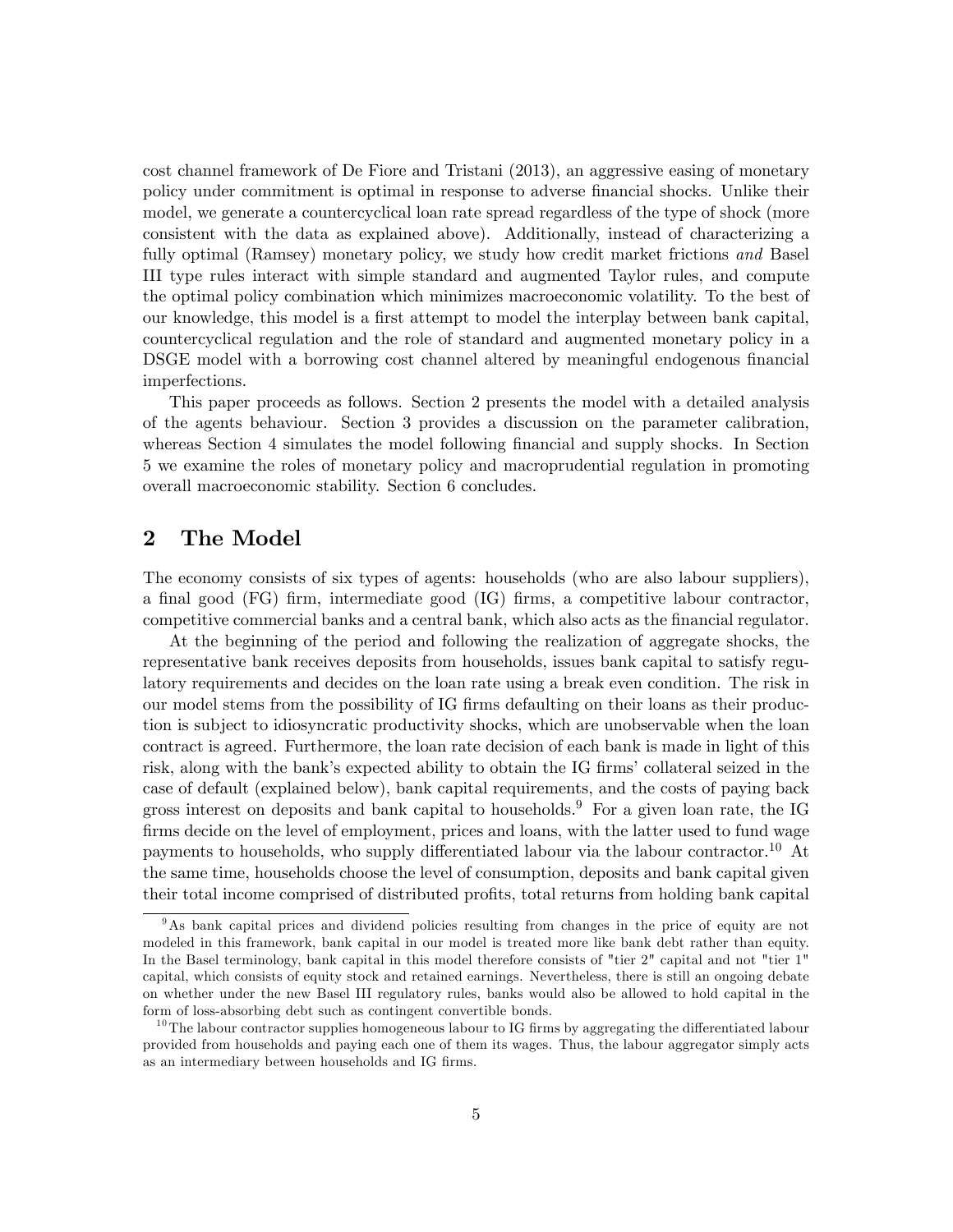and deposits from the previous period, as well as labour income.

At the end of the period, the idiosyncratic shocks and hence the firms who default are revealed. As loans are risky, the IG firms pledge output as collateral, which can be seized by the lender in a default scenario. In these bad states of nature, there is also a possibility that the *break even* bank does not recover any collateral and makes a loss. At the aggregate level, bank capital covers for these losses, which are also endogenously related to the firms' credit risk. Furthermore, households, acting as bank holders, know the aggregate state of the economy and can calculate banking sector losses. They account for these default costs by demanding a higher return on bank capital such that they are indifferent between holding risk free deposits and bank capital.

Finally, at the end of the period the commercial bank pays back gross return to households on deposits and bank capital, and all profits are distributed to households. We now turn to describe in more detail the behaviour of each agent in the economy.

### 2.1 Households

There is a continuum of households, indexed by  $i \in (0, 1)$ , who consume, hold deposits, demand bank capital and supply differentiated labour to a labour aggregator.

The objective of each household  $i$  is to maximize the following utility function,

$$
U_t = E_{i,t} \sum_{s=0}^{\infty} \beta^s \left\{ \frac{[C_{t+s}]^{1-\varsigma^{-1}}}{1-\varsigma^{-1}} - \frac{H_{i,t+s}^{1+\gamma}}{1+\gamma} \right\},\tag{1}
$$

where  $E_{i,t}$  is the expectations operator, conditional on the information of the  $i^{th}$  household available up to period t, and  $\beta \in (0,1)$  denoting the discount factor. The term  $C_t$  denotes consumption at time t, and  $H_{i,t}$  the time-t hours worked by household i. The term  $\varsigma$  defines the intertemporal elasticity of substitution in consumption, while  $\gamma$  denotes the inverse of the Frisch elasticity of labour supply.

Households hold (real) bank capital,  $V_t$ , which pays an interest of  $i_t^V$ , and (real) bank t deposits,  $D_t$ , which bear an interest rate of  $i_t^D$ . Hence, total returns from holding bank capital and deposits in period  $t-1$  are respectively given by  $(1 - \xi_{t-1}^V)(1 + i_{t-1}^V)V_{t-1}\frac{P_{t-1}}{P_t}$ and  $(1+i_{t-1}^D)D_{t-1}\frac{P_{t-1}}{P_t}$ , with  $P_t$  denoting the price of the final good. The term  $\xi_{t-1}^V$  denotes the bank capital risk premium, which is derived endogenously later in the text, but taken as given in the household's optimization problem. Also, in subsequent sections we explain how the risk premium on bank capital relates to the probability of firms defaulting on their loans  $(\Phi_t)$ . Further, households, acting as the bank owners, can calculate the aggregate losses in the banking system.

Following the realization of the aggregate shocks, each household supplies differentiated labour to the labour aggregator and earns a factor payment of  $\frac{W_{i,t}}{P_t}H_{i,t}$ , where  $W_{i,t}$  denotes the nominal wage.

At the end of the period, households receive all profits from IG firms, the commercial banks and the final good firm, denoted respectively by  $J_t^{IG} = \int_0^1 J_{j,t}^{IG} dj$ ,  $J_t^B$  and  $J_t^{FG}$ . In addition, households pay a lump-sum tax given by the term  $Lump_t$  (in real terms).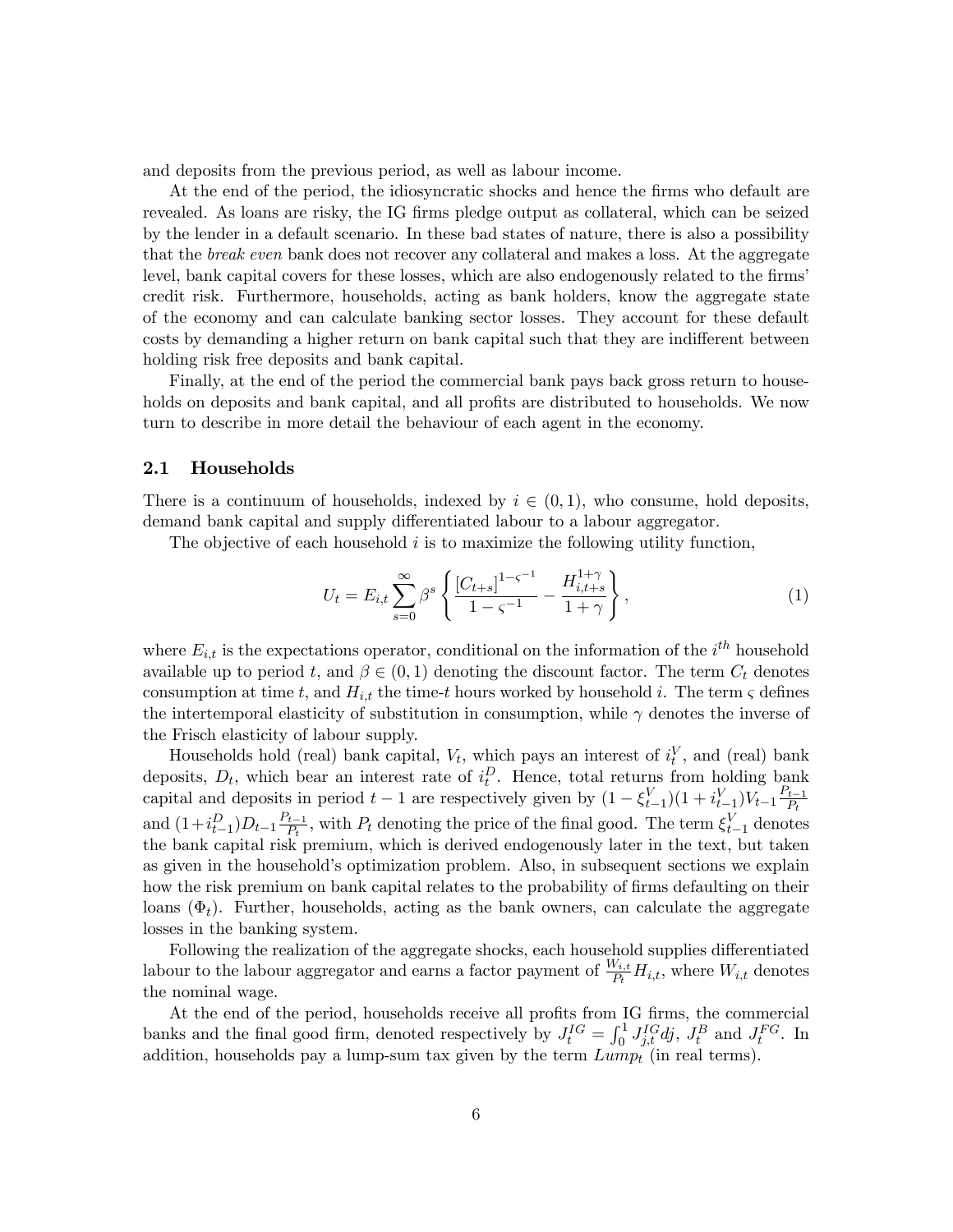Finally, once the value of the final good is realized at the end of the period, the representative household purchases it for consumption purposes. Thus, the household's (real) budget constraint can be written as follows,

$$
C_t + D_t + V_t \leq (1 + i_{t-1}^D)D_{t-1}\frac{P_{t-1}}{P_t} + (1 - \xi_{t-1}^V)(1 + i_{t-1}^V)V_{t-1}\frac{P_{t-1}}{P_t} + \frac{W_{i,t}}{P_t}H_{i,t} + \int_0^1 J_{j,t}^I d\dot{y} + J_t^B + J_t^{FG} - Lump_t.
$$
\n
$$
(2)
$$

#### 2.1.1 Consumption, Savings and Bank Capital Decisions

The first order conditions with respect to  $C_t$ ,  $D_t$  and  $V_t$  (taking the rate of returns and prices as given) yield the following solutions,

$$
C_t^{-\frac{1}{\varsigma}} = \beta E_t (1 + i_t^D) \frac{P_t}{P_{t+1}} C_{t+1}^{-\frac{1}{\varsigma}},\tag{3}
$$

$$
(1 + i_t^V) = \frac{(1 + i_t^D)}{(1 - \xi_t^V)}.
$$
\n(4)

Equation (3) is the standard Euler equation determining the optimal consumption path. Equation (4) is the no arbitrage condition, relating the rate of return on bank capital to the risk free deposit rate. In equilibrium, the interest rate on bank capital is set as a premium over the deposit rate due to the default costs in the banking sector (derived later in the  $text)$ <sup>11</sup>

#### 2.1.2 The Wage Decision

The wage setting environment follows Erceg, Henderson and Levin (2000), and Christiano, Eichenbaum and Evans  $(2005)$ , where each household i supplies a unique type of labour  $(H_{i,t})$  with  $i \in (0,1)$ . All these types of labour are then aggregated by a competitive labour contractor into one composite homogenous labour  $(N_t)$  using the standard Dixit-Stiglitz (1977) technology given by,

$$
N_t = \left(\int_0^1 H_{i,t}^{\frac{\lambda_w - 1}{\lambda_w}} dt\right)^{\frac{\lambda_w}{\lambda_w - 1}},\tag{5}
$$

with  $\lambda_w > 1$  representing the constant elasticity of substitution between the different types of labour. The  $i^{th}$  household therefore faces the following demand curve for its labour,

$$
H_{i,t} = \left(\frac{W_{i,t}}{W_t}\right)^{-\lambda_w} N_t,
$$
\n(6)

 $11$ Markovic (2006) also derives a no arbitrage condition between the bank capital rate and the risk free rate, with the mark-up depending on an exogenously given risk of default (among other variables). In this model, the default costs in the banking sector, which determine the bank capital - deposit rate spread, are endogenous with respect to both the risk of default at the Örm level and the bank capital to loan ratio.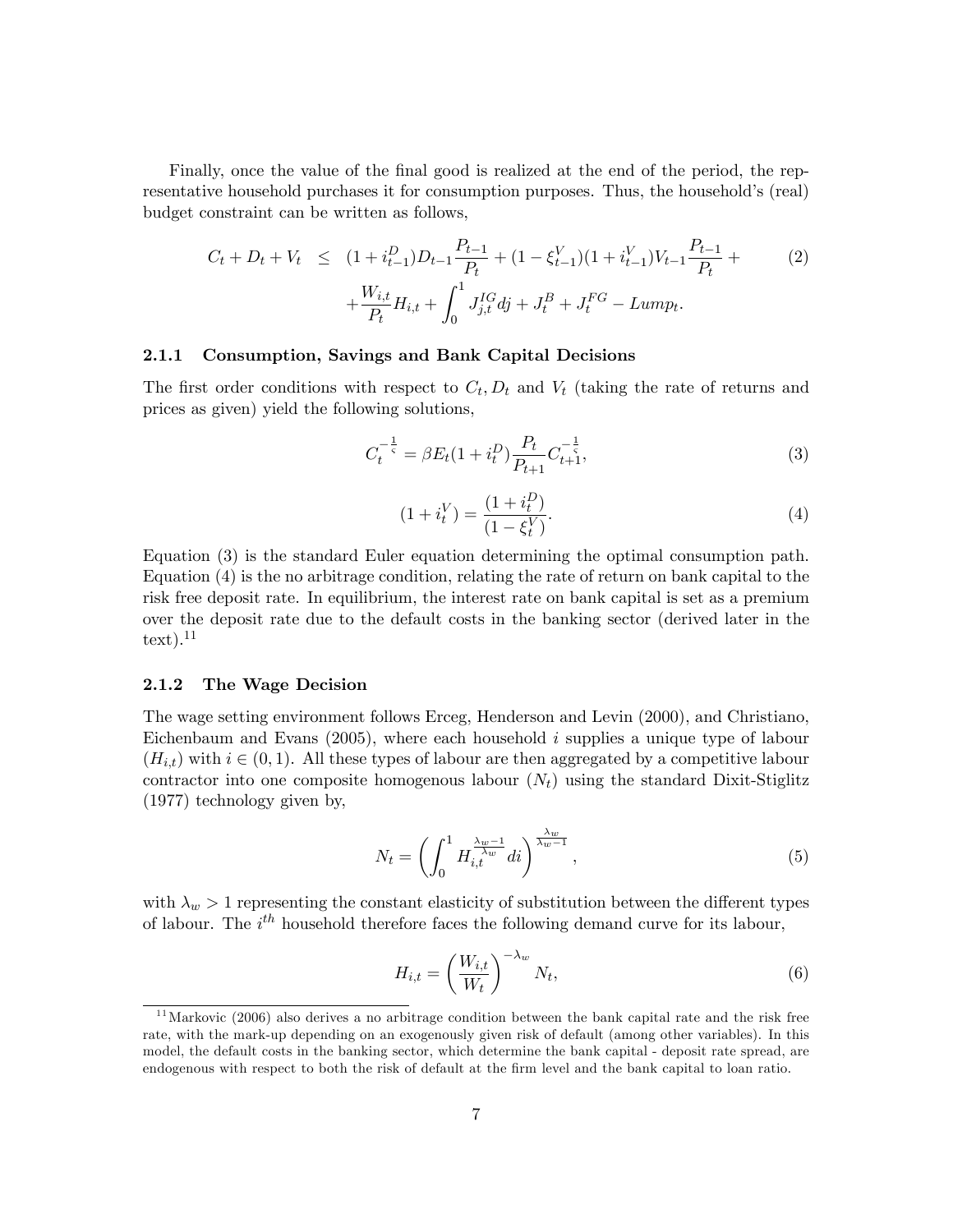where  $W_t$  denotes the aggregate nominal wage paid for one unit of the composite labour. The zero profit condition for the labour aggregator, obtained by substituting  $(6)$  in  $(5)$ , yields the economy wide wage equation,  $W_t = \left[\int_0^1 W_{i,t}^{1-\lambda_w} dt\right]^{\frac{1}{1-\lambda_w}}$ .

Calvo (1983)-type nominal rigidity is assumed in the wage setting such that in each period a constant fraction of  $1 - \omega_w$  workers are able to re-optimize their wages while a fraction of  $\omega_w$  index their wages according to last period's price inflation rate  $(\pi_{t-1})$ . These non re-optimizing households therefore set their wages according to  $W_{i,t} = \pi_{t-1}W_{i,t-1}$ . Moreover, if wages have not been set since period  $t$ , then at period  $t + s$  the real relative wage for household *i* becomes  $\frac{W_{i,t+s}}{W_{t+s}} = \frac{\Pi^s W_{i,t}}{W_{t+s}}$  $\frac{I^{s}W_{i,t}}{W_{t+s}},$  where  $\Pi^{s} = \pi_{t} \times \pi_{t+1} \times ... \times \pi_{t+s-1}.$ 

Consequently, the demand for labour in period  $t + s$  is  $H_{i,t+s} = \left(\frac{\Pi^s W_{i,t}}{W_{i+s}}\right)$  $W_{t+s}$  $\int$ <sup>- $\lambda_w$ </sup>  $N_{t+s}$ .

In equilibrium all re-optimizing households choose the same wage  $(W_t^*),$  and the optimal relative wage in a log-linearized form (denoted by hat) is given by  $\left(\frac{W_t^*}{W_t}\right)$  $= \left( \frac{\omega_w}{1-\omega} \right)$  $1-\omega_w$  $\left( \widehat{\pi_{t}^{W}},\right.$ with  $\pi_t^W \equiv \hat{W}_t - \hat{W}_{t-1}$  denoting the log-linearized wage inflation. In the absence of wage rigidities ( $\omega_w = 0$ ), the real wage equals to the wage mark-up ( $\frac{\lambda_w}{\lambda_w - 1}$  $\frac{\lambda_w}{\lambda_w-1}$  multiplied by the marginal rate of substitution between leisure and consumption  $(MRS_t)$ . Specifically,  $\frac{W_t}{P_t}$  =

 $\frac{\lambda_w}{\lambda_w-1} MRS_t$ , where  $MRS_t = N_t^{\gamma} C_t^{\frac{1}{\zeta}}$  and  $N_t = H_t$ .<sup>12</sup>

Finally, as in Erceg, Henderson and Levin (2000) the wage inflation equation is shown to satisfy,

$$
\widehat{\pi_t^W} = \beta E_t \widehat{\pi_{t+1}^W} + \frac{(1 - \omega_w)(1 - \beta \omega_w)}{(\omega_w)(1 + \gamma \lambda_w)} \left[ \widehat{MRS}_t - \widehat{\left(\frac{W_t}{P_t}\right)} \right],\tag{7}
$$

where real wages evolve according to,

$$
\widehat{W_t^R} \equiv \widehat{\left(\frac{W_t}{P_t}\right)} = \widehat{\left(\frac{W_{t-1}}{P_{t-1}}\right)} + \widehat{\pi_t^W} - \widehat{\pi_t^P},\tag{8}
$$

with  $\pi_t^P \equiv \hat{P}_t - \hat{P}_{t-1}$  representing the log-linearized price inflation rate as a deviation from its steady state. The motivation for including sticky wages is twofold: First, sticky wages are necessary to match the sluggish and persistent behaviour of real wages observed in data, and are important for obtaining a persistent response of ináation without relying on implausible values for price stickiness (as in Christiano, Eichenbaum and Evans 2005). Second, wage stickiness is crucial for achieving a co-movement between output, real wages and labour following technology shocks, a feature which is difficult to capture in these class of models (see DiCecio (2009) for further details). Loans in this model are provided for working capital Önancing, and therefore in order to produce a plausible, data consistent and positive relationship between real wages, loan demand and GDP, it is essential to introduce wage rigidities. As shown later, real wages move countercyclically with the loan rate, and can mitigate a rise in credit risk following adverse shocks associated with higher borrowing costs. The behaviour of real wages is thus important for explaining part of the linkages between the financial system and real economy.

 $12$ The full derivation of the wage setting environment is provided upon request.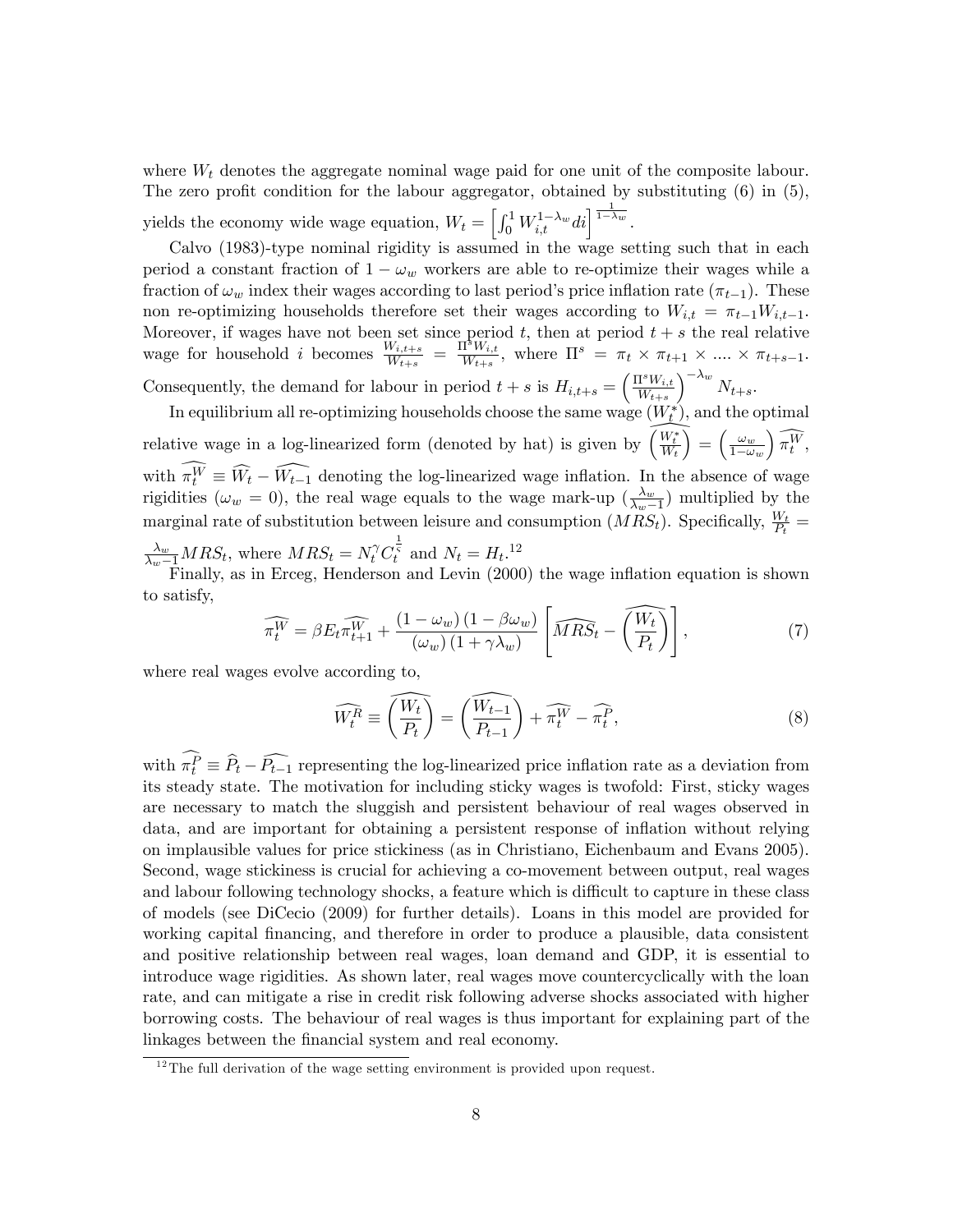## 2.2 Final Good Firm

A perfectly competitive representative FG Örm assembles a continuum of intermediate goods  $(Y_{j,t}$  with  $j \in (0,1)$ , to produce final output  $(Y_t)$  using the standard Dixit-Stiglitz (1977) technology,

$$
Y_t = \left(\int_0^1 Y_{j,t}^{\frac{\lambda_p - 1}{\lambda_p}} dj\right)^{\frac{\lambda_p}{\lambda_p - 1}},\tag{9}
$$

where  $\lambda_p > 1$  denotes the constant elasticity of substitution between the differentiated intermediate goods. The FG firm chooses the optimal quantities of intermediate goods that maximize its profits, taking as given both the prices of the intermediate goods  $(P_{it})$ and the final good price  $(P_t)$ . This optimization problem yields the demand function for each intermediate good,

$$
Y_{j,t} = Y_t \left(\frac{P_{j,t}}{P_t}\right)^{-\lambda_p}.\tag{10}
$$

Imposing the above zero profit condition (equation 10) into equation  $(9)$  results in the usual definition of the final good price,

$$
P_t = \left[ \int_0^1 P_{j,t}^{1-\lambda_p} dy \right]^{\frac{1}{1-\lambda_p}}.
$$
\n(11)

## 2.3 Intermediate Good Firms

A continuum of IG producers, indexed by  $j \in (0, 1)$ , operate in a monopolistic environment and are subject to Calvo (1983)-type nominal rigidities in their price setting. Each IG firm  $j$  uses the homogeneous labour supplied by the labour contractor, and faces the following linear production function,

$$
Y_{j,t} = Z_{j,t} N_{j,t},\tag{12}
$$

where  $N_{j,t}$  and  $Z_{j,t}$  are the amount of *homogenous* labour employed and the total productivity shock experienced by firm j, respectively. Moreover, the shock  $Z_{j,t}$  follows the process,

$$
Z_{j,t} = A_t \varepsilon_{j,t}^F. \tag{13}
$$

The term  $A_t$  denotes a common economy wide technology shock which follows the  $AR(1)$ process,  $A_t = (A_{t-1})^{\zeta^A} \exp(\alpha_t^A)$ , where  $\zeta^A$  is the autoregressive coefficient and  $\alpha_t^A$  a normally distributed random shock with zero mean and a constant variance. The expression  $\varepsilon_{j,t}^F$  represents an idiosyncratic shock with a constant variance distributed uniformly over the interval  $(\underline{\varepsilon}^F, \overline{\varepsilon}^F)$ .

Every firm  $j$  must borrow from a representative commercial bank in order to pay households wages in advance. Specifically, let  $L_{j,t}$  be the amount borrowed by firm j, then the (real) financing constraint must equal to,

$$
L_{j,t} = W_t^R N_{j,t}.\tag{14}
$$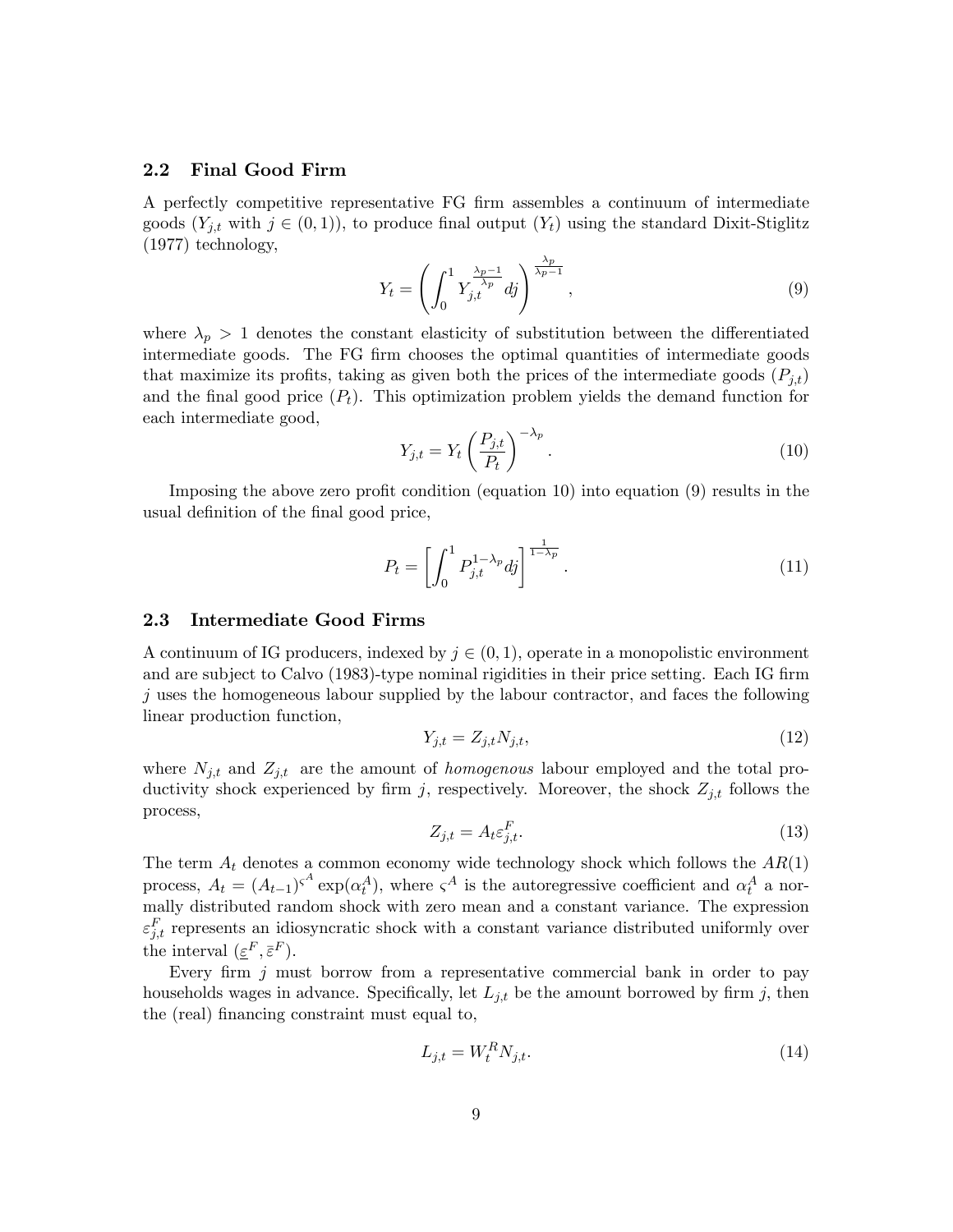#### 2.3.1 The Default Space

Financing working capital needs bears risk and in case of default the commercial bank expects to seize firm's output  $(Y_{j,t})$  with a probability of  $\chi_t$ , with  $\chi \in (0,1)$  denoting the steady state value of this probability. In these bad states of nature, there is also a possibility of  $(1 - \chi_t)$  that the *break even* bank cannot recover the IG firm's collateral and therefore makes a loss (similar to Jermann and Quadrini (2012)). The term  $\chi_t$  is assumed to follow the  $AR(1)$  shock process,  $\chi_t = (\chi_{t-1})^{\varsigma^{\chi}} \exp(\alpha_t^{\chi})$  $_{t}^{\chi}$ ), where  $\varsigma^{\chi}$  denotes the degree of persistence while  $\alpha_t^{\chi}$  $\alpha_t^{\chi}$  is a random shock with a normal distribution and a constant variance. A shock to the probability of recovering collateral  $(\chi_t)$  represents a financial (credit) shock in this model, as it affects directly the value of output the bank can seize in case of default as well as the credit risk at the firm level.

In the good states of nature, where the firms do not default, each firm pays back the commercial bank principal plus interest on the loans granted. Consequently and in line with the willingness to pay approach to debt contracts, default occurs when the expected value of seizable output  $(\chi_t Y_{j,t})$  is less then the amount that needs to be repaid to the lender at the end of the period. Specifically,

$$
\chi_t Y_{j,t} < (1 + i_t^L) L_{j,t},\tag{15}
$$

where  $i_t^L$  denotes the interest rate on loans granted to IG firms.<sup>13</sup>

Let  $\varepsilon_{j,t}^{F,M}$  be the cut-off value below which the IG firm decides to default. Thus, using equations  $(12)$  and  $(13)$ , the threshold condition can be defined as,

$$
\chi_t\left(A_t \varepsilon_{j,t}^{F,M}\right) N_{j,t} = (1 + i_t^L) L_{j,t}.
$$
\n(16)

Substituting equation (14) and solving the above for  $\varepsilon_{j,t}^{F,M}$  yields,

$$
\varepsilon_{j,t}^{F,M} = \frac{1}{\chi_t A_t} (1 + i_t^L) W_t^R. \tag{17}
$$

Therefore, the threshold value, from which the risk of default is derived later in the text, is related to the lending rate, aggregate technology shocks and the real wages. However, in our model, the loan rate not only depends on the risk free rate and the finance premium (as in AgÈnor, Bratsiotis and Pfajfar 2013), but also on the probability of the bank recovering collateral (credit risk shocks), the rate of return on bank capital and the bank capitalloan ratio (as shown in subsequent sections). Hence, both the loan rate and probability of default are affected by the nature of the regulatory regime.

#### 2.3.2 Pricing of Intermediate Goods

The IG firm solves a two stage pricing decision problem as soon as the aggregate shocks in period t are realized. In the first stage, each IG producer minimizes the cost of employing

<sup>&</sup>lt;sup>13</sup>Similar to Agénor and Aizenman (1998), we assume for simplicity that no IG firm defaults if the economy is at the good state of nature and the level of output is sufficiently high to cover for the loan repayment.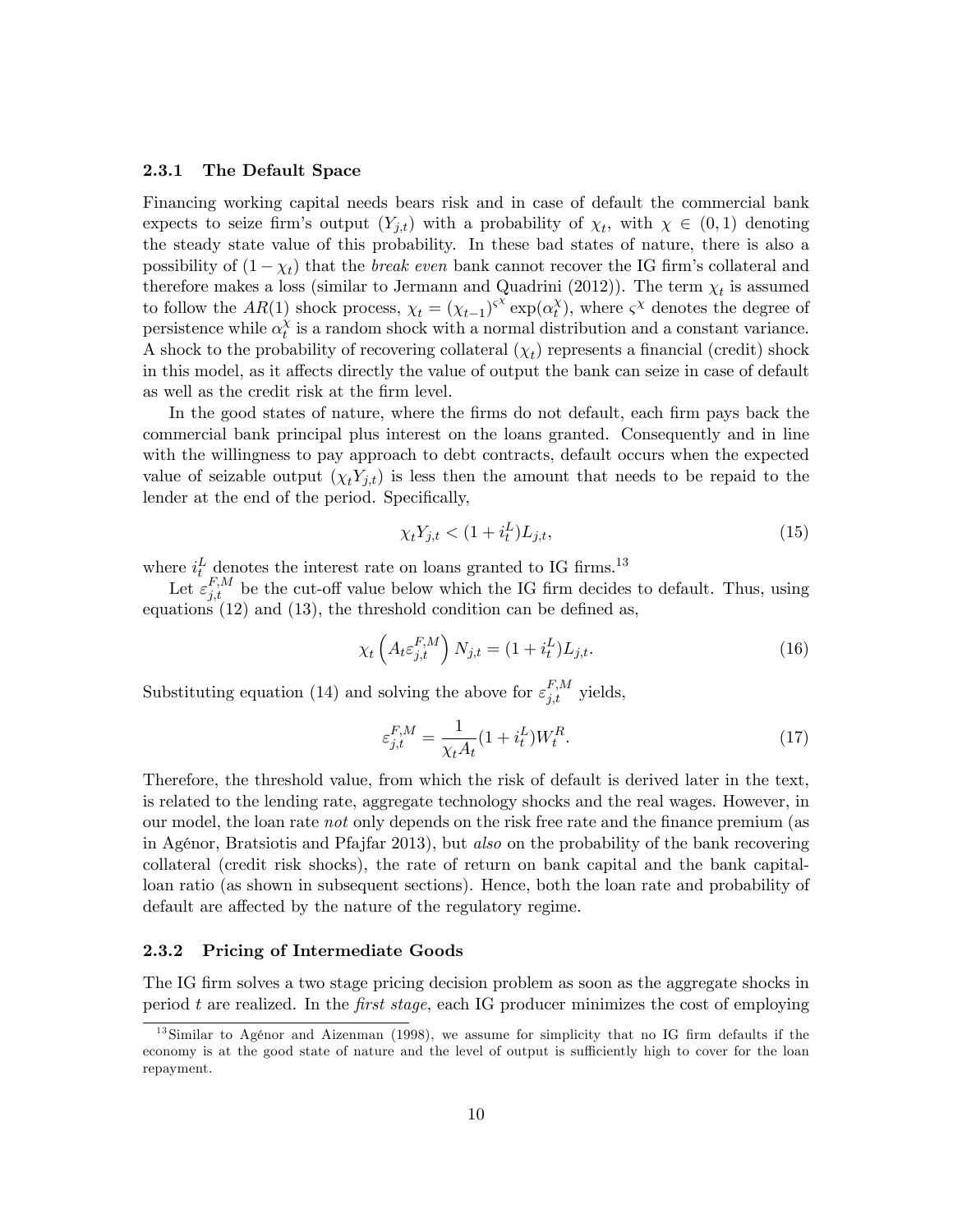labour, taking its (real) effective costs  $((1 + i_t^L)W_t^R)$  as given. This minimization problem yields the real marginal cost,

$$
mc_{j,t} = (1 + i_t^L)W_t^R \frac{1}{Z_{j,t}}.\t(18)
$$

In the *second stage*, each IG producer chooses the optimal price for its good. Here Calvo (1983)-type contracts are assumed, where a portion of  $\omega_p$  firms keep their prices fixed while a portion of  $1 - \omega_p$  firms adjust prices optimally given the going marginal costs and the loan rate (set at the beginning of the period). The firm's problem is to maximize the following expected discounted value of current and future real profits subject to the demand function for each good (equation 10), and taking the marginal costs as given. Formally that is,

$$
\max_{P_{j,t+s}} E_t \sum_{s=0}^{\infty} \omega_p^s \Delta_{s,t+s} \left[ \left( \frac{P_{j,t+s}}{P_{t+s}} \right)^{1-\lambda_p} Y_{t+s} - mc_{t+s} \left( \frac{P_{j,t+s}}{P_{t+s}} \right)^{-\lambda_p} Y_{t+s} \right],\tag{19}
$$

where  $\Delta_{s,t+s} = \beta^s \left( \frac{C_{t+s}}{C_t} \right)$  $C_t$  $\int^{c^{-1}}$  is the total discount factor.<sup>14</sup>

Denoting  $P_t^*$  as the optimal price level chosen by each firm at time t, and using the definition of the total discount factor, the first order condition of the above problem with respect to  $P_t^*$  yields the optimal relative price equation,  $^{15}$ 

$$
Q_{t} = \frac{P_{t}^{*}}{P_{t}} = \left(\frac{\lambda_{p}}{\lambda_{p}-1}\right) \frac{E_{t} \sum_{s=0}^{\infty} \omega_{p}^{s} \beta^{s} C_{t+s}^{-\frac{1}{s}} Y_{t+s} m c_{t+s} \left(\frac{P_{t+s}}{P_{t}}\right)^{\lambda_{p}}}{E_{t} \sum_{s=0}^{\infty} \omega_{p}^{s} \beta^{s} C_{t+s}^{-\frac{1}{s}} Y_{t+s} \left(\frac{P_{t+s}}{P_{t}}\right)^{\lambda_{p}-1}},
$$
\n(20)

with  $Q_t = \frac{P_t^*}{P_t}$  denoting the relative price chosen by firms adjusting their prices at period t and  $pm = \left(\frac{\lambda_p}{\lambda_p - 1}\right)$  $\lambda_p-1$ ) representing the price mark-up.

Finally, using the aggregate price equation (11) with the Calvo sticky price assumption, and log-linearizing equation (20) yields the familiar form of the New Keynesian Phillips Curve (NKPC),

$$
\widehat{\pi_t^P} = \beta E_t \widehat{\pi_{t+1}^P} + \frac{(1 - \omega_p)(1 - \omega_p \beta)}{\omega_p} \widehat{mc_t}.
$$
\n(21)

In this model, the marginal cost is determined directly by the cost of borrowing from the commercial bank (from equation 18). Therefore, monetary policy, bank capital and the

<sup>&</sup>lt;sup>14</sup>The IG firms are owned by the households and therefore each firm's discount value is  $\beta^s \left( \frac{C_{t+s}}{C_t} \right)$  $\big)^{\varsigma^{-1}}$ .

Intuitively,  $\left(\frac{C_{t+s}}{C_t}\right)$  $\int^{5}$  is the marginal utility value (in terms of consumption) of a one unit increase of IG firms profits in period  $t$ .

 $15$ The sibscript j is dropped because all re-optimizing firms choose the same price so everything becomes time dependent.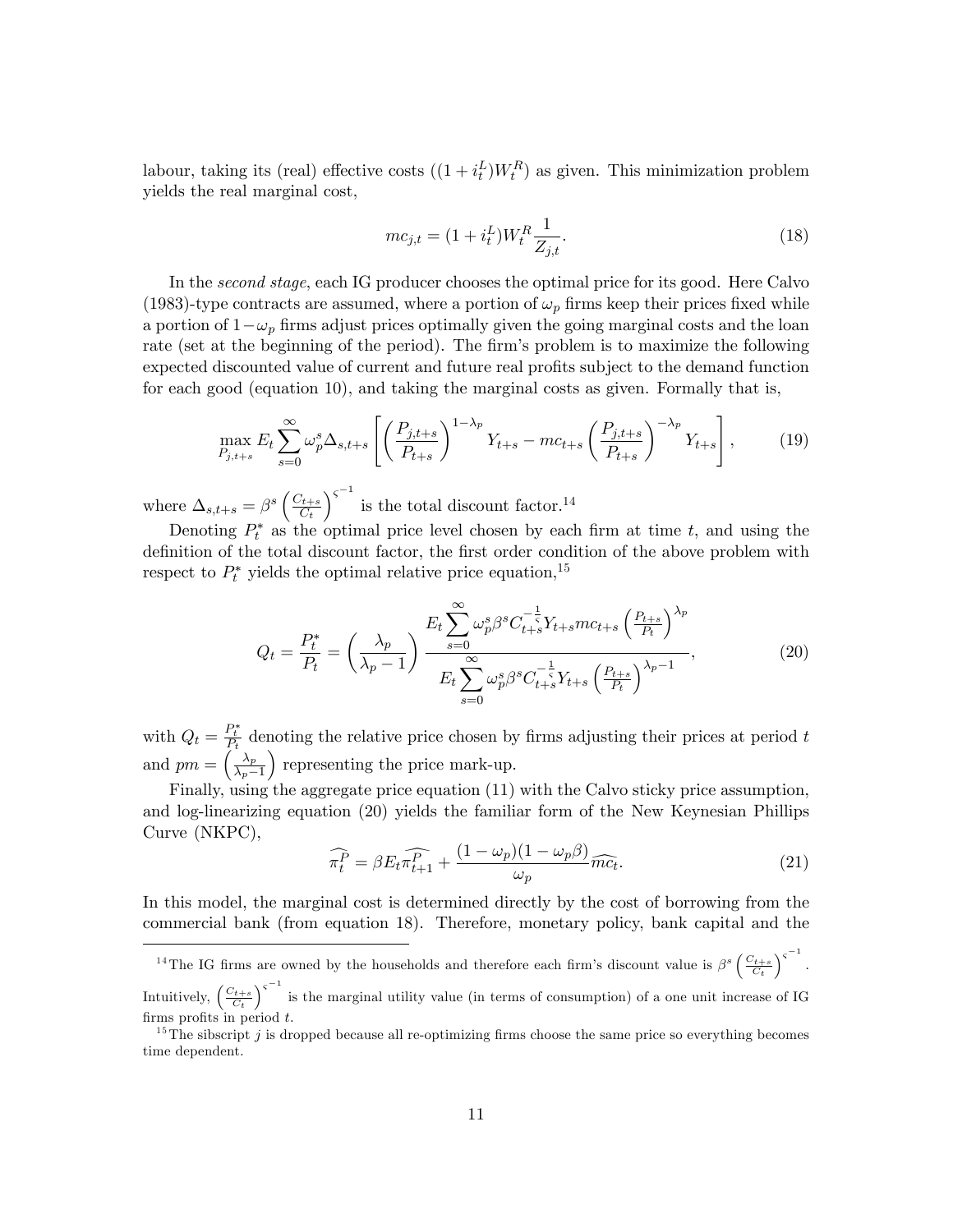regulatory regime, all which impact the loan rate as shown in the next sections, have also a direct effect on the marginal cost and thus the rate of price inflation. To fix ideas, we refer to the channel which links between the loan rate, marginal cost and inflation as the borrowing cost channel.

### 2.4 The Banking Sector

#### 2.4.1 Balance Sheet Identity

Consider a continuum of perfectly competitive representative banks indexed by  $k \in (0, 1)$ , who can raise funds through either deposits  $(D_t)$ , or issuing bank capital  $(V_t)$  in accordance with regulation (as explained below). Both deposits and bank capital are used to finance the IG firms labour costs and act as liabilities to households. Each bank  $k$  lends to a continuum of firms and therefore its balance sheet in real terms can be written as,  $^{16}$ 

$$
L_t = D_t + V_t,\tag{22}
$$

where  $L_t \equiv \int_0^1 L_{j,t} dy$  is the aggregate lending to IG firms.

## 2.4.2 Lending Rate Decision

The lending rate is set at the beginning of the period before IG firms engage in their production activity and prior to their labour demand and pricing decisions. As IG firms may default on their loans at the end of the period due to idiosyncratic shocks, the repayments to the commercial bank, for a given contract, are uncertain. Each bank k expects to break even every period such that the expected income from lending to a continuum of IG firms is equal to the total costs of borrowing these funds (comprised of deposits and bank capital) from households. Specifically,

$$
\int_{\varepsilon_{j,t}^{F,M}}^{\overline{\varepsilon}^F} \left[ (1 + i_t^L) L_{j,t} \right] f(\varepsilon_{j,t}^F) d\varepsilon_{j,t}^F + \int_{\varepsilon^F}^{\varepsilon_{j,t}^{F,M}} \left[ \chi_t Y_{j,t} \right] f(\varepsilon_{j,t}^F) d\varepsilon_{j,t}^F
$$
\n
$$
= (1 + i_t^V) V_t + (1 + i_t^D) D_t + cV_t,
$$
\n(23)

where  $f(\varepsilon_{j,t}^F)$  is the probability density function of  $\varepsilon_{j,t}^F$ . The first element on the left hand side is the repayment to the bank in the non-default states while the second element is the expected return to the bank in the default states accounted for the probability the bank recovers collateral  $(\chi_t)$ .<sup>17</sup> The expression  $(1+i_t^V)V_t + (1+i_t^D)D_t$  is the return to households for holding bank capital and saving deposits, which are both used to finance loans to IG firms. Furthermore, the bank faces a linear cost function when issuing bank capital, captured by the term  $cV_t$ , with  $c > 0$ . These costs are independent of the state of

<sup>&</sup>lt;sup>16</sup>The aggregate lending from the banking sector is given by  $\int_0^1 L_{k,t}dk$ , where each bank k lends to contiumn of firms with identical loan demands. Because loans are identical for all banks the  $k$  subscript can be dropped.

<sup>&</sup>lt;sup>17</sup>Recall that with probability  $(1 - \chi_t)$  the bank receives no collateral in the bad states of nature and therefore makes a loss.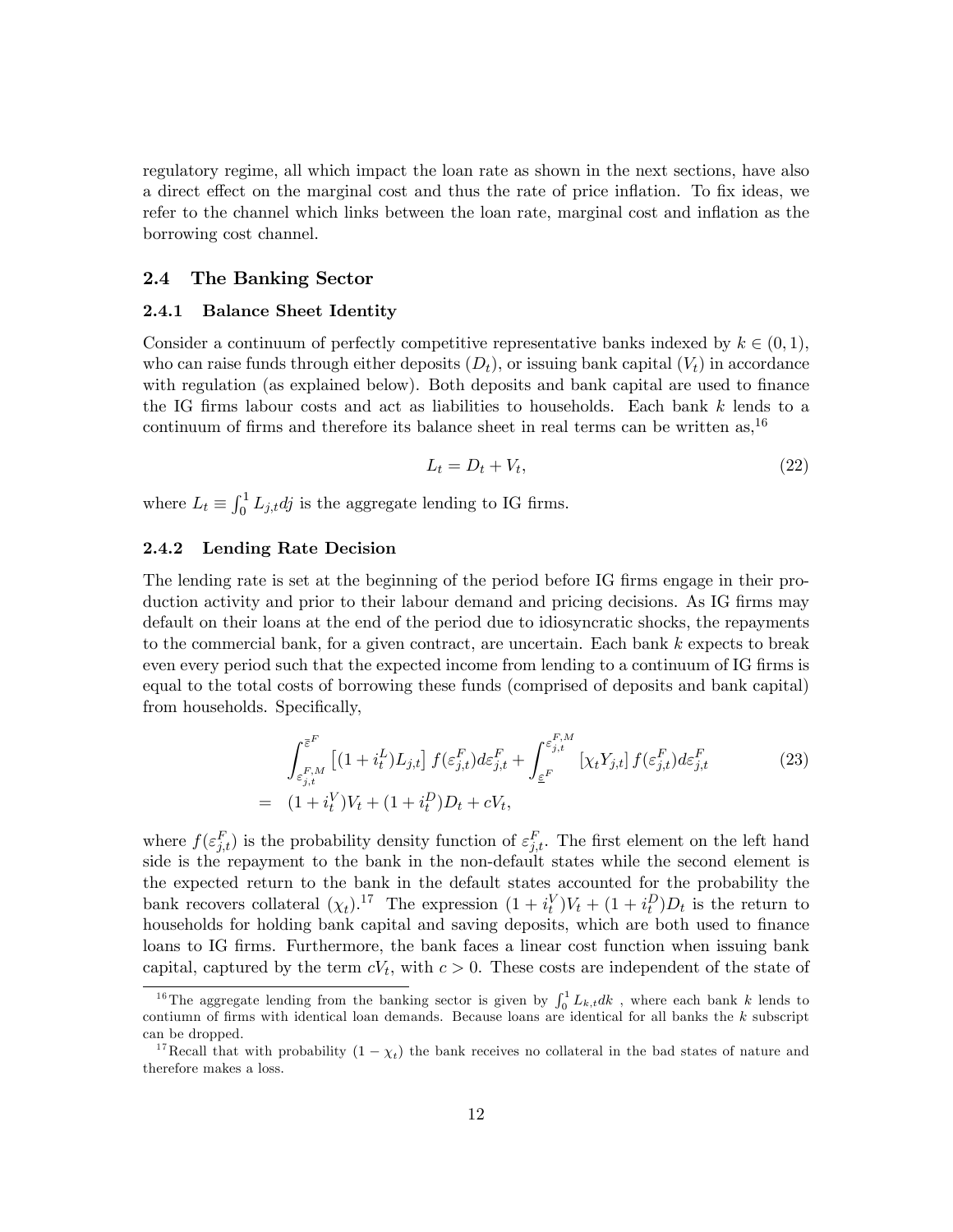the economy and reflect steady administrative costs associated with underwriting or issuing brochures for example. By contrast, the rate of return on bank capital is the main driving force of the *total* bank capital costs  $(1+i_t^V+c)$ , and endogenously rises following increased financial riskiness and lower output levels, as shown later in the simulations section.<sup>18</sup>

Turning now to the derivation of the lending rate note that,

$$
\int_{\varepsilon_{j,t}^{F,M}}^{\overline{\varepsilon}^F} \left[ (1+i_t^L) L_{j,t} \right] f(\varepsilon_{j,t}^F) d\varepsilon_{j,t}^F \equiv \int_{\underline{\varepsilon}^F}^{\overline{\varepsilon}^F} \left[ (1+i_t^L) L_{j,t} \right] f(\varepsilon_{j,t}^F) d\varepsilon_{j,t}^F - \int_{\underline{\varepsilon}^F}^{\varepsilon_{j,t}^F,M} \left[ (1+i_t^L) L_{j,t} \right] f(\varepsilon_{j,t}^F) d\varepsilon_{j,t}^F,
$$

where  $\int_{\varepsilon F}^{\overline{\varepsilon}^F}$  $\sum_{j\in F}^{\infty} [(1+i_t^L)L_{j,t}] f(\varepsilon_{j,t}^F) d\varepsilon_{j,t}^F \equiv [(1+i_t^L)L_{j,t}]$ . Hence, equation (23) can be written as,

$$
[(1 + i_t^L)L_{j,t}] - \int_{\varepsilon^F}^{\varepsilon^{F,M}_{j,t}} [(1 + i_t^L)L_{j,t} - (\chi_t Y_{j,t})] f(\varepsilon^F_{j,t}) d\varepsilon^F_{j,t}
$$
\n
$$
= (1 + i_t^V + c)V_t + (1 + i_t^D)D_t.
$$
\n(24)

Using the banks balance sheet (equation 22), substituting (16) for  $\chi_t\left(A_t\varepsilon_{j,t}^{F,M}\right)N_{j,t}$  =  $(1+i_t^L)L_{j,t}$ , and employing the value of output from the production function (equation 12) gives,

$$
\left[ (1 + i_t^L) L_{j,t} \right] - \int_{\varepsilon^F}^{\varepsilon^F, M} \left[ \varepsilon^{F, M}_{j,t} - \varepsilon^{F}_{j,t} \right] \chi_t A_t N_{j,t} f(\varepsilon^F_{j,t}) d\varepsilon^F_{j,t}
$$
\n
$$
= (1 + i_t^V + c)V_t + (1 + i_t^D)(L_{j,t} - V_t).
$$
\n(25)

Dividing by  $L_{j,t}$ , equation (25) can be written as,

$$
i_t^L = (i_t^V + c) \left(\frac{V_t}{L_{j,t}}\right) + (i_t^D) \left(1 - \frac{V_t}{L_{j,t}}\right) +
$$
  
+ 
$$
\frac{\int_{\underline{\epsilon}^{F,M}}^{\epsilon_{j,t}^{F,M}} \left[\epsilon_{j,t}^{F,M} - \epsilon_{j,t}^F\right] \chi_t A_t N_{j,t} f(\epsilon_{j,t}^F) d\epsilon_{j,t}^F}{L_{j,t}}.
$$
 (26)

Real wages and the amount of labour employed are identical for each firm and therefore the volume of lending by each bank is also the same. Thus, the subscript  $j$  is dropped in what follows. Moreover, the threshold value  $\varepsilon_{j,t}^{F,M}$  depends on the state of the economy

<sup>&</sup>lt;sup>18</sup> From the technical point of view, the additional (exogenous) issuance cost per unit of bank capital  $(c)$ is also added to control in a more tractable way for the loan rate steady state value. All other variables which determine the loan rate behaviour are endogenous, and cannot be adjusted without altering the long run values of the other economic variables of the model.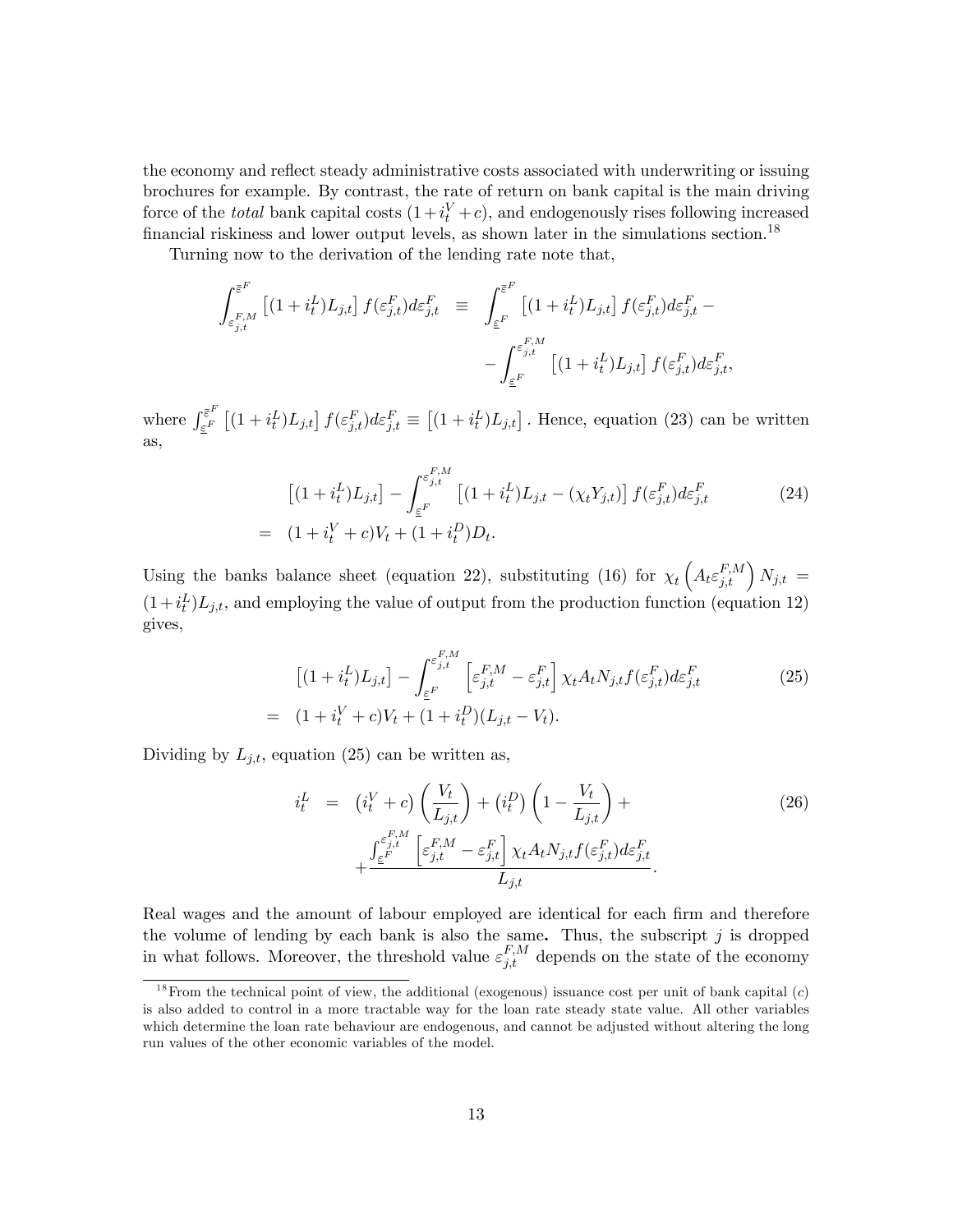(from 17) and hence is identical across all firms. Using the expression for  $L_{j,t}$  (equation 14) and defining  $\Delta_t = V_t/L_t$  as the total bank capital-loan ratio, equation (26) reduces to,

$$
i_t^L = (\Delta_t) \left( i_t^V + c \right) + (1 - \Delta_t) \left( i_t^D \right) + \frac{\chi_t A_t \int_{\varepsilon}^{\varepsilon_t^{F,M}} \left[ \varepsilon_t^{F,M} - \varepsilon_t^F \right] f(\varepsilon_t^F) d\varepsilon_t^F}{W_t^R},\tag{27}
$$

with  $\frac{\chi_t A_t \int_{\varepsilon}^{F,M} \left[ \varepsilon_t^{F,M} - \varepsilon_t^F \right] f(\varepsilon_t^F) d\varepsilon_t^F}{WR}$  $\frac{V_{\ell}R}{W_{\ell}R}$  denoting the finance premium.

To find an explicit expression for the probability of default, it is assumed that  $\varepsilon_t^F$ follows a uniform distribution over the interval  $(\underline{\varepsilon}^F, \overline{\varepsilon}^F)$ . Therefore, its probability density is  $1/(\bar{\varepsilon}^F - \underline{\varepsilon}^F)$  and its mean  $\mu_{\varepsilon} = (\bar{\varepsilon}^F + \underline{\varepsilon}^F)/2$ . The probability of default is given by,

$$
\Phi_t = \int_{\underline{\varepsilon}^F}^{\varepsilon_t^{F,M}} f(\varepsilon_t^F) d\varepsilon_t^F = \frac{\varepsilon_t^{F,M} - \underline{\varepsilon}^F}{\overline{\varepsilon}^F - \underline{\varepsilon}^F}.
$$
\n(28)

Thus, the probability of default depends on the range of the uniform distribution and the threshold value of the idiosyncratic shock (determined by equation 17).

## 2.4.3 The Bank Capital Risk Premium Rate

We now turn to derive the premium on a unit of bank capital  $(\xi_t^V)$ , which determines the mark-up of the bank capital rate over the risk free deposit rate in the household's no arbitrage condition (equation 4). As explained earlier, the commercial banks set the loan rate in each period to the expected break even level. This implies that the price of loans is determined by the cost of deposits and bank capital, adjusted for the risk premium and the bank capital-loan ratio. Additionally, a fraction  $(1 - \chi_t)$  of banks make a loss due to their inability to retrieve collateral in the default states.

Households, who invest bank capital in all banks, know the aggregate level of firm default and are able to calculate aggregate losses in the banking sector.<sup>19</sup> Accounting for bank losses, which translate into bank capital default, ensures that deposits are a safe asset. The decision for households therefore involves calculating the bank capital default rate such that the no arbitrage condition (given by equation 4) is satisfied. Specifically,

$$
\xi_t^V V_t = (1 - \chi_t) \left[ \int_{\underline{\varepsilon}^F}^{\varepsilon_{j,t}^F} [\chi_t Y_{j,t}] f(\varepsilon_{j,t}^F) d\varepsilon_{j,t}^F \right]. \tag{29}
$$

Identity (29) guarantees that the total losses on bank capital  $(\xi_t^V V_t)$  are equal to the value of collateral the failing banks expected to earn if they were able to retrieve  $\chi_t Y_{j,t}$  in the

<sup>&</sup>lt;sup>19</sup>Note that neither the bank nor the household are able to distinguish *ex ante* which banks will be unable to claim collateral. Only the proportion  $\chi_t$  is known.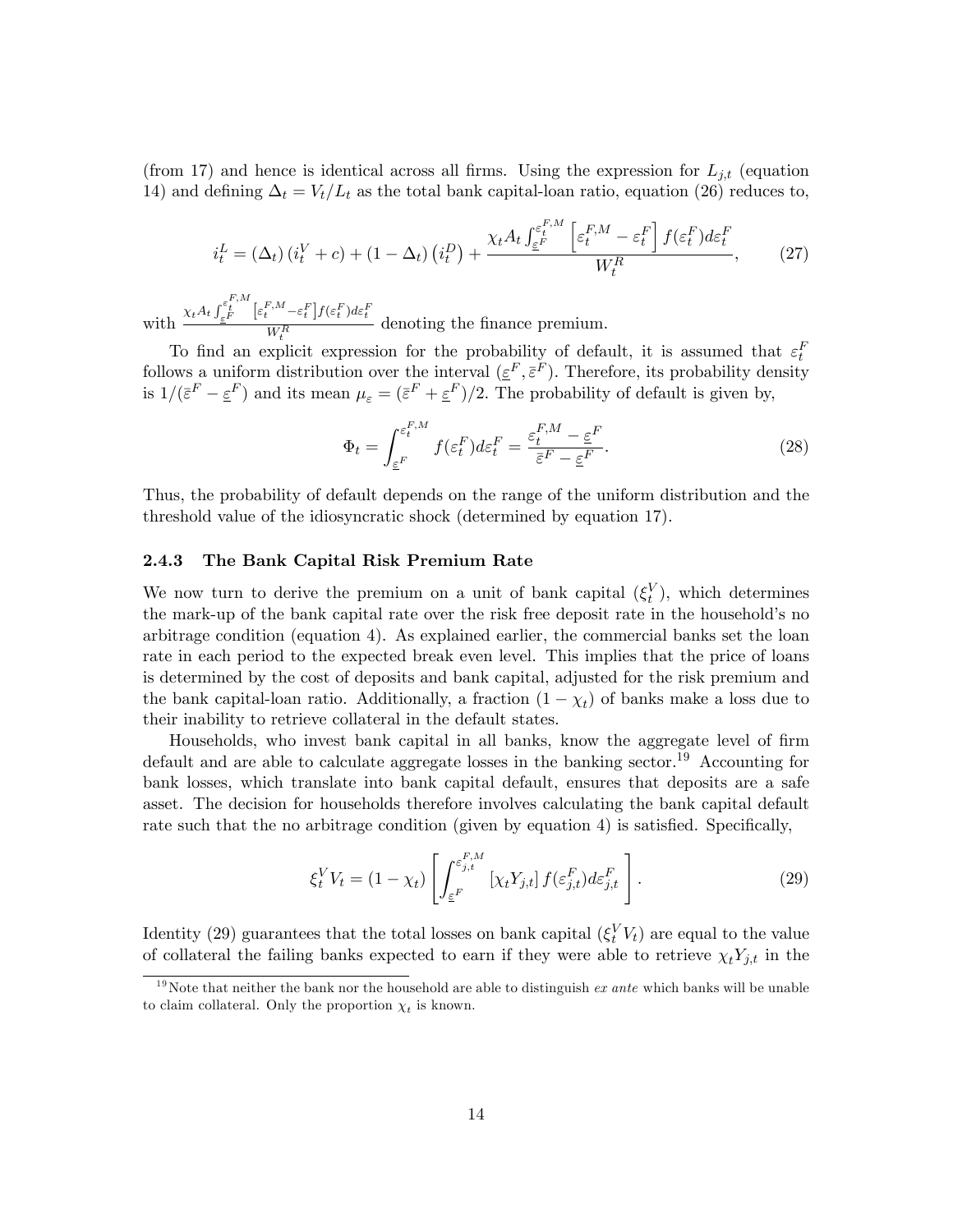default states of nature.<sup>20</sup> Substituting equations  $(12)$ ,  $(13)$  and  $(14)$  in  $(29)$  yields,

$$
\xi_t^V V_t = (1 - \chi_t) \chi_t A_t \frac{L_t}{W_t^R} \left[ \int_{\underline{\varepsilon}^F}^{\varepsilon_{j,t}^F M} \varepsilon_{j,t}^F f(\varepsilon_{j,t}^F) d\varepsilon_t^F \right].
$$

Using the properties of the uniform distribution and rearranging, we obtain the risk premium for holding bank capital,

$$
\xi_t^V = (1 - \chi_t) \frac{L_t}{V_t} \left(\frac{\chi_t A_t}{W_t^R}\right) \left(\frac{\varepsilon_t^{F,M} + \varepsilon^F}{2}\right) \Phi_t.
$$
\n(30)

The bank capital premium rate is a function of the cost of default,  $(1-\chi_t)\left(\frac{\chi_t A_t}{W_t^R}\right)$  $W_t^R$  $\left\{\frac{\varepsilon_t^{F,M}+\varepsilon^F}{\varepsilon}\right\}$ 2  $\setminus$  $\Phi_t,$ 

which stems from the possibility of banks making a loss in the states of nature where firms default on their credit. The bank capital risk premium also depends negatively on the bank capital-loan ratio, which, in turn, is determined by the regulatory requirements. The role of bank capital regulation is therefore to solve the market failure associated with default costs in the banking system.

#### 2.4.4 Bank Capital Requirements and Countercyclical Regulation

The representative bank is subject to risk sensitive bank capital requirements imposed by the central bank and set according to the Basel accords. At the beginning of each period the bank must issue a certain amount of capital that covers a given percentage of its loans to IG firms. As explained, lending to IG firms is of a risky nature and therefore the risk weight on loans is defined as  $\vartheta_t$ . The bank capital requirement constraint in real terms is thus,

$$
V_t = \rho_t \vartheta_t L_t,\tag{31}
$$

with  $\rho_t$  denoting the "overall" bank capital-loan ratio (defined below). Under the foundation Internal Ratings Based (IRB) approach of Basel II (which remains essentially the same under Basel III), the risk weight on loans  $(\vartheta_t)$  can be be related to the default probability of Örms estimated by the banks as it is perceived as a measure of credit risk. That is, it is assumed that the default probability of firms is passed to the bank's risk weight on loans according to the following equation,

$$
\vartheta_t = \left(\frac{\Phi_t}{\Phi}\right)^q,\tag{32}
$$

where  $q > 0$  represents the elasticity of the risk weight relative to deviations of the probability of default  $(\Phi_t)$  from its steady state value  $(\Phi)$ .

<sup>&</sup>lt;sup>20</sup>Note that the remaining  $\chi_t$  proportion of banks make a profit of  $\int_{\varepsilon^{F}}^{\varepsilon^{F,M}}_{\varepsilon^{F}} [(1-\chi_t)Y_{j,t}] f(\varepsilon^{F}_{j,t}) d\varepsilon^{F}_{j,t}$  such that the aggregate gains from non-defaulting banks would offset exactly  $\bar{th}$  losses outlined in equation (29). Banks are assumed not to be risk sharing and these profits are transferred back to households as a lump sum at the end of the period.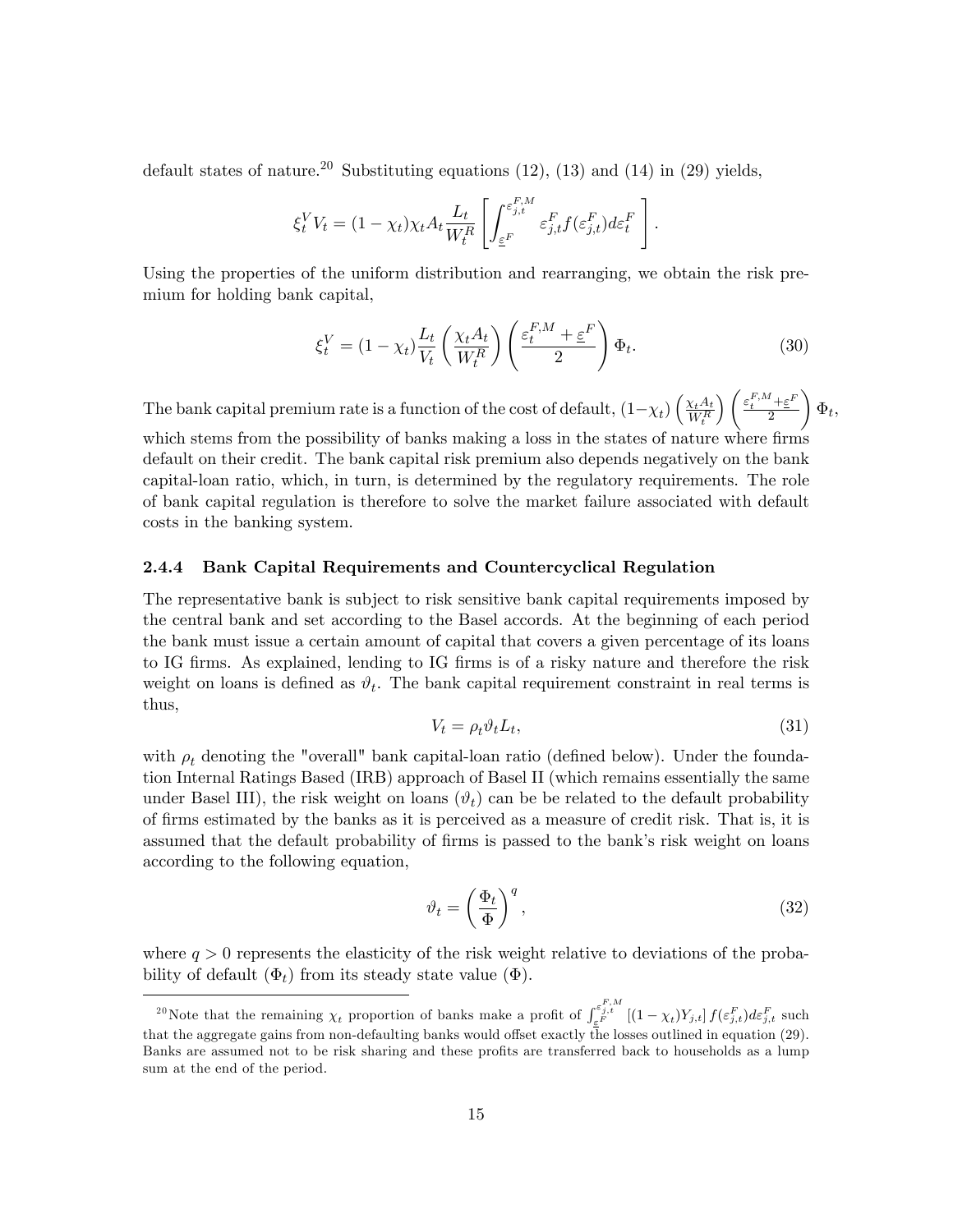The general consensus in the literature is that risk sensitive bank capital requirements, in the form of Basel II, may amplify the procyclical effects already inherent in the financial system. In this section, a countercyclical regulatory rule is specified, in line with one of the recent proposals of the Basel Committee to reform Basel II and address this issue of procyclicality (see BCBS (2011)).

For this purpose, the "overall" capital ratio  $(\rho_t)$  is defined as follows,

$$
\rho_t = \rho^D \rho_t^C. \tag{33}
$$

The term  $\rho^D \in (0, 1)$  denotes the minimum capital adequacy requirements, also known as the Cooke Ratio (set by legislation), whereas  $\rho_t^C$  represents the countercyclical component. Under Basel II, the "overall" capital ratio is simply set at  $\rho^D$  with the cyclical element having no effect. Hence, under Basel II,  $\rho_t = \rho^D$  and  $\rho_t^C = \rho^C = 1$ .

However, under the new proposed Basel III, the adjustment of the cyclical component can be related to deviations of the loan-output ratio from its steady state level. $^{21}$ Specifically,

$$
\rho_t^C = \left(\frac{L_t/Y_t}{L/Y}\right)^{\theta^C},\tag{34}
$$

with  $\theta^C > 0$  denoting an adjustment parameter. Hence, in periods of economic booms accompanied with an expansion in lending activities, a macroprudential rule like (34) tightens bank capital requirements such that the cost of credit rises (see equation 35 below). The rise in the loan rate, in turn, can mitigate the procyclical effects of the financial system and real economy.

### 2.4.5 The Transmission Channels of Risk and Bank Capital on the Loan Rate

Using equations  $(28)$ ,  $(32)$ ,  $(33)$ ,  $(34)$  and applying the characteristics of the uniform distribution, the lending rate equation (given by 27) reduces to,

$$
i_t^L = i_t^D + \left[\rho^D \left(\frac{L_t/Y_t}{L/Y}\right)^{\theta^C} \left(\frac{\Phi_t}{\Phi}\right)^q\right] (i_t^V - i_t^D + c) + \left(\frac{\chi_t A_t}{W_t^R}\right) \frac{(\bar{\varepsilon}^F - \underline{\varepsilon}^F)}{2} \Phi_t^2, \tag{35}
$$

where the term  $\left(\frac{\chi_t A_t}{W_R}\right)$  $W_t^R$  $\left(\frac{\bar{\varepsilon}^F - \varepsilon^F}{2}\right)\Phi_t^2$  is defined as the finance premium, which itself is also a positive function of the lending rate (from equations 17 and 28).

Equation (35) shows that the lending rate is positively related to the cost of borrowing deposits from households, the finance premium, the bank capital-deposit rate spread and

 $21$ Other authors who use the loan-output ratio to define a countercyclical regulatory rule include Christensen, Meh and Moran (2011) and Angelini, Neri, and Panetta (2012). These papers emphasize the role of the loan-output ratio as an important indicator of financial risk. Our results would not significantly change if we used loan deviations from steady state or credit growth (as in Kannan, Rabanal and Scott (2012), for example) as indicators to which a countercyclical rule should respond to. In our model, loans and output always move in the same direction, with loans being the more volatile variable. Hence, the effects of changes in credit always dominates the change in output such that the loan-output ratio is mainly driven by credit deviations.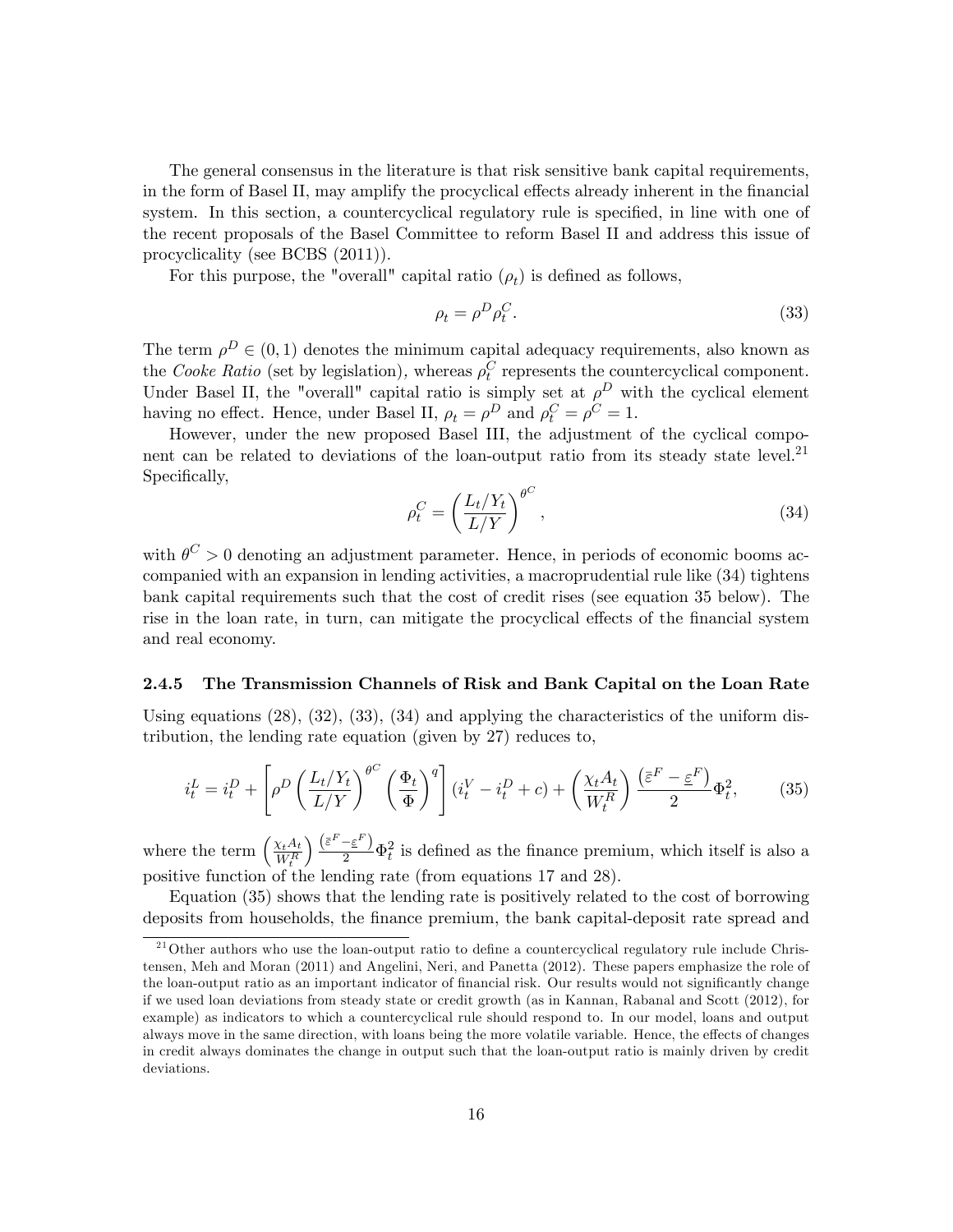the issuance cost of bank capital. The bank capital-deposit rate spread and the cost of issuing bank capital, in turn, are set as a proportion of the bank capital-loan ratio, which is determined by the Cooke Ratio, and the risk weight on loans. Under Basel III, the lending rate not only depends on the minimum adequacy requirement and the risk weight (the Basel II case) but also on the countercyclical regulatory rule defined by equation (34).

We identify various channels through which the probability of default impacts the loan rate. The first, defined as the *bank capital default channel*, stems from a combination of a positive level of default costs on bank capital and the no arbitrage condition, relating the bank capital rate to the deposit rate and the bank capital risk premium rate  $(\xi_t^V)$ . The risk premium on bank capital, in turn, depends on the risk of default at the IG firm level and the bank capital-loan ratio (see equations  $4$  and  $30$ ). Second, the *finance premium channel*, arising from the positive correlation between the risk of default and the finance premium, which directly influences the cost of credit. Third, the probability of default affects the lending rate also through the *risk weight channel*, resulting from the positive relationship between the risk weight on loans and the risk of default. The latter channel is evident in the IRB approach of Basel II (and Basel III) while the first two channels prevail regardless of the regulatory regime.

The bank capital-loan ratio in our model has an ambiguous impact on the loan rate. On the one hand, tighter bank capital regulation increases the cost of credit through the direct positive relationship between  $i_t^L$  and  $\frac{V_t}{L_t} = f(\vartheta_t(\Phi_t))$ , (the risk weight channel). On the other hand, a rise in the bank capital-loan ratio reduces the risk premium on bank capital, thereby lowering the loan rate via the bank capital default channel (see equation 30). With higher bank capital requirements, bank losses can be spread over more units of bank capital resulting in an attenuation effect on the bank capital premium rate and the cost of credit. This result is consistent with the studies of Barth, Caprio and Levine (2004) and Coleman, Esho and Sharpe (2006), in which holding more bank capital allows banks to charge a lower spread on loans, where the spread depends positively on the risk of default. Intuitively, banks holding bank capital above the regulatory requirements are expected to face lower bankruptcy cost, thus allowing them to expand lending by reducing the interest rate charged on loans. Fonseca, Gonzalez and Pereira da Silva (2010) examine the pricing behaviour of more than 2,300 banks in 92 countries over the period 1990-2007, and show that holding bank capital buffers affect the bank loan rate and thus the risk of default. In our model, we endogenize the negative relationship between bank capital, aggregate losses in the banking sector and the risk of default.

Nevertheless, the risk premium on holding bank capital  $(\xi_t^V)$  is also directly positively t related to the probability of default at the IG firm level  $(\Phi_t)$  and this effect dominates the attenuating effect of  $\frac{V_t}{L_t} = f(\vartheta_t(\Phi_t))$  on  $\xi_t^V$  and consequently on  $i_t^L$ . This is due to the elasticity of the risk weight (and thus bank capital requirements) with respect to deviations of the probability of default  $(q)$ , which is assumed to be less than  $1<sup>22</sup>$  Hence, both the risk

<sup>&</sup>lt;sup>22</sup>Having the strength of the risk weight channel (q) higher than unity can alter the results and weaken the effects of countercyclical bank capital requirements. However, most data indicate that the elasticity of bank adequacy requirements with respect to the risk of default (under the Foundation IRB approach of Basel II) is between 0.05 and 0.15 (see Covas and Fujita (2010) and Aguiar and Drumond (2009)).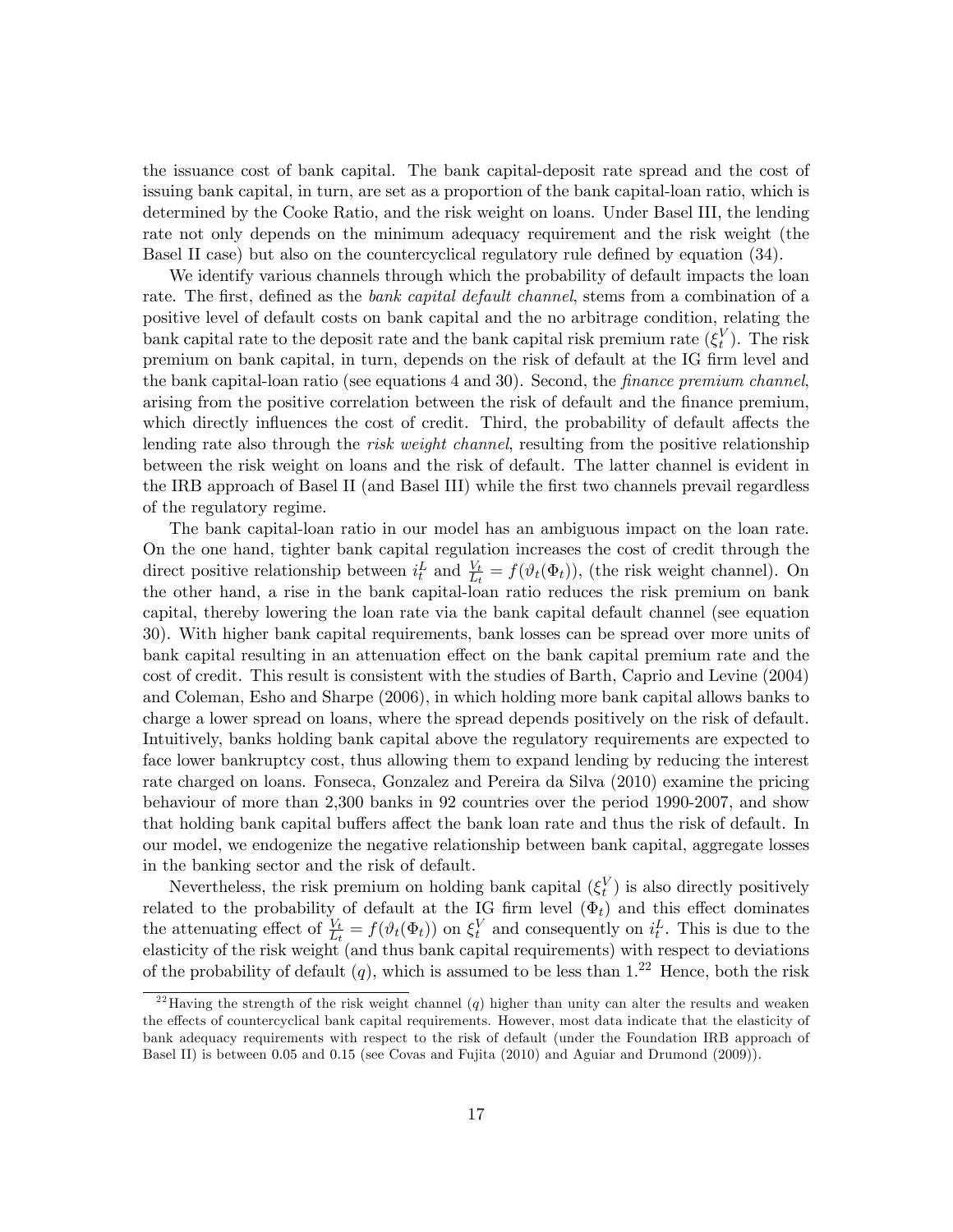weight and bank capital default channels amplify a rise in the loan rate following adverse shocks.

A key element in this setup is that the probability of default is a function of the loan rate, while the bank capital rate is a function of the probability of default and commercial bank losses (from the no arbitrage condition). Hence, an adverse shock, associated with falling levels output (collateral), leads to increased risk of default, which raises the bank capital rate and regulatory requirements. The increase in bank capital costs then translate into an amplified rise in the loan rate. Therefore, the probability of default, through its relationship with bank losses, regulatory requirements, the bank capital rate and the borrowing costs, aggravates the impact on the rest of the Önancial and economic variables. These frictions give rise to significant financial accelerator effects in this model.

#### 2.5 Prudential Monetary Policy

The central bank targets the short term policy rate  $(i_t^R)$  according to the following loglinearized Taylor-type policy rule,  $23$ 

$$
\widehat{i_t^R} = \widehat{\phi_i^R}_{t-1} + (1 - \phi) \left[ \phi_\pi \widehat{\pi_t^P} + \phi_Y \widehat{Y}_t + \phi_{L/Y} \left( \widehat{L_t} - \widehat{Y}_t \right) \right],\tag{36}
$$

where  $\pi_k^P \equiv \pi_t^P - \pi^{P,T}$  denotes inflation deviations from its target steady state value  $(\pi^{P,T})$ ,  $\hat{Y}_t$  output deviations from its steady state value,  $\phi \in (0,1)$  the degree of interest rate smoothing and  $\phi_{\pi}, \phi_{Y} > 0$  coefficients measuring the relative weights on inflation and output deviations from their steady states, respectively.<sup>24</sup>

The new term added to the standard Taylor rule is given by  $\phi_{L/Y}(\widehat{L_t}-\widehat{Y}_t)$ , where  $\phi_{L/Y} > 0$ . Thus, the central bank sets its policy rate also in part to "lean against the credit cycle", and specifically to deviations of the loan-output ratio from its steady state level (as in Benes and Kumhof  $(2011)$ , for example).<sup>25</sup> In this way, during an expansionary period, the probability of default and loan rate fall, both which further stimulate lending to IG firms and raise the loan-output ratio. Consequently, the policy rate rises and mitigates the initial decline in the lending rate, thereby dampening the expansion in credit and output. At the same time, an increase in the policy rate can also result in higher price inflation given the presence of the borrowing cost channel in this model.

<sup>&</sup>lt;sup>23</sup>Using the no arbitrage condition and the fact that the commercial bank does not borrow from the central bank, the deposit rate is equal to the policy rate.

 $2<sup>4</sup>$ Note that we include output in terms of deviations from its steady state value rather than Walsh's (2003) measure of output gap. Our specification is consistent with Faia and Monacelli (2007) and Meh and Moran (2010) among others.

 $^{25}$ Benes and Kumhof (2011) also use credit deviations as a variable to which a prudential monetary policy responds to. Nevertheless, as explained earlier and as shown in the simulations below, loans are more volatile than output, with the two variables moving always in the same direction. Hence, using the loan-output ratio or just loans (both as deviations from steady state) in the Taylor rule produces very similar results.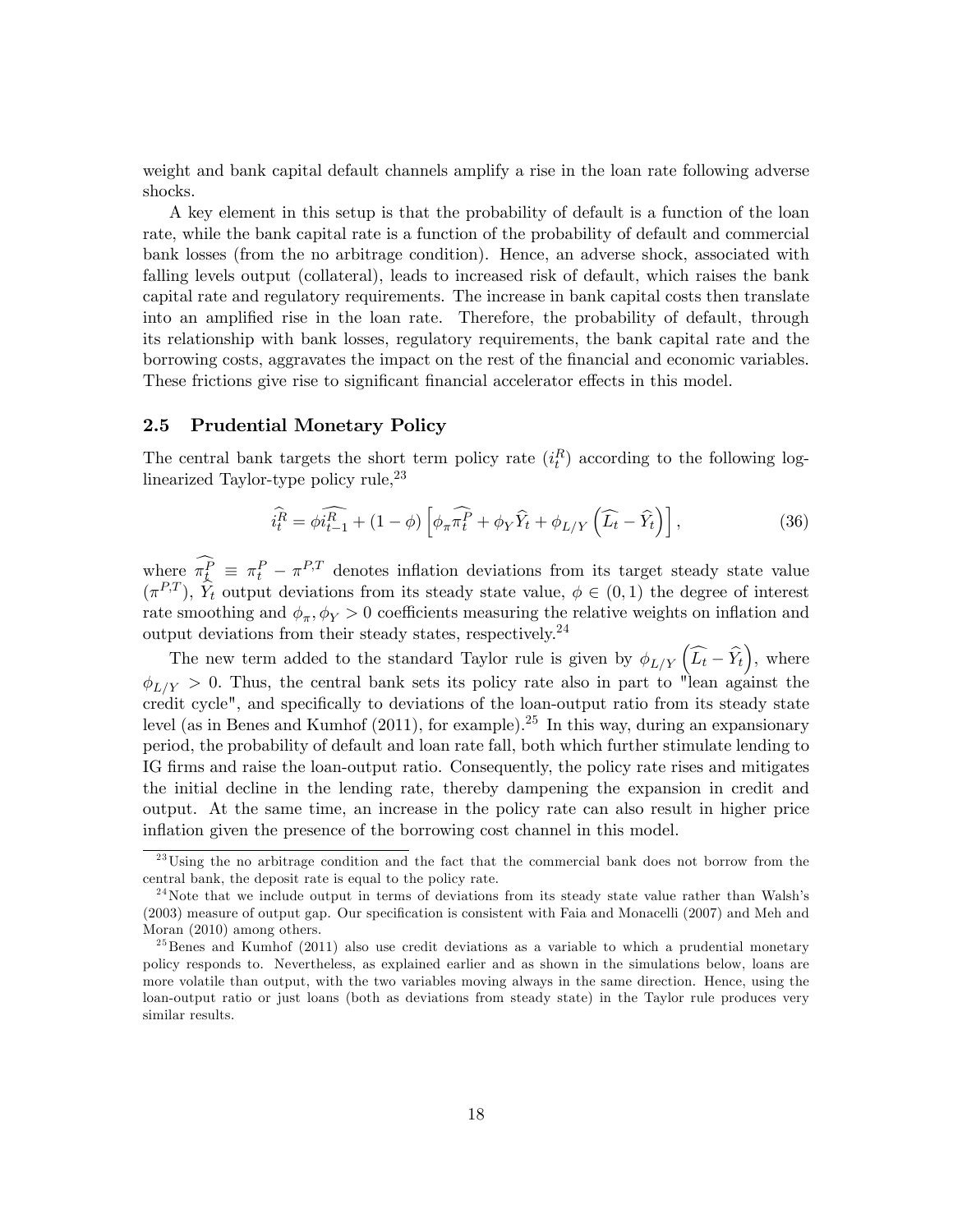# 2.6 Market Clearing Conditions

Equilibrium conditions must ensure that markets for goods, labour, loans, deposits and bank capital clear. The supply of loans by the commercial bank, the supply of deposits by households and bank capital issued in accordance with regulation, are all assumed to be perfectly elastic at the prevailing interest rates and therefore these markets always clear.

The seizable collateral  $\chi_t Y_{j,t}$  in case of default is distributed to the households at the end of the period. Thus, the goods market equilibrium satisfies the condition that realized aggregate output is equal to aggregate consumption,<sup>26</sup>

$$
Y_t = C_t. \tag{37}
$$

# 3 Calibration

The model is calibrated, where applicable, within the range of the parameters proposed by Smets and Wouters (2003,2007) and Christiano, Eichenbaum and Evans (2005). The baseline calibration numbers are summarized in the following Table 1,

 $26$ The lost output in case of default is already incorporated in the goods market clearing condition. This is because households insure themselves against bank losses by requiring a higher premium on bank capital. Moreover, collateral in this model is given by the level of output (and thus consumption), which already is endogenously related to the probability of default.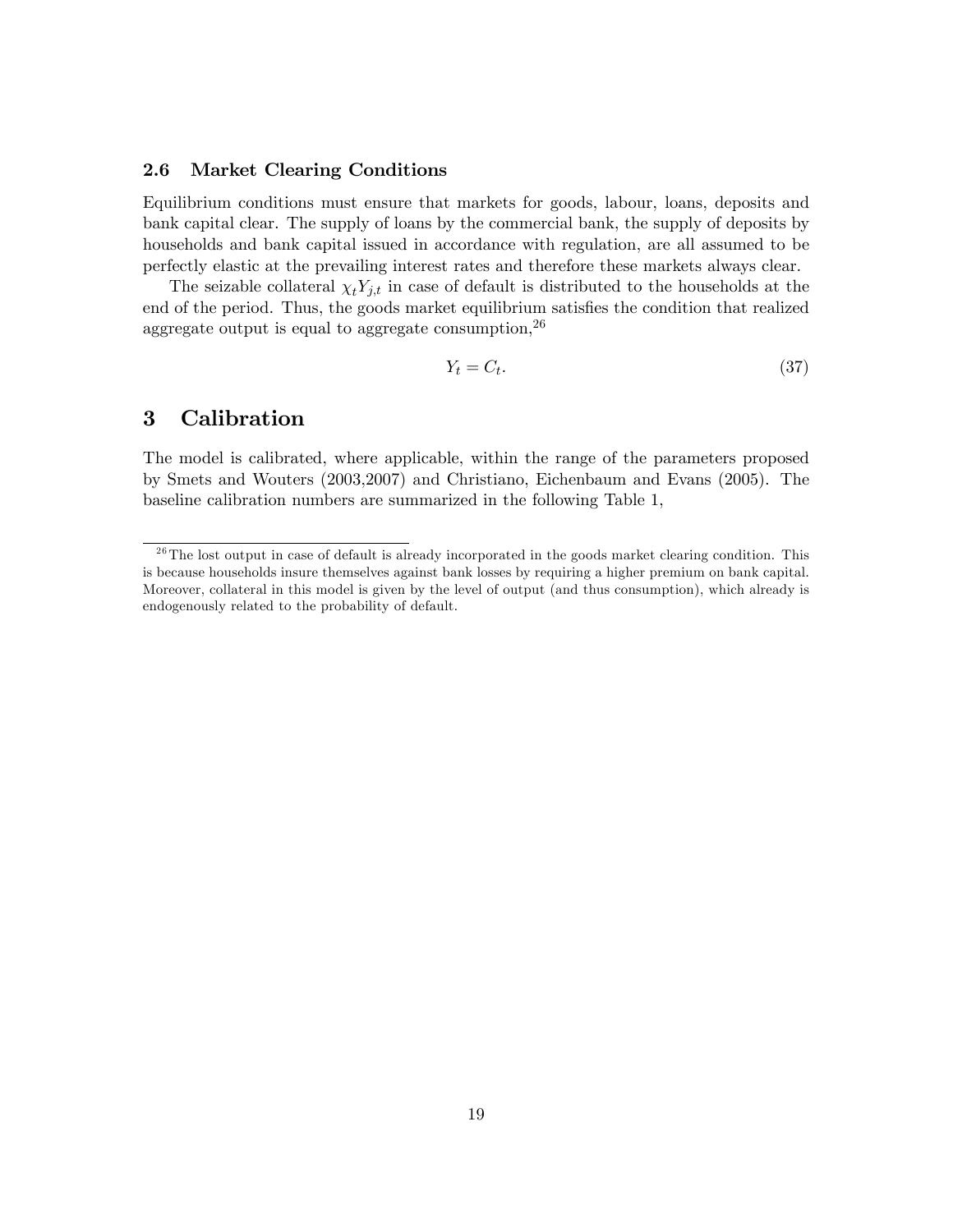| Parameter                   | Value | Description                                       |
|-----------------------------|-------|---------------------------------------------------|
| $\beta$                     | 0.99  | Discount Factor                                   |
| $\varsigma$                 | 1.00  | Intertemporal Substitution in Consumption         |
| $\gamma$                    | 2.50  | Inverse of the Frisch Elasticity of Labour Supply |
| $\lambda_w$                 | 11.0  | Elasticity of Demand - Labour                     |
| wm                          | 1.10  | Wage Mark-up                                      |
| $\omega_{w}$                | 0.80  | Degree of Wage Stickiness                         |
| $\lambda_p$                 | 6.00  | Elasticity of Demand - Intermediate Goods         |
| pm                          | 1.20  | Price Mark-up                                     |
| $\omega_p$                  | 0.75  | Degree of Price Stickiness                        |
| А                           | 1.00  | Average Productivity Parameter                    |
| $\bar{\varepsilon}^F$       | 1.36  | Idiosyncratic Productivity Shock Upper Range      |
| $\underline{\varepsilon}^F$ | 1.00  | Idiosyncratic Productivity Shock Lower Range      |
| $\chi$                      | 0.97  | SS Probability of Banks Recovering Collateral     |
| $\rho$                      | 0.08  | Capital Adequacy Ratio                            |
| $\theta^C$                  | 10.0  | Adjustment Parameter in Countercyclical Rule      |
| q                           | 0.05  | Elasticity of Risk Weight wrt Default Probability |
| $\overline{c}$              | 0.10  | Administrative Cost of Issuing Bank Capital       |
| $\phi$                      | 0.80  | Degree of Persistence in Interest Rate Rule       |
| $\phi_{\pi}$                | 1.50  | Response of Policy Rate to Inflation Deviations   |
| $\phi_Y$                    | 0.20  | Response of Policy Rate to Output Deviations      |
|                             | 0.01  | Response of Policy Rate to Credit Spreads         |
| $\frac{\phi_{L/Y}}{\xi^A}$  | 0.80  | Degree of Persistence - Supply Shock              |
| $\xi^{\chi}$                | 0.80  | Degree of Persistence - Credit Shock              |

Table 1: Calibrated Parameter Values

Elaborating now on some parameters unique to this model; First, although the values for  $\theta^C$  and  $\phi_{L/Y}$  are determined optimally within a grid search in the policy experiments section, for illustrative purposes in the first simulation section, these values are set to 10:0 and 0:01, respectively. We conduct these initial counterfactual experiments under the assumption that the central bank places standard weights on output and ináation in the Taylor rule in order to highlight the transmission channels of these rules in isolation (later in the text we compute the optimal policy combination of countercyclical regulation together with standard and augmented Taylor rules).

Furthermore, the bank capital adequacy ratio ( $\rho$ ) is set to 0.08, which represents a floor value under Basel II, while the elasticity of the risk weight with respect to the default probability  $(q)$  is calibrated at 0.05 (as estimated by Covas and Fujita  $(2010)$ ).

Finally, we set the idiosyncratic productivity shock's range to  $(1, 1.36)$ , and the steady state probability of the bank recovering collateral  $(\chi)$  to 97%. These values, together with a price mark-up of 20%, generate a steady state credit risk of 3:82%, a long run value of  $2.54\%$  for the return on bank capital and a loan rate of  $5.16\%$ .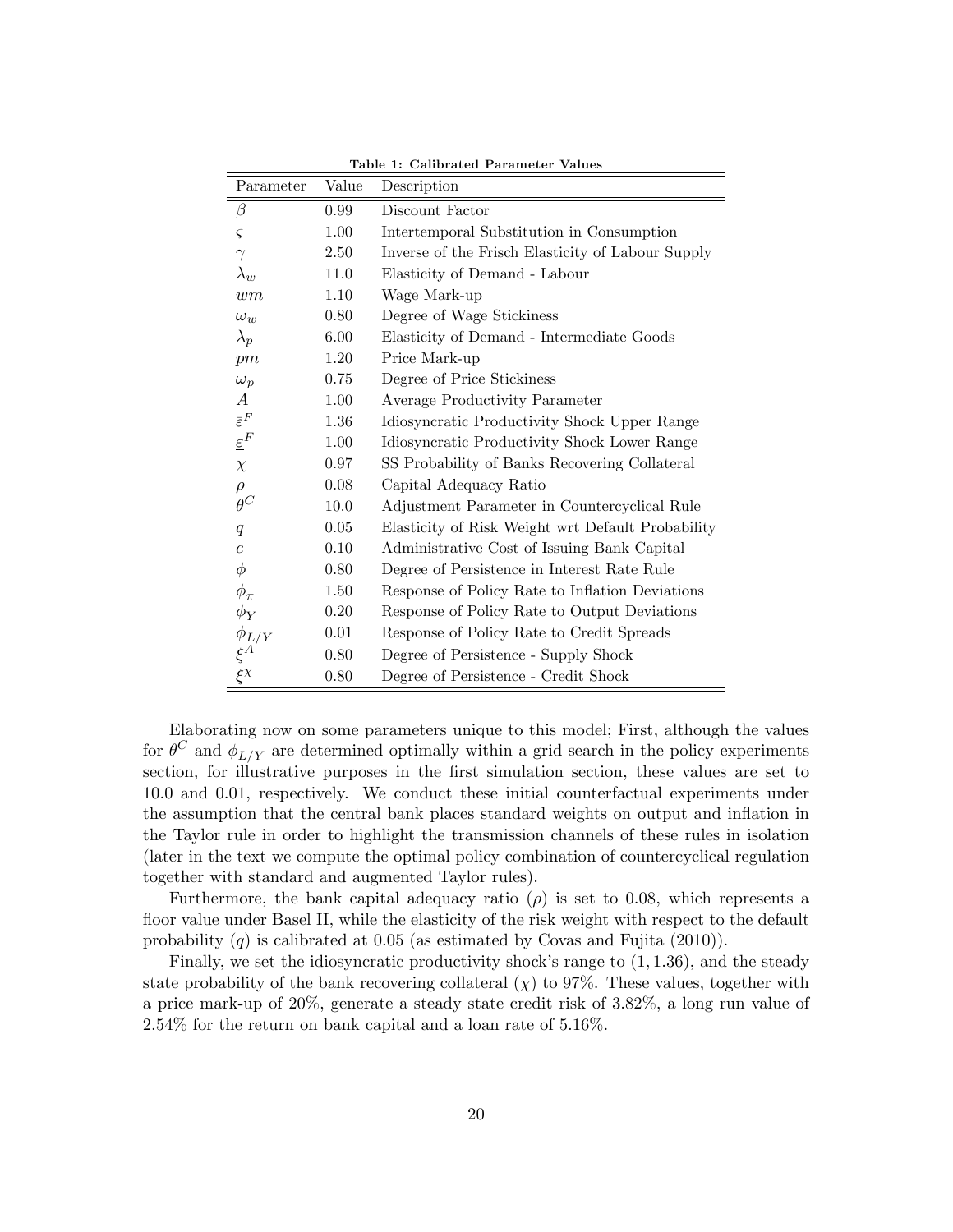# 4 Simulations

This section examines the cyclical behaviour of the macroeconomic and financial variables following both an adverse financial shock to  $\chi_t$  and a negative supply shock to  $A_t$ . Under each shock a comparison is made between the following three regimes:

- $\bullet$  The first baseline policy regime examines the case in which commercial banks are subject to a Basel II type rule, and the central bank following a standard Taylor rule (STR)  $(q = 0.05, \theta^C = 0, \phi_{L/Y} = 0$ , solid blue line).
- The second regime combines a Basel III type rule and a standard Taylor rule (STR)  $(q = 0.05, \theta^C = 10.0, \phi_{L/Y} = 0,$  dashed red line).
- The third regime combines a Basel III type rule and an augmented Taylor rule (ATR)  $(q = 0.05, \theta^{\overline{C}} = 10.0, \phi_{L/Y} = 0.01,$  dotted black line).

# 4.1 Financial Shock

Figure 1 shows the impulse response functions of the main variables of the model following a 1% adverse financial shock under the three regimes mentioned above.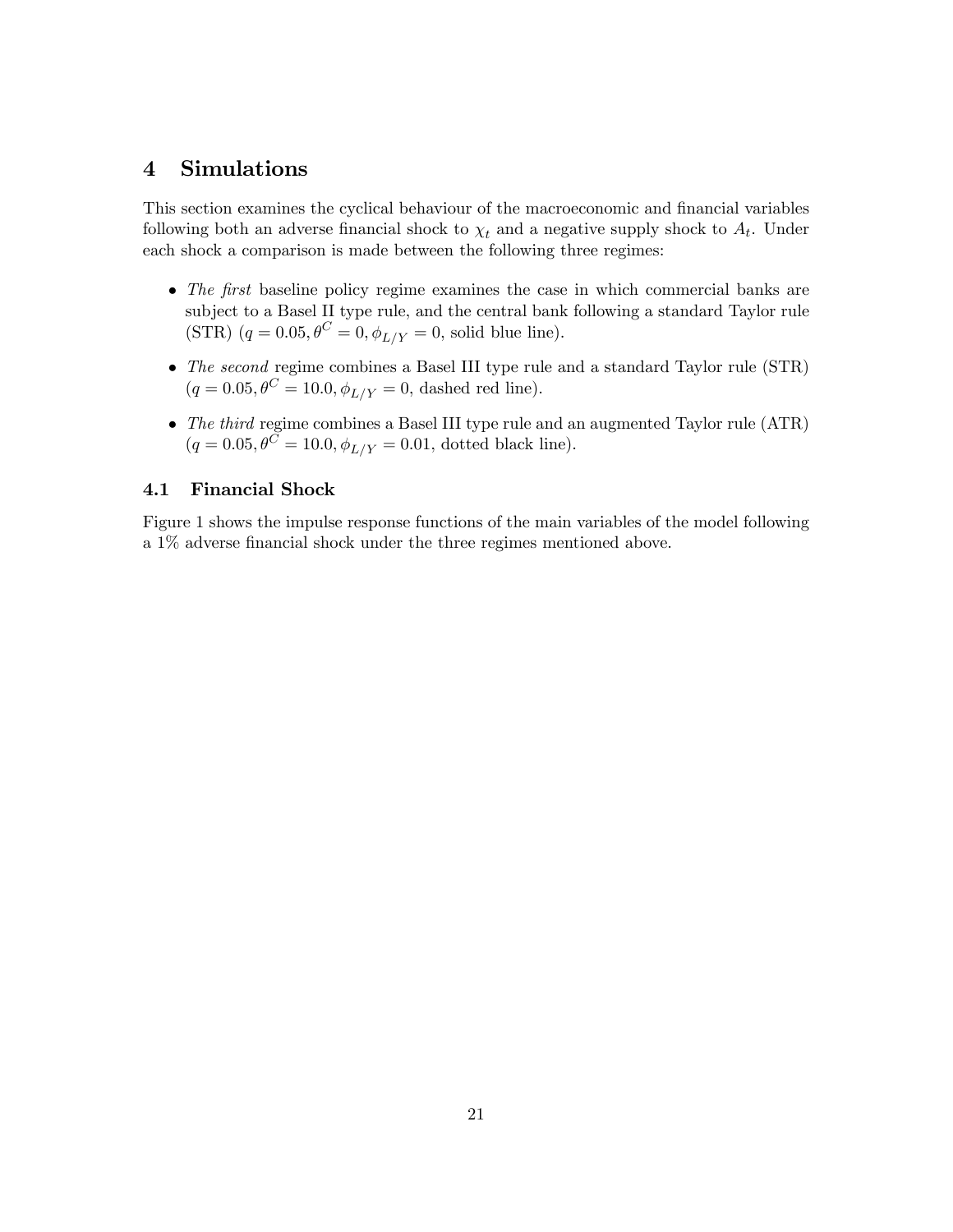

Figure 1 - Adverse Financial Shock

Note: Interest rates, inflation rate, the probability of default and the bank capital premium are measured in percentage point deviations from steady state. The rest of the variables are measured in terms of log-deviations from steady state.

The direct effect of a negative shock to collateral recovery (risk shock) is a rise in bank losses, probability of default and consequently the loan rate through the bank capital default and finance premium channels. Furthermore, as the bank is subject to risk sensitive bank capital regulation (Basel II), the risk weight on loans increases with the rise in the probability of default, inducing an amplification effect on the borrowing costs. It can be shown that both the bank capital default and risk weight channels lead to an exacerbation in the loan rate and risk of default behaviour compared to the case where the bank is not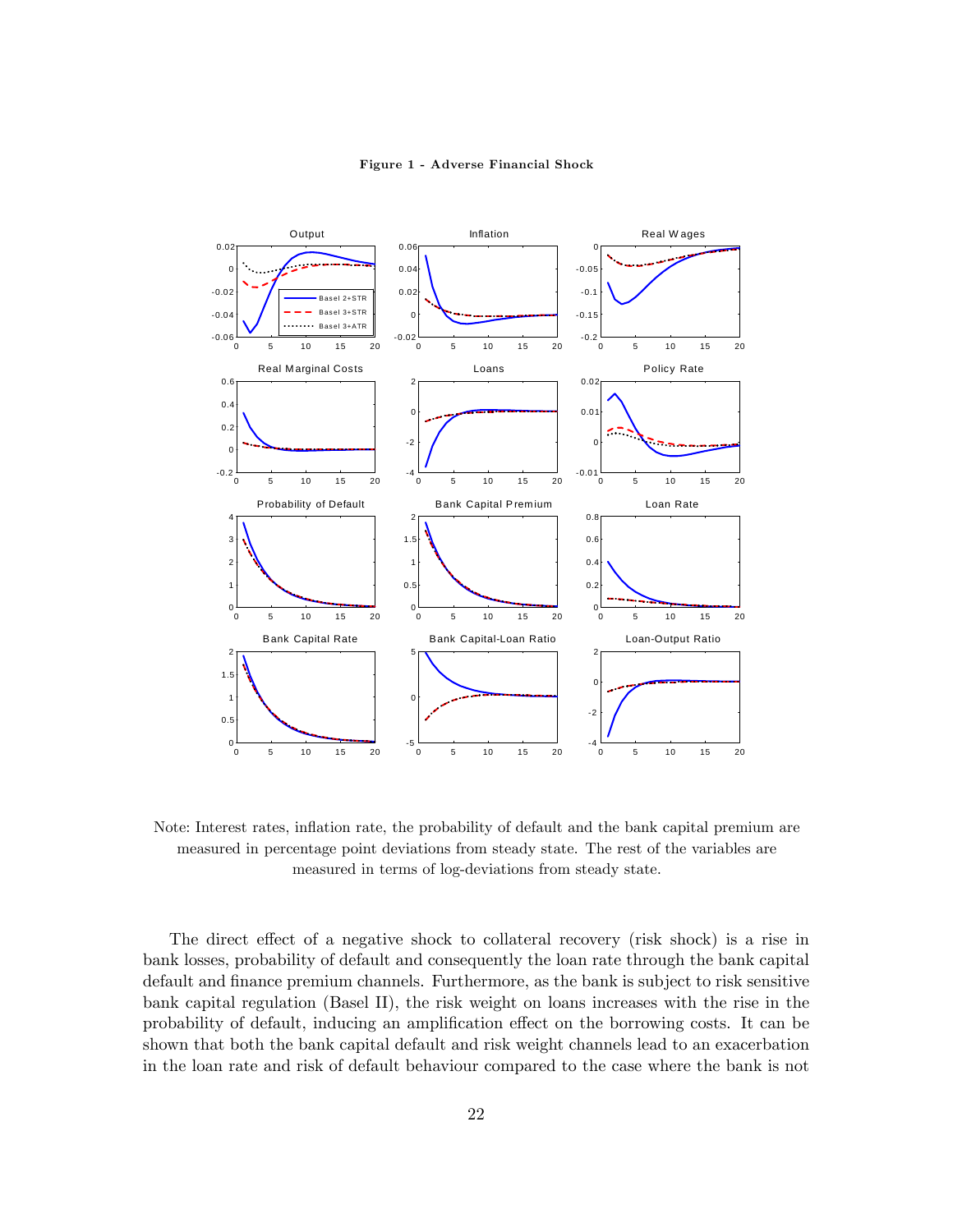subjected to bank capital regulation or when there is no role for bank capital (which is the case in AgÈnor, Bratsiotis and Pfajfar (2013)).

The increase in the loan rate, coupled with the rise in risk, raises the marginal costs and price inflation through the borrowing cost channel. Moreover, the policy rate rises in response to the increase in prices, generating an additional upward shift in the bank capital and loan rates, and to a decline in aggregate demand. This result captures the trade-off between price inflation and output following financial shocks, as indicated by Gilchrist, Schoenle, Sim and Zakrajsek (2014). The rise in borrowing costs reduces also the demand for employment, which exerts a downward pressure on output and the demand for loans. The slight fall in real wages attenuates the rise in the marginal costs following financial shocks, although this mitigation effect is relatively small given that these shocks do not directly impact the marginal costs, inflation and thus the real wages.

Because the bank capital default and risk weight channels result in a further rise in the loan rate and probability of default, these channels have an additional procyclical effect on the key economic variables. Indeed, the loan rate and the various credit frictions link between the Önancial system and real economy through the borrowing cost channel, as explained above.

Turning now to discuss the implications of a countercyclical regulatory rule. Because the loan-output ratio declines following adverse credit shocks, the required ratio of bank capital to loans falls. As a result, bank capital requirements are loosened such that the loan rate response is mitigated. At the same time, lower bank capital requirements can also increase the loan rate via the bank capital default channel as shown earlier. However, given our calibration, the direct positive relationship between bank capital requirements and the loan rate dominates the negative link between the bank capital-loan ratio and the bank capital premium rate, which positively impacts the lending rate. The focus is therefore on the positive interaction between bank capital requirements and the borrowing costs, which exhibit a more moderate rise due to the imposition of a countercyclical regulatory rule. Consequently, risk rises by less, the demand for loans increases, and the rise in the marginal costs and inflation are less pronounced. All these effects lead to a mitigation effect on output as well.

With an augmented Taylor rule imposed in addition to a countercyclical regulatory rule, the impact of financial shocks on output and the policy rate is further dampened, while its effect on the rest of the variables is hardly noticeable compared to a standard Taylor rule. As the loan-output ratio falls, the central bank acts to raise the policy rate by less, which mitigates the fall in current consumption and output. Furthermore, the moderated rise in the policy rate attenuates slightly the increase in the loan rate, which acts initially to mitigate the response of inflation via the borrowing cost channel. However, as inflation falls, real wages and output increase, which create upward pressure on the marginal costs and inflation. Hence, the rise in real wages largely offset the fall in borrowing costs, which can also explain why the financial variables, marginal costs and inflation are largely unaffected by an augmented Taylor rule. Output, on the other hand, is directly related to the policy rate and therefore exhibits a much stronger reaction to a "lean against the credit cycle" type of monetary policy.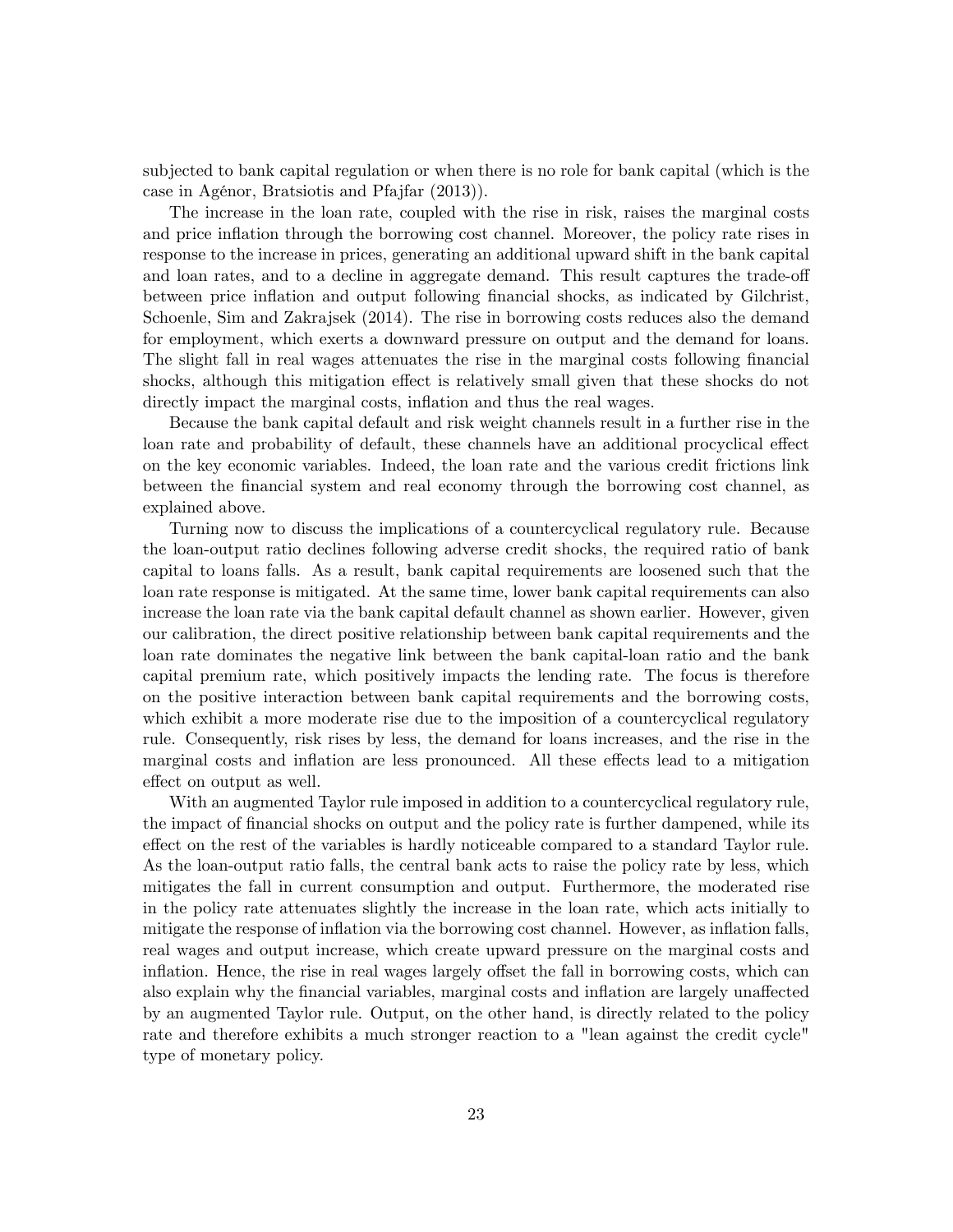# 4.2 Supply Shock

Figure 2 shows the impulse response functions of the main variables of the model following a 1% negative supply shock under the three policy regimes considered,



Figure 2 - Negative Supply Shock

Note: Interest rates, inflation rate, the probability of default and the bank capital premium are measured in percentage point deviations from steady state. The rest of the variables are measured in terms of log-deviations from steady state.

A negative supply shock directly lowers the level of GDP and raises price ináation via the NKPC equation. As output falls, collateral declines as well, which through the finance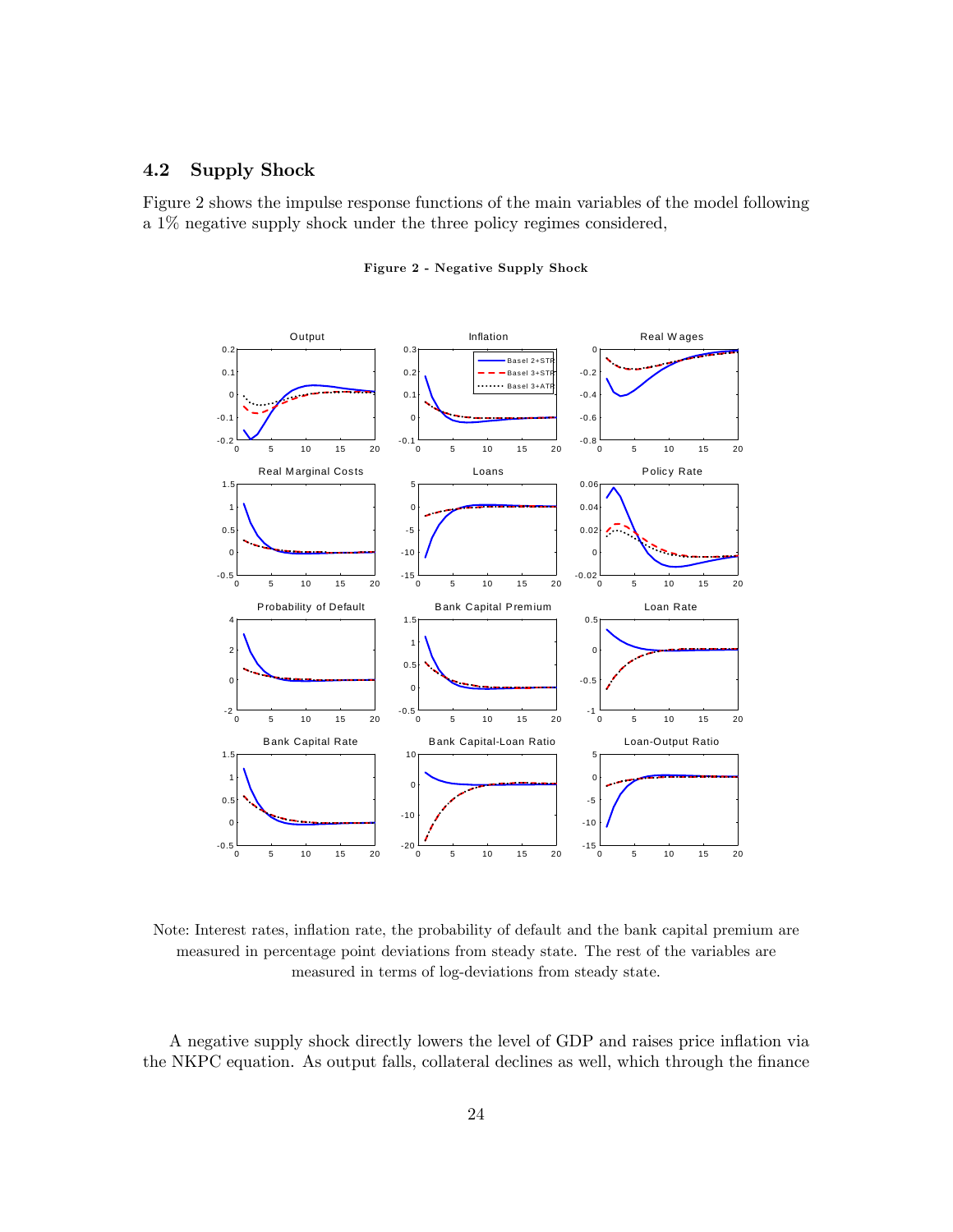premium channel, increases both the probability of default and the loan rate. The bank capital default and risk weight channels behave similarly to adverse credit shocks and result in a further amplification in the reaction of the loan rate and risk of default.

Beyond the direct impact of the productivity shock, the higher loan rate amplifies the response of price inflation through the borrowing cost channel. A rise in inflation lowers real wages, which in turn has an attenuating effect on the probability of default and the loan rate. Note that compared to adverse financial shocks, the drop in real wages is much stronger following technology shocks, which reduces the impact of the borrowing cost channel. However, given the nature of the supply shock and the various transmission channels of bank capital, which exacerbate the response of the loan rate, output falls, ináation rises and the demand for loans decrease. Finally, the policy rate rises in response to the hike in inflation, thereby creating an additional downward pressure on current consumption and output, and to a further increase in borrowing costs.

A countercyclical rule leads to similar results to the case of credit shocks although its effect on the bank capital-loan ratio and the loan rate is stronger. Intuitively, the demand for loans fall due to both the direct effect of a negative supply shock, and the borrowing cost channel. Moreover, the deviations in price inflation and wages stem mainly from the direct effect of the productivity shock rather than the secondary impact resulting from the loan rate behaviour. Risk shocks, nonetheless, impact wages and inflation through their effect on the lending rate, which then feeds into the rest of the economy via the borrowing cost channel. In other words, the borrowing cost channel following technology shocks is weaker compared to the case where the economy is hit by financial shocks. This implies that countercyclical regulation, which directly affects the loan rate, has a smaller effect on the real economy when compared to financial shocks, despite having a strong impact on the bank capital-loan ratio and the loan rate. As a result, the rise in the risk of default and bank capital losses is mitigated, leading to a muted response of the rest of the key variables in the economy via the borrowing cost, bank capital default, finance premium and risk weight channels, as illustrated above.<sup>27</sup> Overall, employment, loans and output, all exhibit a more volatile response as a result of the direct effect of the productivity shock on the marginal costs.

Adding a macroprudential Taylor rule results in a moderated rise in the policy rate due to the fall in the loan-output ratio. Hence, and similar to the case of credit shocks, households increase their current consumption through intertemporal substitution. As a result, the output response is mitigated, while the rest of the key variables are mostly unaffected.

In conclusion, following both financial and supply shocks, the effect of a countercyclical Basel III type rule on the real economy is similar such that the procyclicality effects are subdued, though at different magnitudes due to the nature of the shocks. Nevertheless, adding an augmented Taylor rule to a countercyclical regulatory rule acts mainly to stabilize

 $27$ As in the case of financial shocks, the direct positive link between the loan rate and bank capital requirements dominates the negative relationship between the bank capital-loan ratio and the loan rate arising from the bank capital default channel. Hence, the loan rate response is mitigated as a result of the lower bank capital requirements.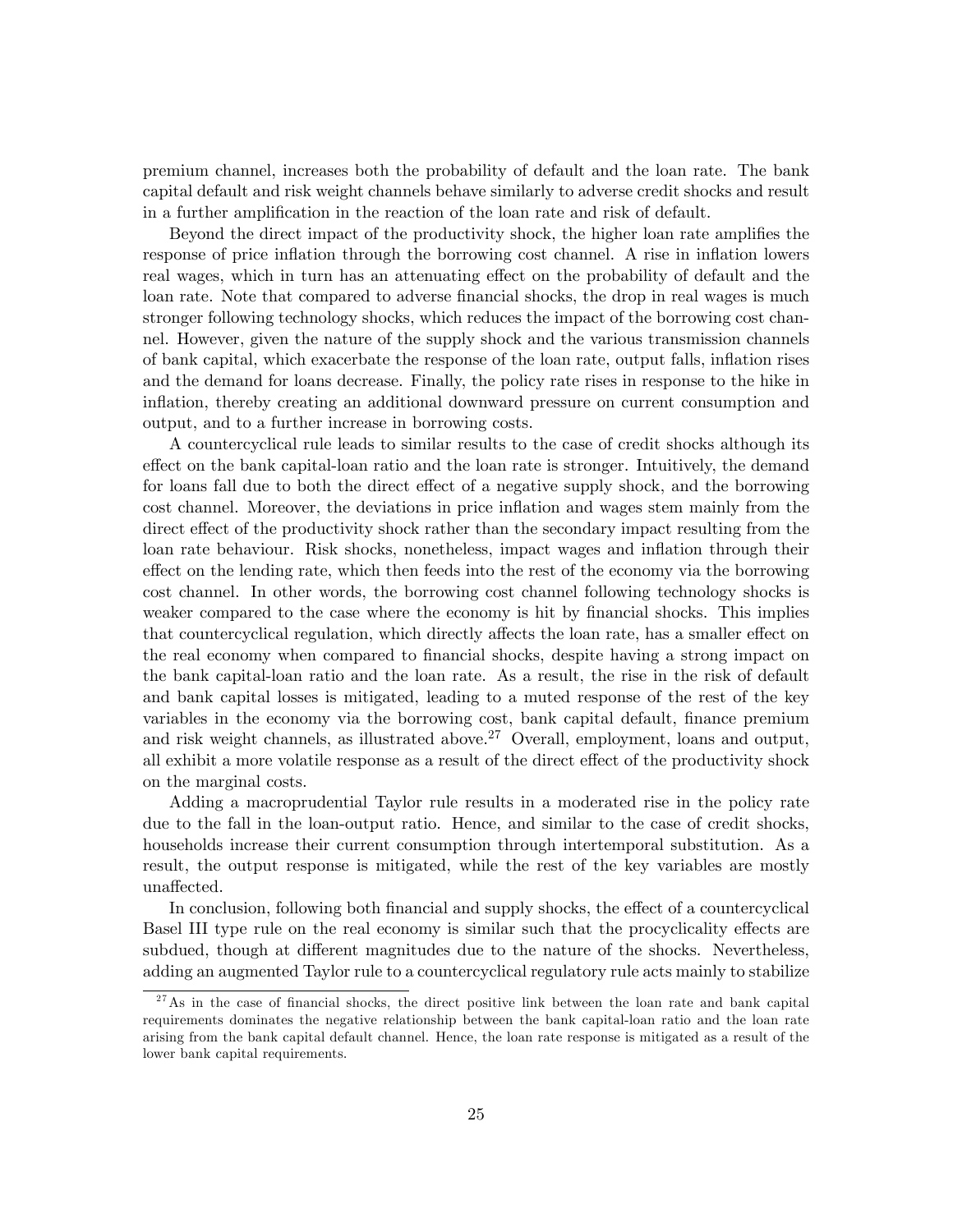the response of output (with standard Taylor rule parameters and a low value for  $\phi_{L/Y}$ ), while its impact on the other variables is relatively small. This result implies that a countercyclical rule may be a more effective tool in stabilizing the financial variables and inflation whereas output can be further stabilized using a policy rate tool reacting modestly also to deviations in the loan-output ratio.

However, given that loans in this setup are relatively volatile, using a higher value for  $\phi_{L/Y}$  results in a further drop in the policy rate, which can *increase* output beyond its steady state level following adverse shocks, but at the expense of higher volatility in this variable. Moreover, the rising levels of GDP translate to a higher inflation rate through a standard demand channel linking positively the output gap to inflation. At the same time, the lower policy rate induces a further mitigation effect on the loan rate, which then attenuates the volatility of ináation via the borrowing cost channel. Therefore, we now turn to investigate the potential trade-off between maintaining output, price and financial stability, and find the optimal coefficients in the Taylor rule and countercyclical rule which minimize central bank losses.

# 5 Policy Experiments and The Role of Monetary Policy

This section provides an analysis of the optimal mix of the conventional and unconventional policy instruments outlined in the previous sections. For this purpose, unless otherwise mentioned, we use the parameter values used in the previous sections with the central bank aiming to minimize the following exogenous loss function,

$$
Loss_t = \left(\widehat{\pi_t^P}\right)^2 + \lambda_y \left(\widehat{Y_t^G}\right)^2. \tag{38}
$$

with  $\widehat{Y}_t^{\widetilde{G}} = \widehat{Y}_t - \widehat{Y}_t^{\widetilde{E}}$  defined as the welfare relevant output gap, and  $\widehat{Y}_t^{\widetilde{E}} = \frac{(1+\gamma)}{(\frac{1}{2}+\gamma)^2}$  $\frac{(1+\gamma)}{\left(\frac{1}{\varsigma}+\gamma\right)}Z_t$  denoting the efficient level of output chosen by the social planner in a flexible price and wage economy, and without Önancial frictions. We assume the central bank aims to minimize a standard loss function consisting only of inflation and output gap volatilities, with a relatively strong weight on the latter. Microfounded versions of (38), obtained from taking a second order approximation of the utility function, tend to yield an extremely low value for the relative weight on the output gap (see Schmitt-Grohe and Uribe (2007) for example). However, in practice, central banks are also concerned about stabilizing the output gap. Moreover, it is not clear whether central banks try to maximize household's welfare, despite its appealing micro foundations. In general, central banks receive a mandate from the government which they have to fulfill. Therefore, and following the reasoning of Glocker and Towbin (2012), we use an ad-hoc loss function and acknowledge that in order to assess central bank losses, one must employ relative weights which come from outside the model. The relative weight on output gap volatility is assumed to be fixed at  $0.5.^{28}$ 

We now compare between different policy rules (defined below) and examine which one performs best in terms of minimizing the loss function described above following 1%

 $^{28}$ Our robustness checks showed that changing this parameter within plausible values (between 0.1 and 1) made little difference to our results presented below.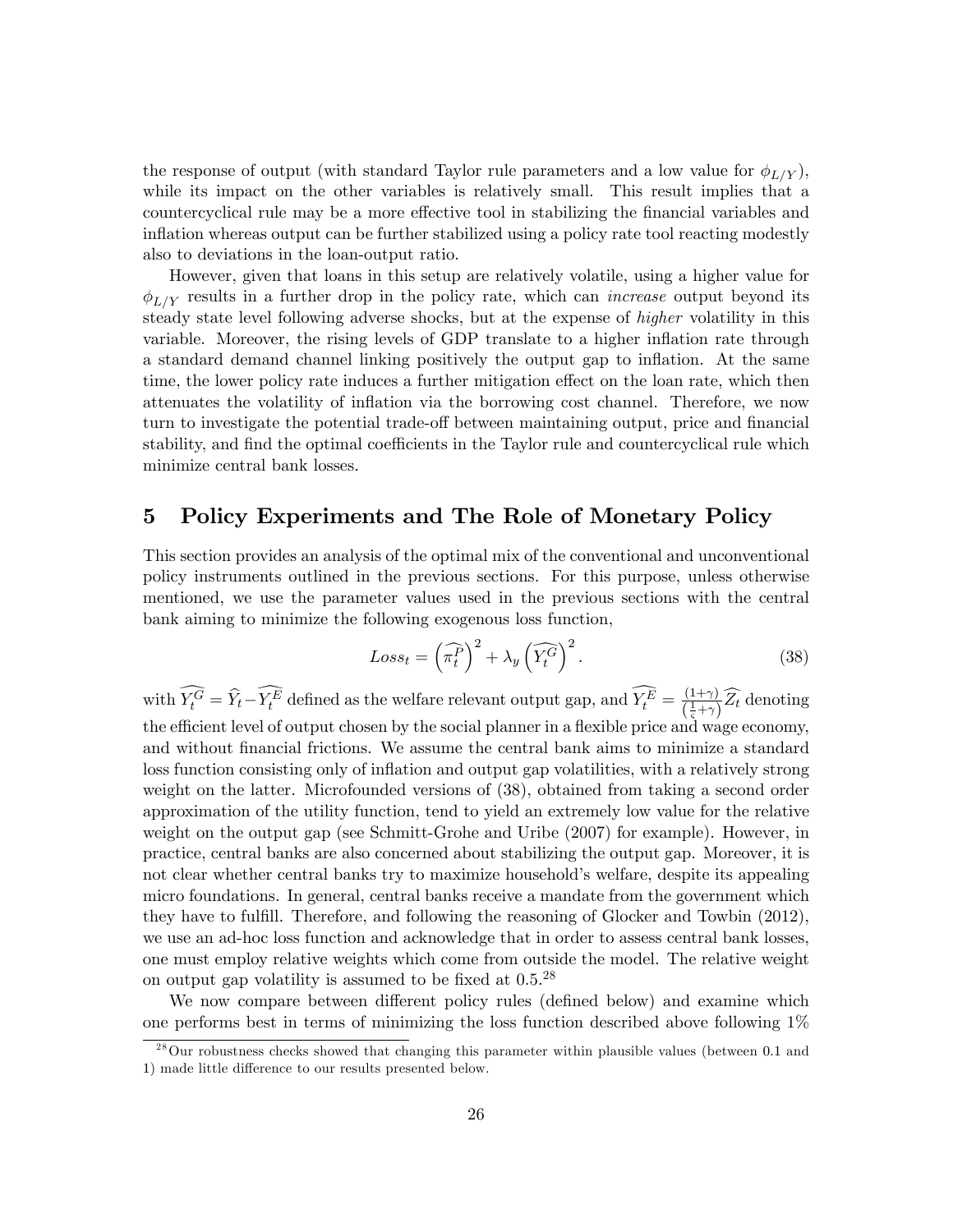financial and supply shocks. Moreover, we investigate how the standard parameters in the Taylor rule adjust with the introduction of the various macroprudential instruments. The policy rules examined are: Policy I - Central bank responding only to inflation in the Taylor rule (solving for  $\phi_{\pi}$  only and setting  $\phi_{Y} = \phi_{L/Y} = \theta^{C} = 0$ ). Policy II - Central bank responding to inflation and output deviations in the Taylor rule (solving for  $\phi_{\pi}$  and  $\phi_Y$  and setting  $\phi_{L/Y} = \theta^C = 0$ . Policy III - Central bank responding to inflation, output deviations and the loan to GDP ratio (solving for  $\phi_{\pi}, \phi_Y$  and  $\phi_{L/Y}$  and setting  $\theta^C = 0$ ). Policy IV - A credit augmented Taylor rule and countercyclical bank capital regulation (solving for  $\phi_{\pi}, \phi_Y, \phi_{L/Y}$  and  $\theta^C$ ). The optimal parameters which minimize the above loss function are searched within the following ranges:  $\phi_{\pi} = [0:20], \ \phi_{Y} = [0:20],$  $\phi_{L/Y} = [0:0.02] \text{ and } \theta^C = [0:10].^{29}$ 

Tables 2A and 2B show how the value of each policy rule changes with the introduction of additional policy instruments following credit and supply shocks, respectively.

|            |          | $\phi_{\bm{V}}$ | $\phi_{L/Y}$ | $\theta^{\vee}$ | Welfare Loss |  |
|------------|----------|-----------------|--------------|-----------------|--------------|--|
| Policy I   | $1.01\,$ |                 |              |                 | 0.0119       |  |
| Policy II  | 0.00     | 14.4            |              |                 | 0.0035       |  |
| Policy III | 0.00     | 17.9            | 0.01         |                 | 0.0035       |  |
| Policy IV  | 0.80     | <b>20.0</b>     | 0.00         | 10              | 0.0003       |  |

Table 2A - Optimal Policy for Credit Shocks

| Table 2B - Optimal Policy for Supply Shocks |  |  |  |
|---------------------------------------------|--|--|--|
|---------------------------------------------|--|--|--|

|            | $\varphi_{\boldsymbol{\pi}}$ | $\phi_Y$ | $\phi_{L/Y}$ | $\theta^{\mathsf{c}}$ | Welfare Loss |
|------------|------------------------------|----------|--------------|-----------------------|--------------|
| Policy I   | 3.30                         |          |              |                       | 0.7581       |
| Policy II  | 4.80                         | 0.20     |              |                       | 0.6581       |
| Policy III | 4.80                         | 0.20     | 0.00         |                       | 0.6581       |
| Policy IV  | 6.33                         | 0.00     | 0.00         | 10                    | 0.2030       |

Table 2A shows that when central banks follow an interest rate rule which only responds to inflation then the Taylor principle must hold  $(\phi_{\pi} > 1)$  for the real interest rate to increase. However, if the central bank chooses an interest rate rule that weighs both inflation and output,  $\phi_{\pi} > 1$  is neither a necessary nor an optimal condition following credit shocks. The central bank in this case can harness expectations of output stabilization without the need for a large increase in the real interest rate. Thus, it becomes optimal to target output stabilization at a relatively high weight without responding to inflation fluctuations ( $\phi_{\pi} = 0$ ).

Intuitively, for economies where credit plays a key role for firms financing, responding too aggressively to price ináation may result in higher borrowing costs and increased procyclicality in both prices and financial variables. In contrast, lowering the policy rate by

<sup>&</sup>lt;sup>29</sup>We do not consider extreme values of the countercyclical rule weight  $(\theta^C > 10)$  as they deliver insignificant welfare gains, and could potentially produce large welfare losses should the policy maker misinterpret the source of the shock. Our upper limit of  $\theta^C = 10$  is consistent with Agénor, Alper and Pereira da Silva (2013).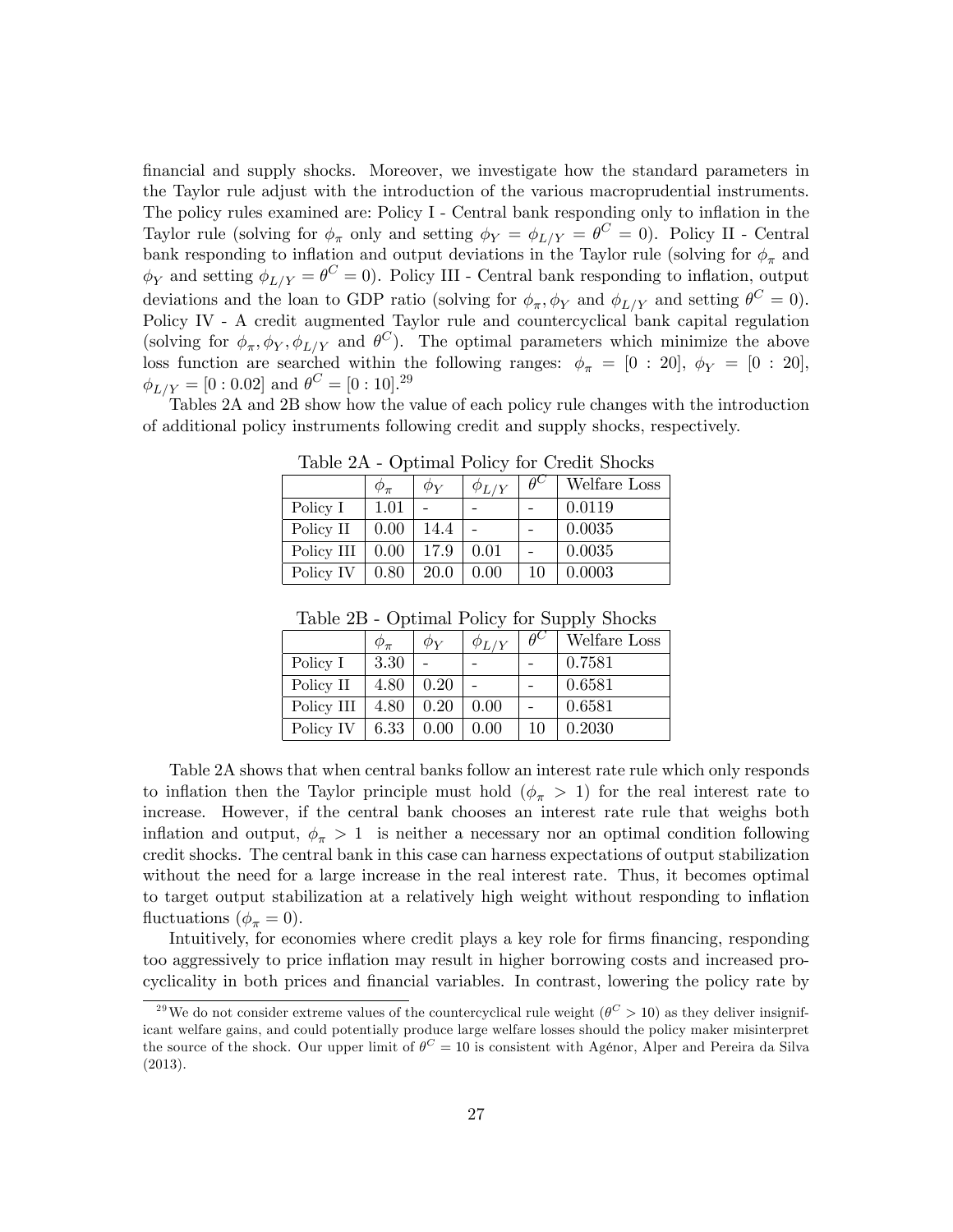responding to output (following adverse credit shocks) reduces the ináationary impact of the borrowing cost channel, which leads to a rise in the level of GDP. At the same time, the higher output level and the lower policy rate have an inflationary impact through the demand channel, meaning that  $\phi_y$  cannot be exceptionally high. Note that in this model output and loans move in the same direction, with the latter variable being more volatile. Therefore, targeting mildly the loan to GDP ratio or strongly the level of output in the Taylor rule yields very similar outcomes. Although not shown in the Table 2A, restricting the response to output to a lower range results in a higher, yet contained, response to the loan to GDP ratio. Nevertheless, as explained earlier, the central bank cannot react too strongly to the loan to GDP ratio (or to output) given its inflationary impact arising from the standard demand channel of monetary policy.

A macroprudential policy tool reacting to the loan to GDP ratio  $(\theta^C)$  provides a more targeted approach as it directly contains the inflationary impact arising from the borrowing  $\cot$  channel (see policy IV). A countercyclical rule reduces significantly central bank losses, and together with a strong response to output in the Taylor rule (or a mild reaction to the loan to GDP ratio if the weight on output were to be more restricted) provides the best policy outcome. Hence, what our results indicate is that for credit shocks, inflation targeting is not the correct approach to mitigate ináation and output volatility, as opposed to macroprudential regulation which can perform better.

As shown in Table 2B, supply shocks exhibit more standard results of inflation targeting given that the output gap (affected directly by the efficient level of output) and inflation fluctuate in the same direction, such that the trade-off between these variables is mitigated. Note however that the presence of the borrowing cost channel yields a lower optimal weight on ináation compared to values found in other studies (see Kannan, Rabanal and Scott  $(2012)$  for instance).<sup>30</sup> Moreover, as the loan to GDP ratio moves countercyclically with the output gap following supply shocks, a credit augmented Taylor rule amplifies the output gap which exacerbates central bank losses. In fact, the optimal weight on ináation increases with a mild response to output in the Taylor rule, as both act to mitigate the volatility of the output gap and ináation. Finally, increasing the weight on the countercyclical rule reduces losses due to its attenuating impact on the loan rate and therefore inflation. This also allows the central bank to weigh ináation more heavily and target the real interest rate in the Euler Equation (the standard demand channel of monetary policy). With a countercyclical rule and consequently a higher response to inflation in the Taylor rule, there is no gain from the monetary authority reacting to GDP fluctuations or the loan to GDP ratio.

We now turn to ask a slightly different question: assuming that the weight on output in the Taylor rule is fixed at  $\phi_Y = 0.2$ , how does inflation weight change with a countercyclical regulatory rule and a credit augmented interest rate rule, and what is the impact on welfare losses? Figures 3A (for credit shocks) and 3B (for supply shocks) show how switching on each macroprudential tool alters the optimal inflation weight parameters of a standard Taylor Rule and central bank losses.

<sup>&</sup>lt;sup>30</sup>Values of  $\lambda_y < 0.1$  in the central bank loss function produce a much smaller optimal  $\phi_{\pi}$ , though not as low as in the case for financial shocks.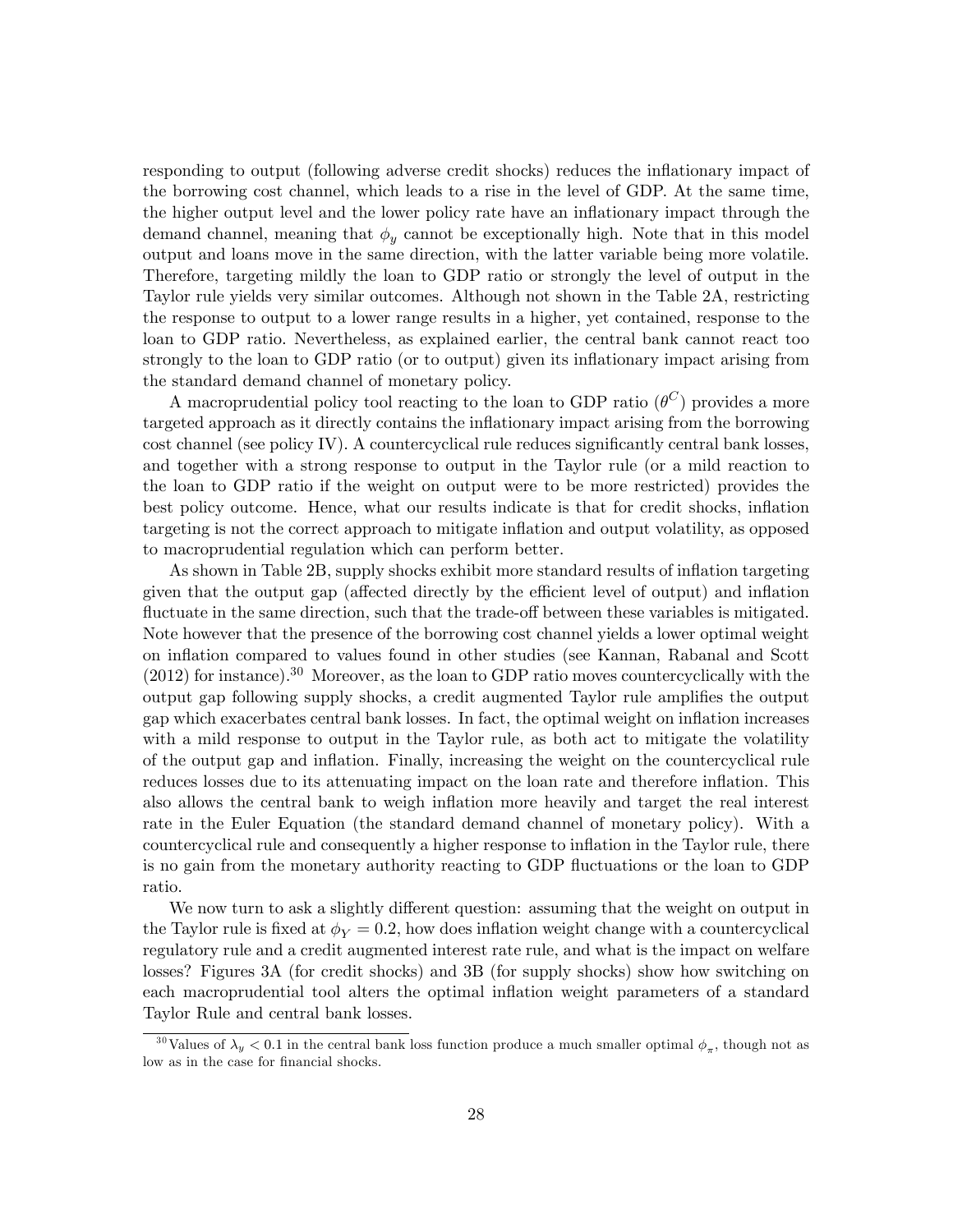

Figure 3A: Relationship Between  $\phi_{\pi}$ , Macroprudential Policies and CB Losses - Credit Shocks

Figure 3B: Relationship Between  $\phi_{\pi}$ , Macroprudential Policies and CB Losses - Technology Shocks



Similar to the implications described above for credit shocks, Figure 3A shows that a standard monetary policy (with a fixed normal weight on output) can be welfare detrimental. The lowest welfare losses is achieved when  $\phi_{\pi}$  is at the lower bound, whereas a strong countercyclical rule  $(\theta^C)$  or alternatively a low response to the loan to GDP ratio  $(\phi_{L/Y})$ is welfare enhancing.

For supply shocks, Figure 3B illustrates that the optimal weight on inflation indeed increases with the introduction of a countercyclical rule. In this case, central banks can afford to react more strongly to the demand side of the economy and increase output further towards the efficient level, without exacerbating price fluctuations arising from the monetary policy cost channel. In other words, countercyclical regulation restores the strong anti-inflation stance in the Taylor rule, and the combination of both these rules yields the lowest welfare losses. Significantly, countercyclical regulation is only beneficial when combined with strong monetary policy (higher  $\phi_{\pi}$ ) and vice versa. For example, consider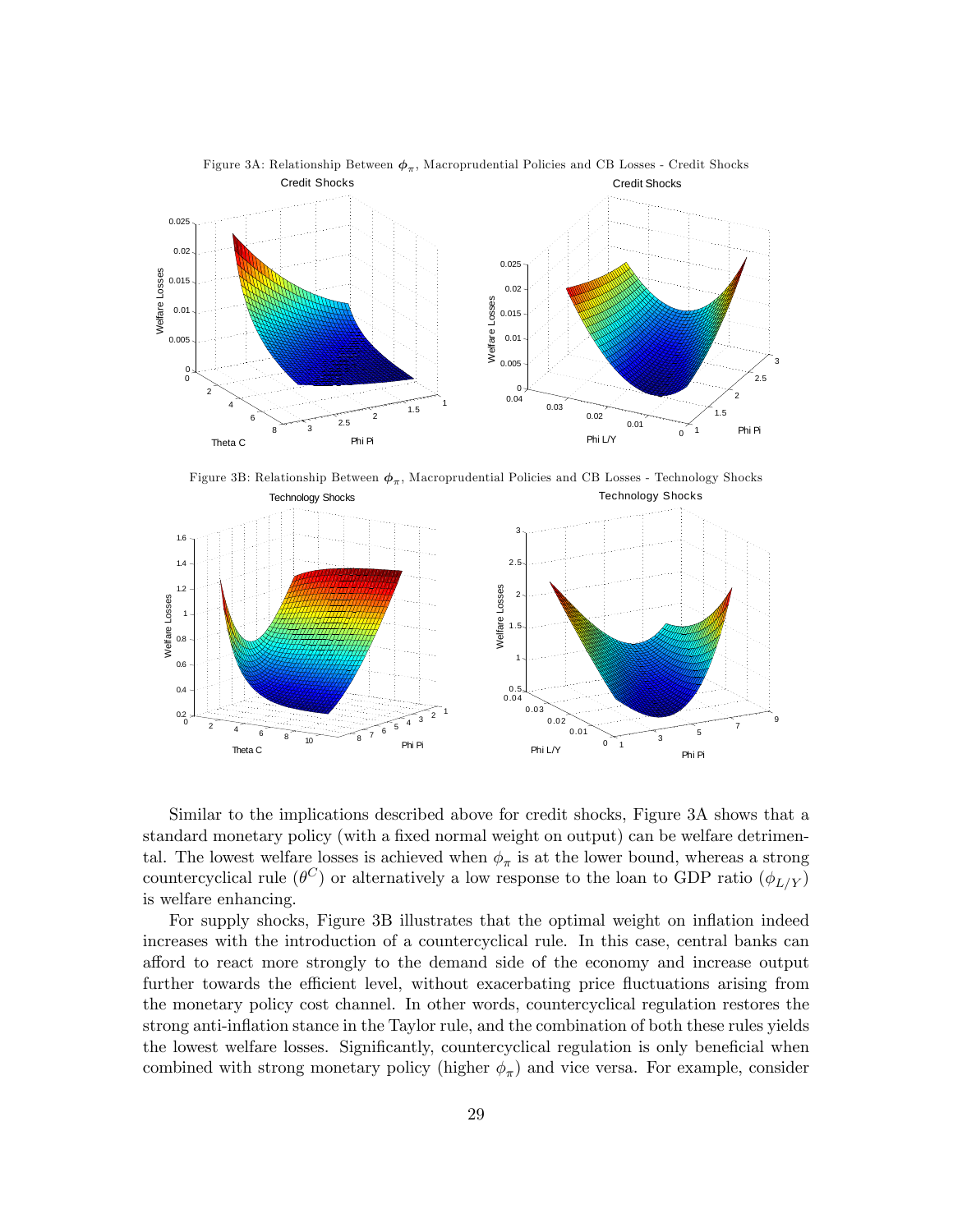a positive supply shock where output increases by less than the efficient level. If monetary policy is too passive, the fall in the policy rate leaves the output gap at a suboptimally low level. Countercyclical regulation exacerbates this inefficiency by increasing the cost of borrowing, causing output to move even further below its efficient level. Finally, because the loan to GDP ratio is procyclical with respect to output, a credit augmented Taylor rule is not optimal unless the weight on inflation is suboptimally high.

# 6 Conclusion

In the aftermath of the great recession, it is clear that financial volatility and distortions in credit markets have severe macroeconomic implications, and that the role of the macroprudential toolkit ought to be investigated. We develop an important framework for identifying the interactions between the credit markets and the real business cycle, as well as evaluating the macroprudential roles of bank capital regulation and monetary policy in promoting economic and Önancial stability. Key features of this DSGE setup include endogenous credit frictions, all which impact the behaviour of the loan rate through various transmission channels. Changes in the cost of borrowing, in turn, have meaningful macroeconomic effects through the borrowing cost channel, linking between the lending rate, marginal costs and price inflation.

Bank capital adequacy requirements in this model cover for unexpected bank losses, resulting in a lower premium charged on bank capital, and hence reduced procyclicality in the financial system. At the same time, an increase in the firms risk of default leads to a rise in bank capital requirements, which through a direct cost effect, may aggravate loan rate volatility. We show that the latter effect in this model dominates such that risk sensitive bank capital requirements (Basel II regulation) amplify the movements in borrowing costs despite their role in attenuating bank losses. Numerical analyses confirm that countercyclical bank capital regulation (as proposed by Basel III) contribute to financial and economic stability. This policy instrument is shown to be particularly effective following credit shocks. Credit augmented monetary policy, on the other hand, is shown to be powerful in moderating output fluctuations but at the expense of inflationary pressures arising from the demand side of the economy.

Our results imply that central banks should reduce their inflation response in the Taylor rule in face of higher inflationary pressures and in the presence of a borrowing cost channel driven mainly by Önancial frictions. However, weakening the impact of the borrowing cost channel, by introducing countercyclical regulation, allows central banks to be more stringent on inflation and control for price volatility via the standard demand channel of monetary policy, especially following supply shocks. As for credit shocks which directly affect default risk, bank losses and the loan rate spread, Basel III type rules are extremely beneficial in terms of mitigating economic volatility. In this case, 'inflation targeting' through a typical Taylor rule is always welfare detrimental. These state contingent results indicate the importance of identifying the source of economic disturbances for the design of macroprudential regulation and monetary policy (in line with Kannan, Rabanal and Scott  $(2012)$ ).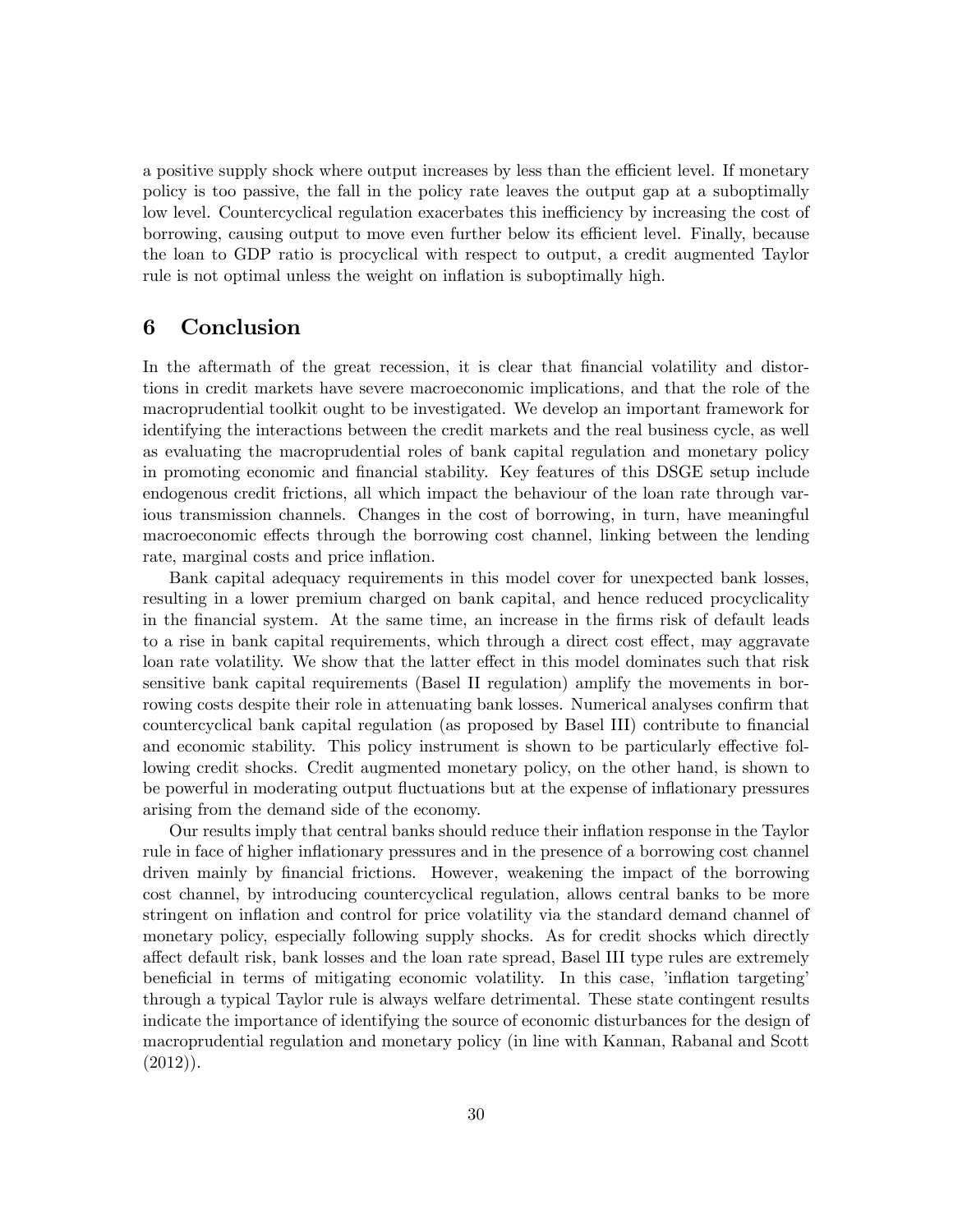A key practical issue in the context of our paper and more generally in the macroprudential literature is how macroprudential policies can be implemented without adversely a§ecting the credibility of central banks and regulatory authorities? The common tradition in central banks is to target inflation in an aggressive manner, but if financial regulation can perform better in terms of achieving price stability, how would this impact the anti-inflation credibility of central banks? Hence, these macroprudential tools must be calibrated jointly with a transparent communication of the specific roles of central banks and the regulatory authorities, which in essence may achieve the objectives of traditional monetary policy in periods of financial distress.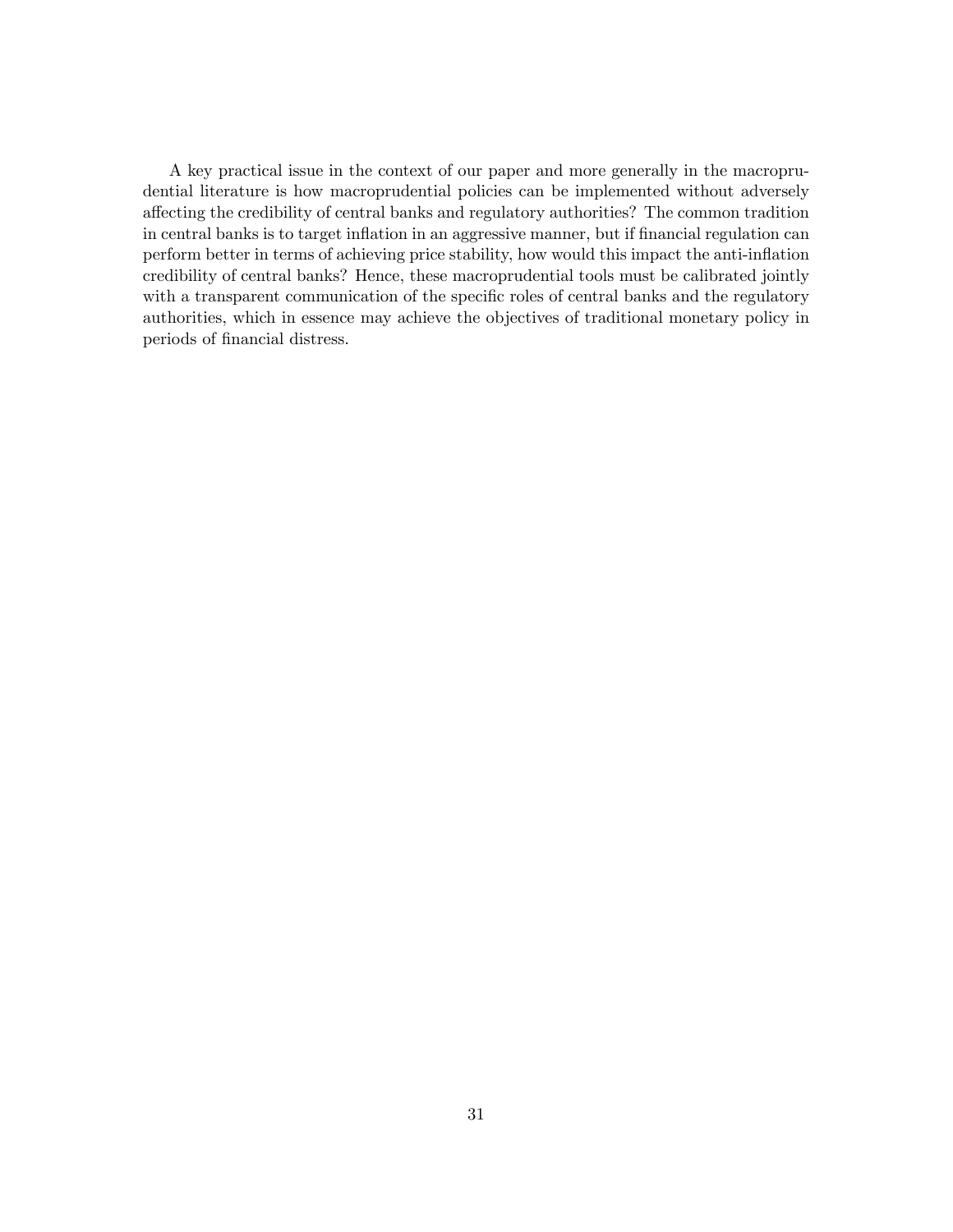# References

- [1] Agénor, P.R. and J. Aizenman (1998), "Contagion and Volatility with Imperfect Credit Markets", IMF Staff Papers, 45, pp. 207-235.
- [2] Agénor, P.R., K. Alper and L.P. Da Silva (2013), "Capital Regulation, Monetary Policy and Financial Stability", International Journal of Central Banking, 9(3), pp. 198-243.
- [3] Agénor, P.R., G.J. Bratsiotis and D. Pfaifer (2013), "Credit Frictions, Collateral and the Cyclical Behaviour of the Finance Premium", Macroeconomic Dynamics (forthcoming).
- [4] Aguiar, A. and I. Drumond (2009), "Business Cycle and Bank Capital: Monetary Policy Transmission under the Basel Accordsî, FEP Working paper No. 242, University of Porto.
- [5] Angelini, P., S. Neri and F. Panetta (2012), "Monetary and Macroprudential Policies", Working Paper Series 1449, European Central Bank.
- [6] Angeloni, I. and E. Faia (2013), "Capital Regulation and Monetary Policy with Fragile Banks", Journal of Monetary Economics, 60, pp. 311-324.
- [7] Barth, J., G. Caprio and R. Levine (2004), "Bank Regulation and Supervision: What Works Best", Journal of Financial Intermediation, 12, pp. 205–248
- [8] Basel Committee on Banking Supervision (1988), "International Convergence of Capital Measurement and Capital Standards", Bank for International Settlements – Basle Committee on Banking Supervision Publications.
- [9] Basel Committee on Banking Supervision (2004), "International Convergence of Capital Measurement and Capital Standards  $-$  A Revised Framework", Bank for International Settlements – Basle Committee on Banking Supervision Publications.
- [10] Basel Committee on Banking Supervision (2011), "Basel III: A Global Regulatory Framework for more Resilient Banks and Banking Systems", Report No. 189.
- [11] Basel Committee on Banking Supervision (2012), "Models and Tools for Macroprudential Analysisî, Working Paper No. 21, Bank for International Settlements.
- [12] Benes, J., and M. Kumhof (2011), "Risky Bank Lending and Optimal Capital Adequacy Regulationî, IMF Working Paper WP/11/130, International Monetary Fund.
- [13] Bernanke, B., M. Gertler and S. Gilchrist (1999), "The Financial Accelerator in a Quantitative Business Cycle Framework", In J.B. Taylor and M. Woodford (Eds), Handbook of Macroeconomics, Vol. 1C, pp. 1341-1393, Amsterdam, North Holland (Elsevier).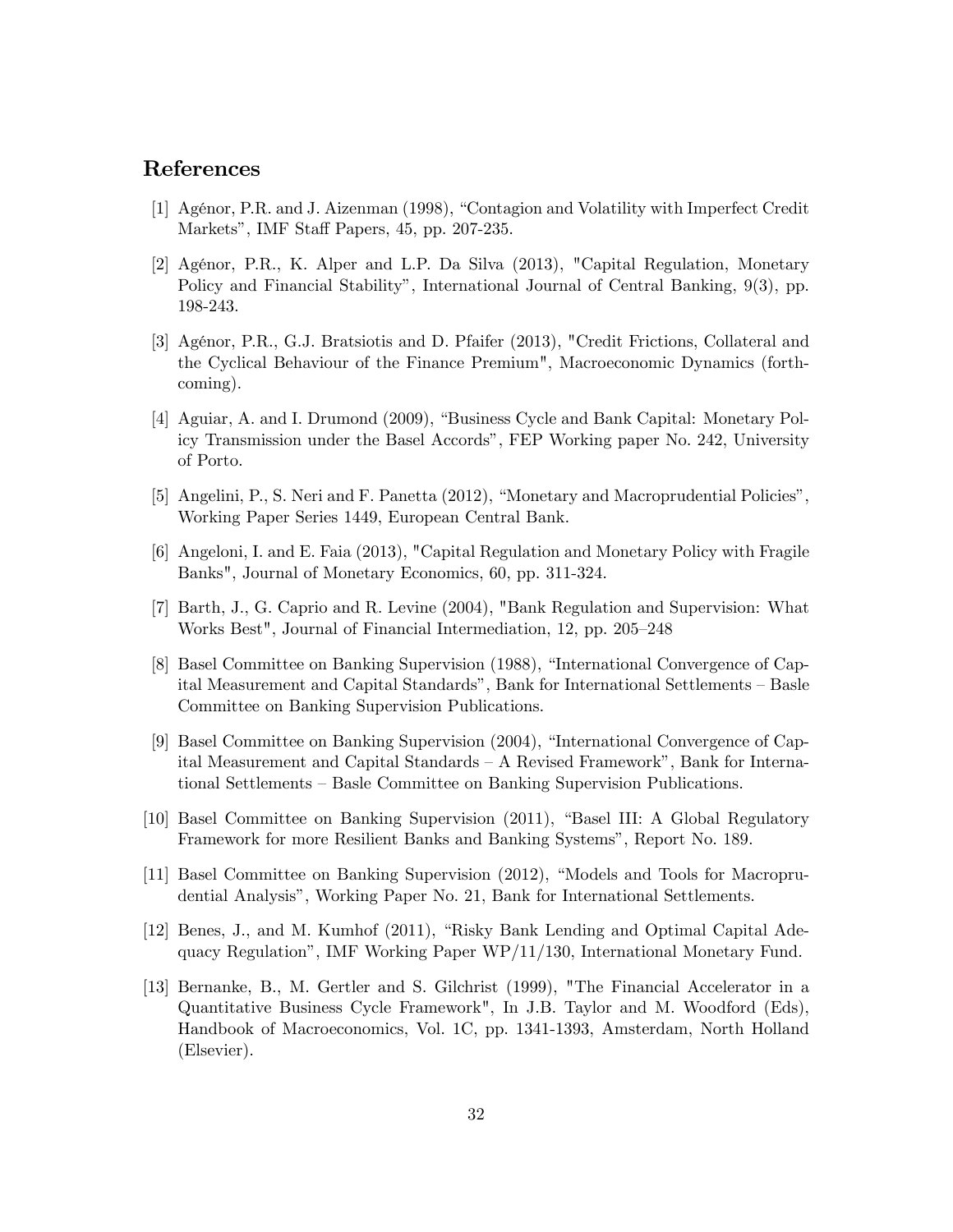- [14] Bratsiotis, G.J., W. Tayler and R. Zilberman (2014), "Financial Regulation, Credit and Liquidity Policy and the Business Cycle", work in progress.
- [15] Calvo, G.A. (1983), "Staggered Prices in a Utility-Maximizing Framework", Journal of Monetary Economics, 12, pp. 383-398.
- [16] Chowdhury, I., M. Hoffmann and A. Schabert (2006), "Inflation Dynamics and the Cost Channel of Monetary Transmission", European Economic Review, 50(4), pp.  $995 - 1016.$
- [17] Christiano, L.J., M. Eichenbaum and C. Evans (2005), "Nominal Rigidities and the Dynamic Effects of a Shock to Monetary Policy", Journal of Political Economy, 113, pp. 1-45.
- [18] Christiano, L.J., R. Motto and M. Rostagno (2013), "Risk Shocks", NBER Working Paper No. 18682, National Bureau of Economic Research.
- [19] Christensen, I., C. Meh and K. Moran (2011), "Bank Leverage Regulation and Macroeconomic Dynamicsî, Bank of Canada Working Paper no. 2011-32, Bank of Canada.
- [20] Coleman, A. D., N. Esho and I.G. Sharpe (2006), "Does Bank Monitoring Ináuence Loan Contract Terms?", Journal of Financial Services Research, 30(2), pp. 177-198.
- [21] Covas, F. and S. Fujita (2010), "Procyclicality of Capital Requirements in a General Equilibrium Model of Liquidity Dependence", International Journal of Central Banking, 6(4), pp. 137-173 .
- [22] Cúrdia, V. and M. Woodford (2010), "Credit Spreads and Monetary Policy", Journal of Money, Credit and Banking, 42(s1), pp. 3-35.
- [23] DiCecio, R. (2009), "Sticky Wages and Sectoral Labor Comovement", Journal of Economic Dynamics and Control, 33(3), pp. 538-553.
- [24] Dixit, A. and J. Stiglitz (1977), "Monopolistic Competition and Optimum Product Diversity", American Economic Review, 67, pp. 297-308.
- [25] Erceg, C.J., D. Henderson and A. T. Levin (2000), "Optimal Monetary Policy with Staggered Wage and Price Contracts", Journal of Monetary Economics, 46, pp. 281– 313.
- [26] Faia, E. and T. Monacelli (2007), "Optimal Interest Rate Rules, Asset Prices and Credit Frictions", Journal of Economic Dynamics and Control, 31, pp. 3228-3254.
- [27] Fernandez-Corugedo, E., M. McMahon, S. Millard, and L. Rachel  $(2011)$ , "Understanding the Macroeconomic Effects of Working Capital in the United Kingdom<sup>n</sup>, Bank of England Working Paper No. 422, Bank of England.
- [28] Fiore, F. D., and O. Tristani (2013), "Optimal Monetary Policy in a Model of the Credit Channel", The Economic Journal, 123(571), pp. 906–931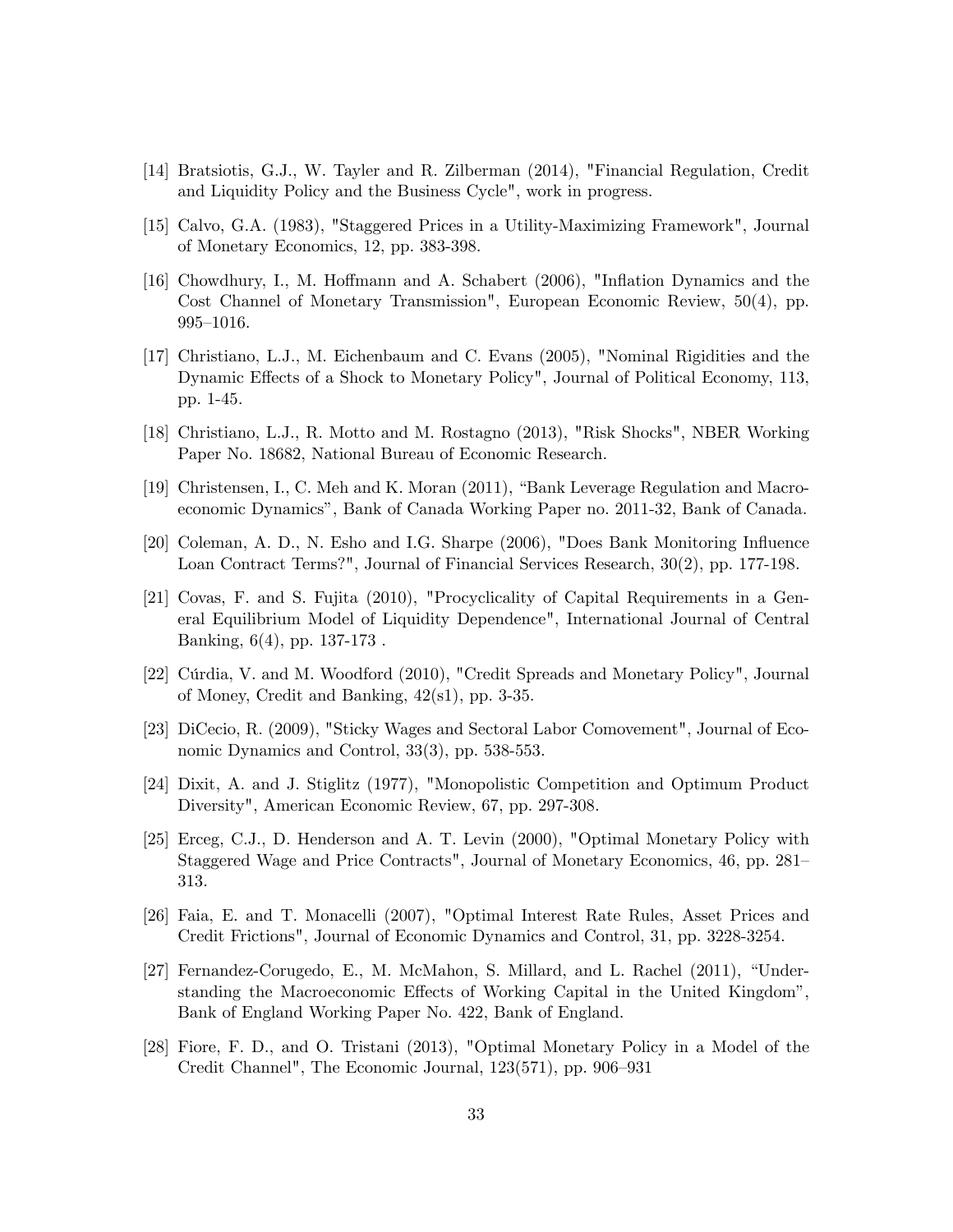- [29] Fonseca, A. R., F. Gonzalez and L. Pereira da Silva  $(2010)$ , "Cyclical Effects of Bank Capital Buffers with Imperfect Credit Markets: International Evidence<sup>n</sup>, Working Paper Series No. 216, Banco Central do Brasil.
- [30] Gerali, A., S. Neri, L. Sessa and F.M. Signoretti (2010), "Credit and Banking in a DSGE model of the Euro Area", Journal of Money, Credit and Banking, 42(s1), pp. 107-141.
- [31] Gertler, M. and P. Karadi (2011), "A Model of Unconventional Monetary Policy", Journal of Monetary Economics 58(1), pp. 17-34.
- [32] Gertler, M. and N. Kiyotaki (2010), "Financial Intermediation and Credit Policy in Business Cycle Analysis", In B. Friedman, and M. Woodford (Eds), Handbook of Monetary Economics, Vol 3, Chapter 11, pp. 547-599, North Holland (Elsevier).
- [33] Gilchrist, S., R. Schoenle, J. Sim and E. Zakrajsek (2014), "Ináation Dynamics During the Financial Crisis", Unpublished Manuscript, Brandeis University.
- [34] Glocker, C. and P. Towbin (2012), "Reserve Requirements for Price and Financial Stability: When Are They Effective", International Journal of Central Banking,  $8(1)$ , pp. 65-113.
- [35] Jermann, U. and V. Quadrini (2012), "Macroeconomic Effects of Financial Shocks", The American Economic Review, 102(2), pp. 1186-1186.
- [36] Kannan, P., P. Rabanal and A. Scott (2012), "Monetary and Macroprudential Policy Rules in a Model with House Price Boomsî, The B.E. Journal of Macroeconomics, 12(1), Article 16.
- [37] Kaufmann, S. and J. Scharler (2009), "Financial Systems and the Cost Channel Transmission of Monetary Policy Shocks", Economic Modelling, 26(1), pp. 40-46.
- [38] Liu, G. and N.E. Seeiso (2012), "Basel II Procyclicality: The Case of South Africa", Economic Modelling, 29(3), pp. 848-857.
- [39] Markovic, B. (2006), "Bank Capital Channels in the Monetary Transmission Mechanism", Bank of England Working Paper No. 313.
- [40] Meh, C. and K. Moran (2010), "The Role of Bank Capital in the Propagation of Shocks", Journal of Economic Dynamics and Control, 34(3), pp. 555-576.
- [41] N'Diaye, P. (2009), "Countercyclical Macroprudential Policies in a Supporting Role to Monetary Policyî, IMF Working Paper No. 257, International Monetary Fund.
- [42] Nolan, C. and C. Thoenissen (2009), "Financial Shocks and the US Business Cycle", Journal of Monetary Economics, 56(4), pp. 596-604.
- [43] Pfaifer, D. and E. Santoro (2013), "Credit Market Distortions, Asset Prices and Monetary Policy," Macroeconomic Dynamics (forthcoming).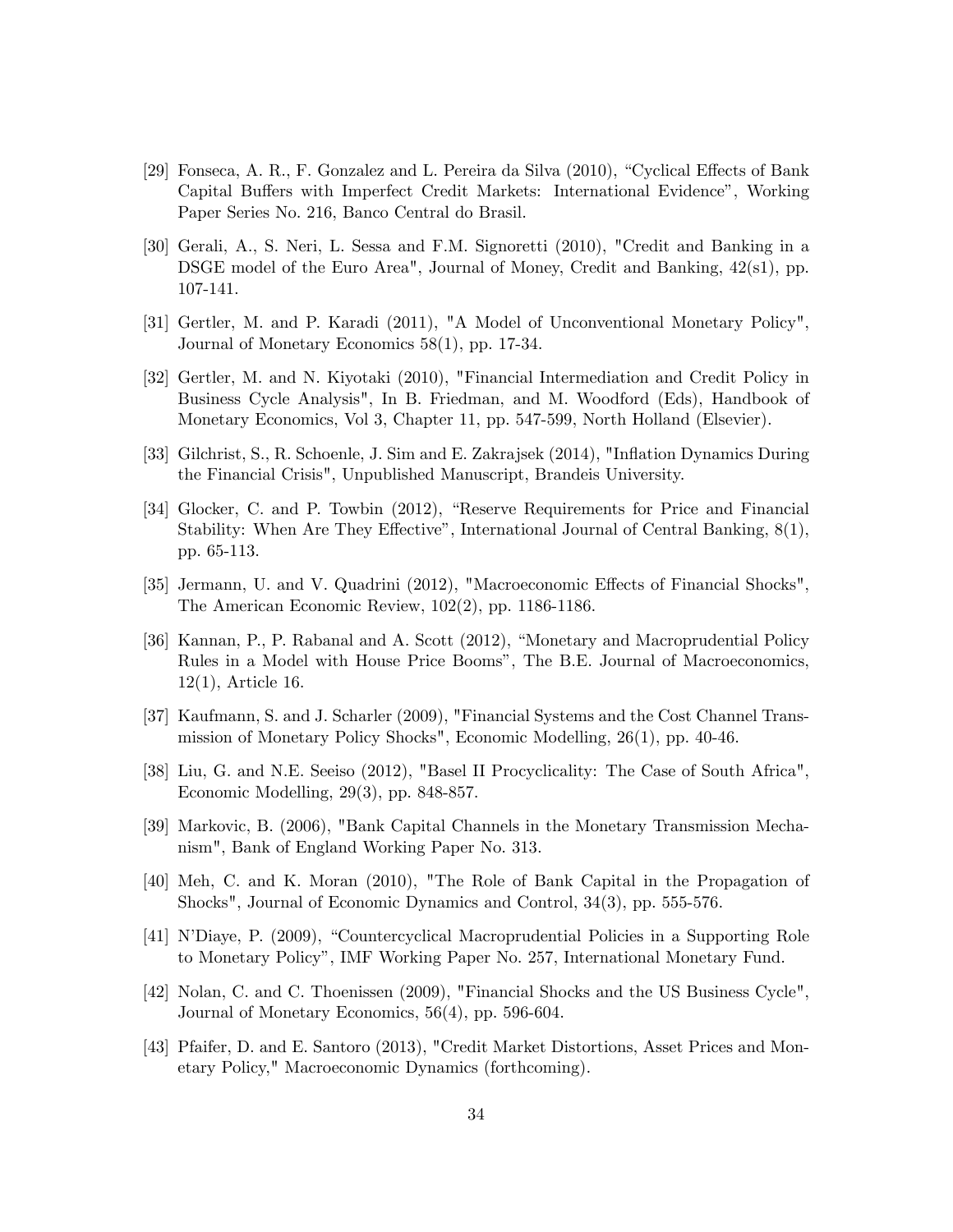- [44] Rabanal, P. (2007), "Does Inflation Increase after a Monetary Policy Tightening? Answers Based on an Estimated DSGE Model", Journal of Economic Dynamics and Control, 31, pp. 906-37.
- [45] Ravenna, F. and C. E. Walsh (2006), "Optimal Monetary Policy with the Cost Channel", Journal of Monetary Economics, 53, pp. 199-216.
- [46] Saurina, J. (2009), "Dynamic Provisioning: The Experience of Spain", Crisis Response Note No. 7, International Finance Corporation.
- [47] Schmitt-Grohe, S. and M. Uribe (2007), "Optimal Simple and Implementable Monetary and Fiscal Rules", Journal of Monetary Economics,  $54(6)$ , pp. 1702–1725.
- [48] Smets, F. and R. Wouters (2003), "An Estimated Stochastic General Equilibrium Model of the Euro area<sup>n</sup>, Journal of the European Economic Association, 1(5), pp. 1123-1175.
- [49] Smets, F. and R. Wouters (2007), "Shocks and Frictions in US Business Cycles: A Bayesian DSGE Approach", The American Economic Review, 97(3), pp. 586-606.
- [50] Suh, H. (2014), "Dichotomy between Macroprudential Policy and Monetary Policy on Credit and Inflation", Economics Letters, 122(2), pp. 144-149.
- [51] Taylor, J.B. (1993), "Discretion versus Policy Rules in Practice", Carnegie-Rochester Conference Series on Public Policy, 39, pp. 195-214.
- [52] Tillmann, P. (2008), "Do Interest Rates Drive Inflation Dynamics? An Analysis of the Cost Channel of Monetary Transmission", Journal of Economic Dynamics and Control, 32, pp. 2723-2744.
- [53] Walsh, C. E. (2003), "Monetary Theory and Policy", MIT Press.
- [54] Zilberman, R. (2013), "Essays on Banking Regulation, Macroeconomic Dynamics and Financial Volatility", PhD Thesis, University of Manchester.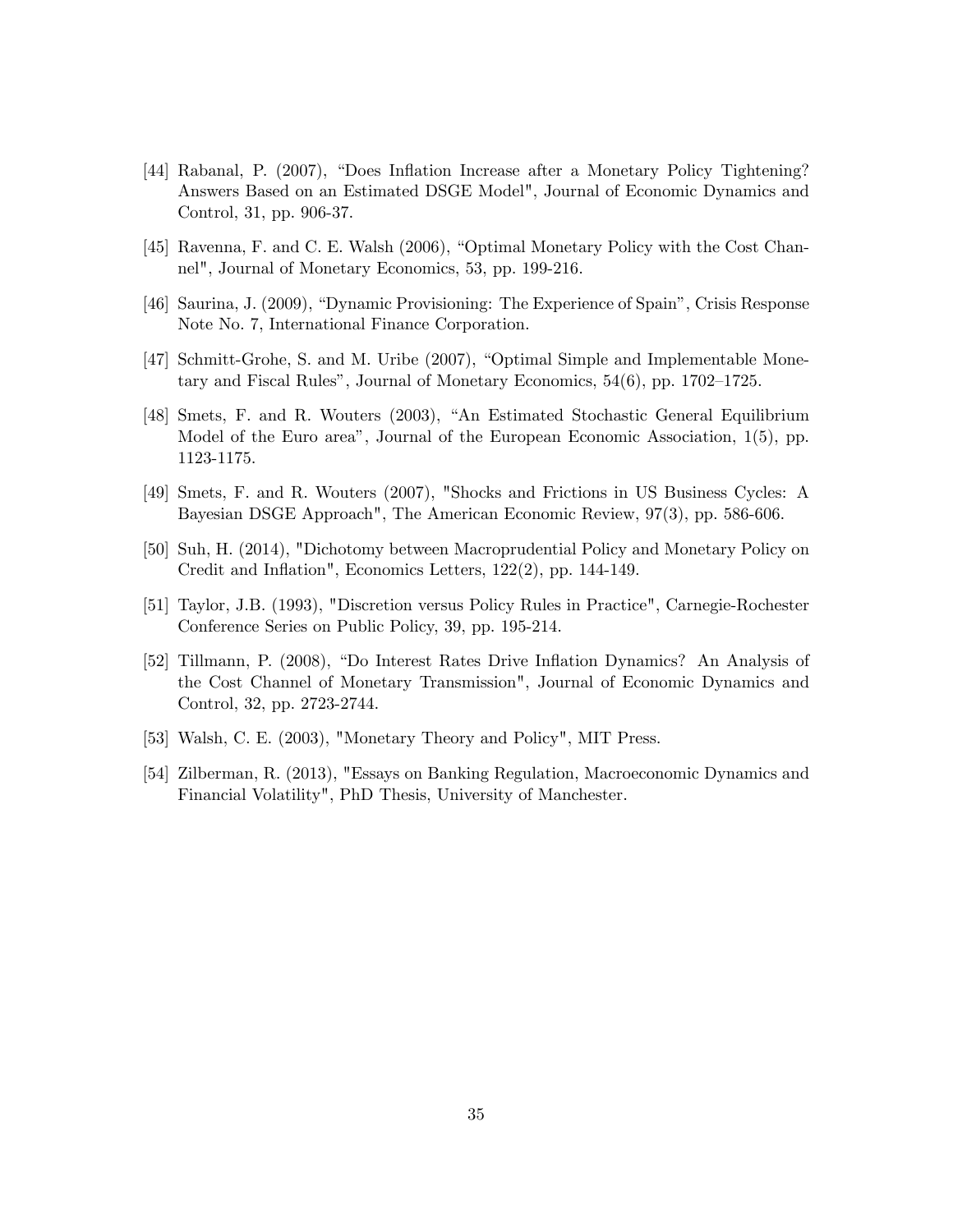# 7 Appendix

# Log Linearized System

The Euler Equation (with  $\hat{Y}_t = \widehat{C_t}$ ),

$$
\widehat{Y}_t = E_t \widehat{Y_{t+1}} - \varsigma \left[ \widehat{i_t^D} - E_t \widehat{\pi_{t+1}^P} \right].
$$

Marginal Costs,

$$
\widehat{mc_t} = \widehat{i_t^L} + \widehat{W_t^R} - \widehat{Z_t}.
$$

Employment Demand,

$$
\widehat{N}_t = -\lambda_w \left[ \widehat{W_t^R} + \widehat{i_t^L} \right] + \widehat{Y}_t + (\lambda_w - 1) \widehat{Z}_t.
$$

Marginal Rate of Substitution (with  $\widehat{Y}_t = \widehat{C_t}$ ),

$$
\widehat{MRS}_t = \frac{1}{\varsigma}\widehat{Y}_t + \gamma \widehat{N}_t.
$$

Total Productivity Shock,

$$
\widehat{Z_t} = \widehat{A_t} + \widehat{\varepsilon_t^F}.
$$

Probability of Default,

$$
\widehat{\Phi_t} = \left(\frac{\varepsilon^{F,M}}{\varepsilon^{F,M} - \underline{\varepsilon}}\right) \left(\widehat{i_t^L} + \widehat{W_t^R} - \widehat{A_t} - \widehat{\chi_t}\right).
$$

Wage Inflation,

$$
\widehat{\pi_t^W} = \beta E_t \widehat{\pi_{t+1}^W} + \frac{(1 - \omega_w)(1 - \beta \omega_w)}{(\omega_w)(1 + \gamma \lambda_w)} \left[ \widehat{MRS}_t - \widehat{W_t^R} \right].
$$

Real Wages,

$$
\widehat{W_t^R} = \widehat{W_{t-1}^R} + \widehat{\pi_t^W} - \widehat{\pi_t^P}.
$$

Loans,

$$
\widehat{L_t} = \widehat{W_t^R} + \widehat{N_t}.
$$

Lending Rate,

$$
\hat{i_t^L} = \frac{1}{(1+i^L)} \left\{ \begin{array}{c} \rho \left(1+i^V\right) \hat{i_t^V} + \left(1-\rho\right) \left(1+i^D\right) \hat{i_t^D} + \rho \left(i^V + c - i^D\right) \left[\widehat{\vartheta_t} + \widehat{\rho_t}\right] + \\ + \chi A \frac{\Phi^2}{W^R} \frac{\left(\bar{\varepsilon} - \underline{\varepsilon}\right)}{2} \left[2 \widehat{\Phi_t} - \widehat{W_t^R} + \widehat{A_t} + \widehat{\chi_t}\right] \end{array}\right\}.
$$

Bank Capital Rate,

$$
\widehat{i_t^V} = \widehat{i_t^D} + \frac{\xi^V}{(1 - \xi^V)} \widehat{\xi_t^V}.
$$